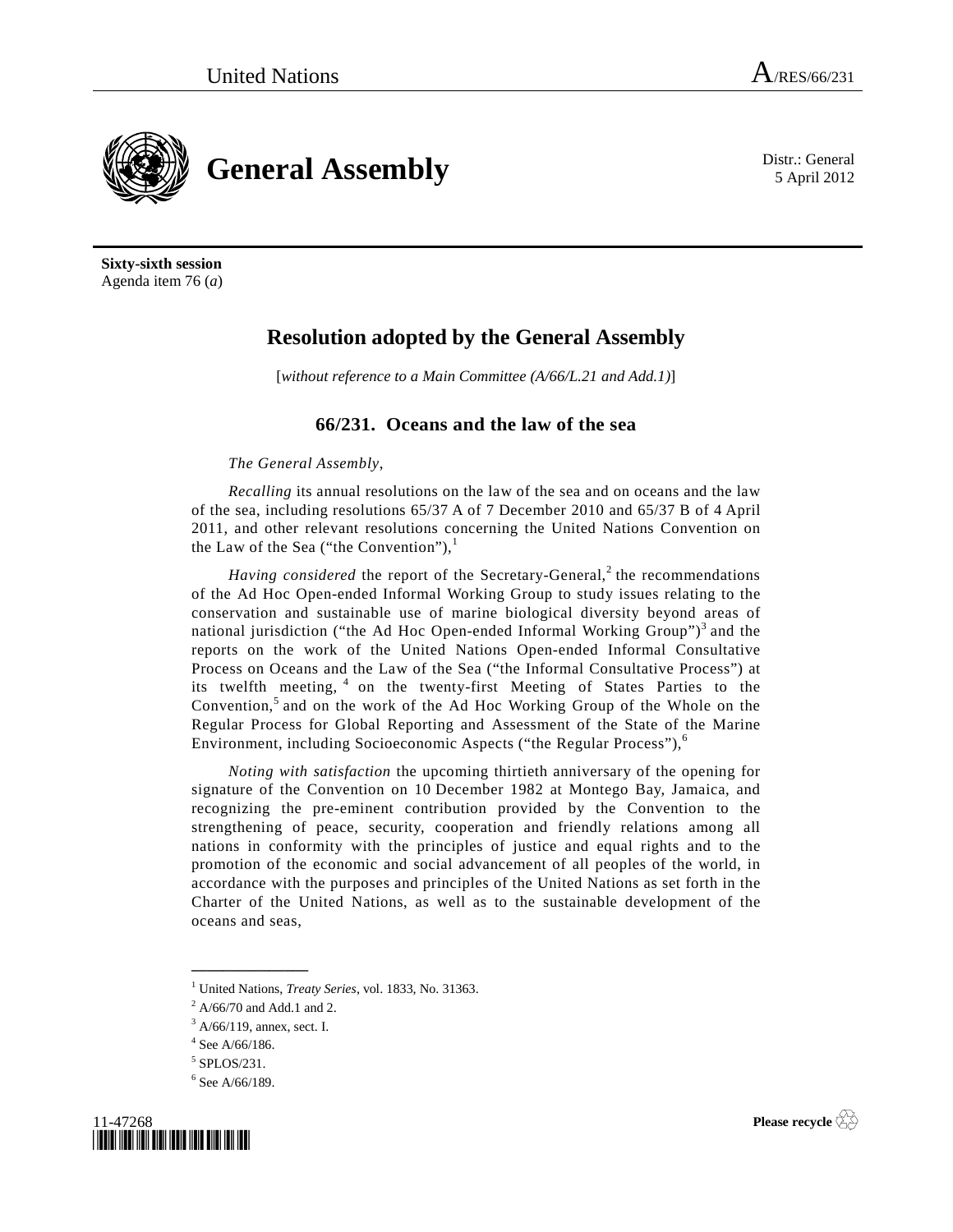*Emphasizing* the universal and unified character of the Convention, and reaffirming that the Convention sets out the legal framework within which all activities in the oceans and seas must be carried out and is of strategic importance as the basis for national, regional and global action and cooperation in the marine sector, and that its integrity needs to be maintained, as recognized also by the United Nations Conference on Environment and Development in chapter 17 of Agenda  $21<sup>7</sup>$ 

*Recognizing* the important contribution of sustainable development and management of the resources and uses of the oceans and seas to the achievement of international development goals, including those contained in the United Nations Millennium Declaration.<sup>8</sup>

*Conscious* that the problems of ocean space are closely interrelated and need to be considered as a whole through an integrated, interdisciplinary and intersectoral approach, and reaffirming the need to improve cooperation and coordination at the national, regional and global levels, in accordance with the Convention, to support and supplement the efforts of each State in promoting the implementation and observance of the Convention, and the integrated management and sustainable development of the oceans and seas,

*Reiterating* the essential need for cooperation, including through capacitybuilding and transfer of marine technology, to ensure that all States, especially developing countries, in particular the least developed countries and small island developing States, as well as coastal African States, are able both to implement the Convention and to benefit from the sustainable development of the oceans and seas, as well as to participate fully in global and regional forums and processes dealing with oceans and law of the sea issues,

*Emphasizing* the need to strengthen the ability of competent international organizations to contribute, at the global, regional, subregional and bilateral levels, through cooperation programmes with Governments, to the development of national capacity in marine science and the sustainable management of the oceans and their resources,

*Recalling* that marine science is important for eradicating poverty, contributing to food security, conserving the world's marine environment and resources, helping to understand, predict and respond to natural events and promoting the sustainable development of the oceans and seas, by improving knowledge, through sustained research efforts and the evaluation of monitoring results, and applying such knowledge to management and decision-making,

*Reiterating its deep concern* at the serious adverse impacts on the marine environment and biodiversity, in particular on vulnerable marine ecosystems and their physical and biogenic structure, including coral reefs, cold water habitats, hydrothermal vents and seamounts, of certain human activities,

*Emphasizing* the need for the safe and environmentally sound recycling of ships,

*Expressing deep concern* at the adverse economic, social and environmental impacts of the physical alteration and destruction of marine habitats that may result

<sup>7</sup> *Report of the United Nations Conference on Environment and Development, Rio de Janeiro, 3–14 June 1992,* vol. I, *Resolutions Adopted by the Conference* (United Nations publication, Sales No. E.93.I.8 and corrigendum), resolution 1, annex II.

<sup>8</sup> See resolution 55/2.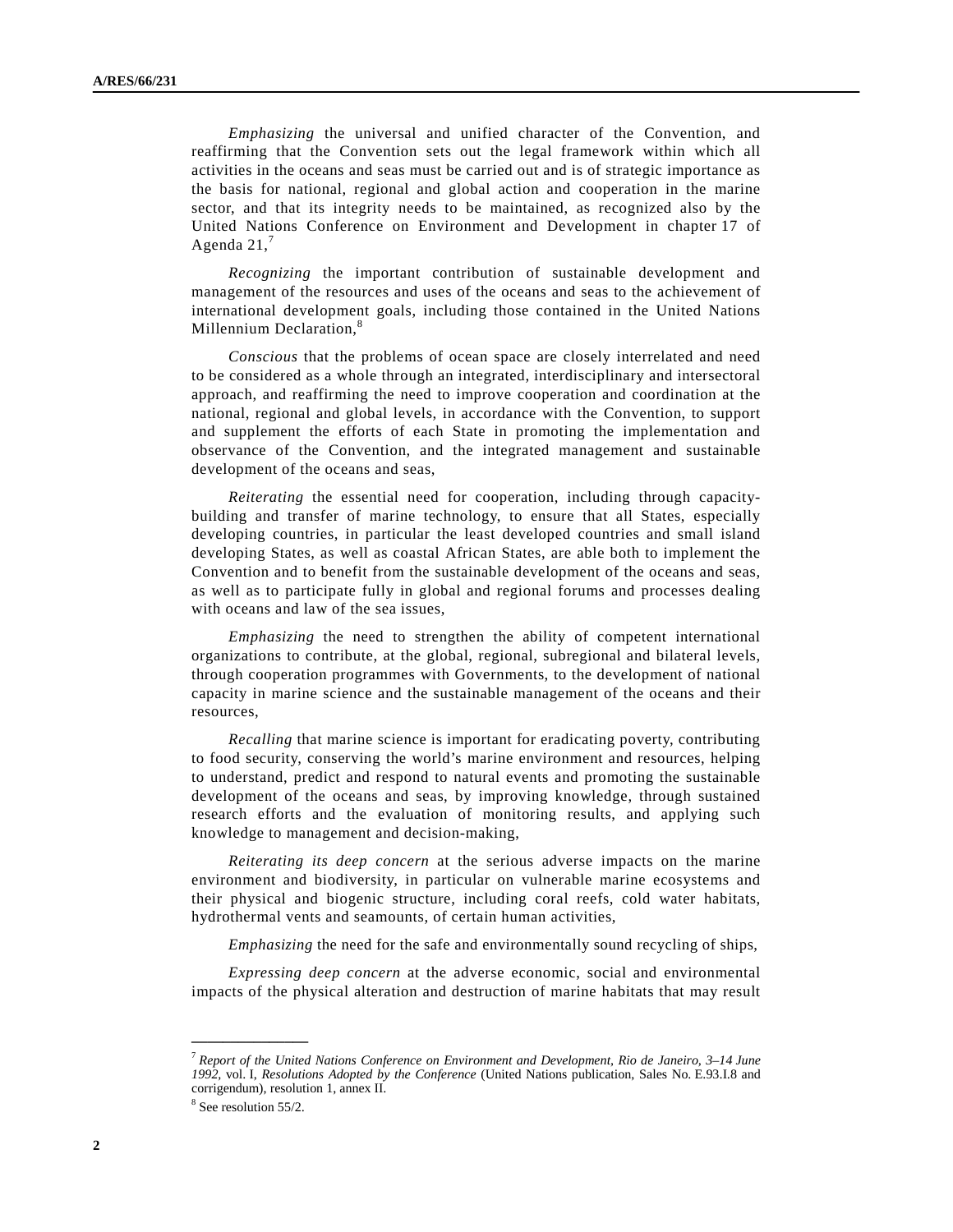from land-based and coastal development activities, in particular those land reclamation activities that are carried out in a manner that has a detrimental impact on the marine environment,

*Reiterating its serious concern* at the current and projected adverse effects of climate change on the marine environment and marine biodiversity, and emphasizing the urgency of addressing this issue,

*Expressing concern* that climate change continues to increase the severity and incidence of coral bleaching throughout tropical seas and weakens the ability of reefs to withstand ocean acidification, which could have serious and irreversible negative effects on marine organisms, particularly corals, as well as to withstand other pressures, including overfishing and pollution,

*Reiterating its deep concern* at the vulnerability of the environment and the fragile ecosystems of the polar regions, including the Arctic Ocean and the Arctic ice cap, particularly affected by the projected adverse effects of climate change,

*Recognizing* the need for a more integrated and ecosystem-based approach to, further study of and the promotion of measures for enhanced cooperation, coordination and collaboration relating to the conservation and sustainable use of marine biodiversity beyond areas of national jurisdiction,

*Recognizing also* that the realization of the benefits of the Convention could be enhanced by international cooperation, technical assistance and advanced scientific knowledge, as well as by funding and capacity-building,

*Recognizing further* that hydrographic surveys and nautical charting are critical to the safety of navigation and life at sea, environmental protection, including the protection of vulnerable marine ecosystems, and the economics of the global shipping industry, and encouraging further efforts towards electronic charting, which not only provides significantly increased benefits for safe navigation and management of ship movement, but also provides data and information that can be used for sustainable fisheries activities and other sectoral uses of the marine environment, the delimitation of maritime boundaries and environmental protection, and noting the entry into force of amendments to the International Convention for the Safety of Life at Sea, 1974,<sup>9</sup> on requirements for ships on international voyages to carry an electronic chart display information system,

*Recognizing* that ocean data buoys deployed and operated in accordance with international law are critical for saving lives by detecting storm surges and tsunamis and for improving understanding of weather, climate and ecosystems, and reiterating its serious concern at intentional and unintentional damage to such buoys,

*Emphasizing* that underwater archaeological, cultural and historical heritage, including shipwrecks and watercraft, holds essential information on the history of humankind and that such heritage is a resource that needs to be protected and preserved,

*Noting with concern* the continuing problem of transnational organized crime committed at sea, including illicit traffic in narcotic drugs and psychotropic substances, the smuggling of migrants and trafficking in persons, and threats to maritime safety and security, including piracy, armed robbery at sea, smuggling and terrorist acts against shipping, offshore installations and other maritime interests,

<sup>9</sup> United Nations, *Treaty Series*, vol. 1184, No. 18961.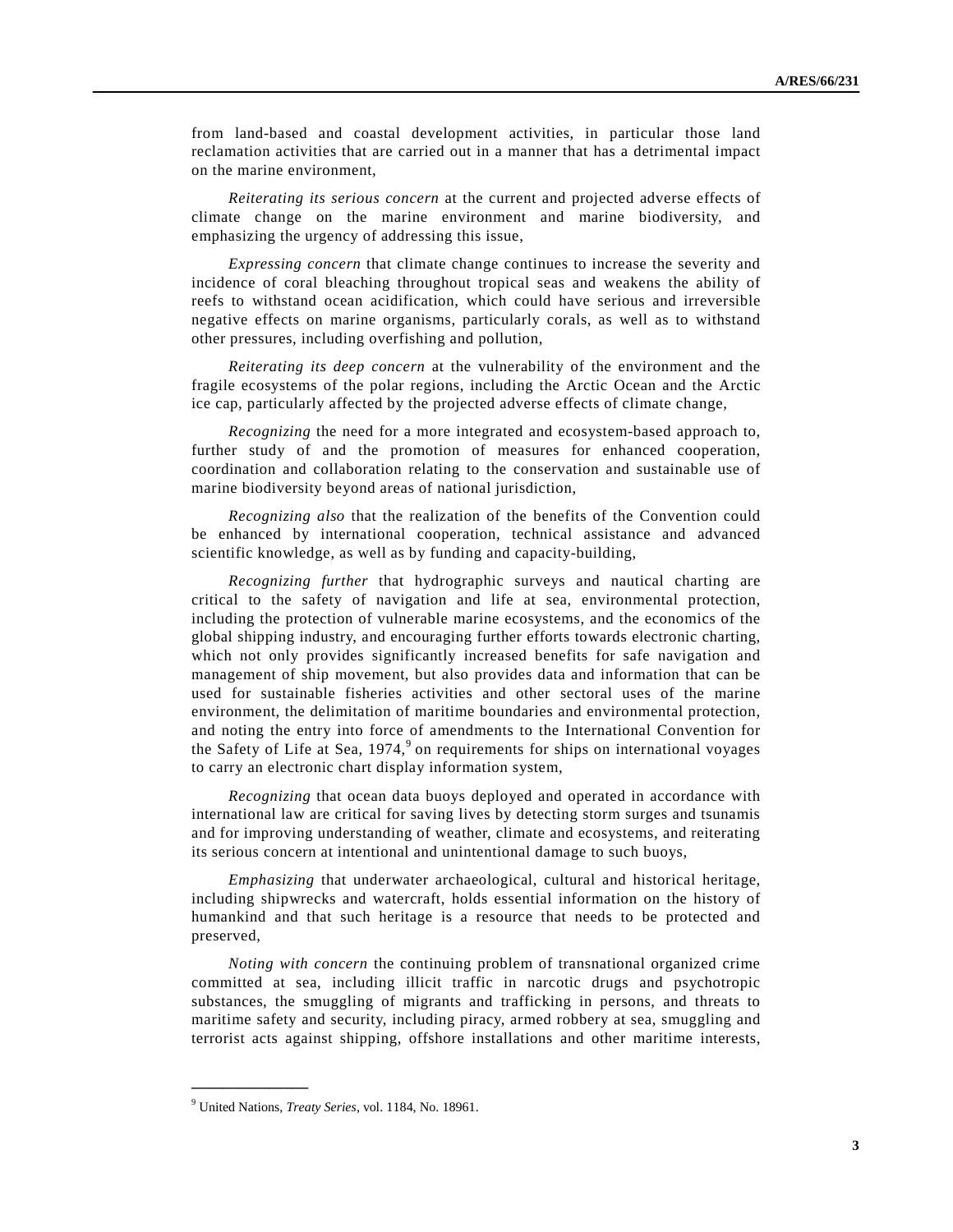and noting the deplorable loss of life and adverse impact on international trade, energy security and the global economy resulting from such activities,

*Recognizing* that fibre-optic submarine cables transmit most of the world's data and communications and, hence, are vitally important to the global economy and the national security of all States, conscious that these cables are susceptible to intentional and accidental damage from shipping and other activities, and that the maintenance, including the repair, of these cables is important, noting that these matters have been brought to the attention of States at various workshops and seminars, and conscious of the need for States to adopt national laws and regulations to protect submarine cables and render their wilful damage or damage by culpable negligence punishable offences,

*Noting* the importance of the delineation of the outer limits of the continental shelf beyond 200 nautical miles and that it is in the broader interest of the international community that coastal States with a continental shelf beyond 200 nautical miles submit information on the outer limits of the continental shelf beyond 200 nautical miles to the Commission on the Limits of the Continental Shelf ("the Commission"), and welcoming the submissions to the Commission by a considerable number of States Parties on the outer limits of their continental shelf beyond 200 nautical miles, that the Commission has continued to fulfil its role, including of making recommendations to coastal States, and that the summaries of recommendations are being made publicly available, $^{10}$ 

*Noting also* that many coastal States Parties have submitted preliminary information indicative of the outer limits of the continental shelf beyond 200 nautical miles, as provided for in the decision of the eighteenth Meeting of States Parties to the Convention regarding the workload of the Commission and the ability of States, particularly developing States, to fulfil the requirements of article 4 of annex II to the Convention, as well as the decision contained in SPLOS/72, paragraph  $(a)$ ,  $(1)$ 

*Noting further* that some coastal States may continue to face particular challenges in relation to preparing and presenting submissions to the Commission,

*Noting* that financial and technical assistance may be sought by developing countries for activities in relation to preparing and presenting submissions to the Commission, including through the voluntary trust fund established by resolution 55/7 of 30 October 2000 for the purpose of facilitating the preparation of submissions to the Commission for developing States, in particular the least developed countries and small island developing States, and compliance with article 76 of the Convention, as well as other accessible international assistance,

*Recognizing* the importance of the trust funds established by resolution 55/7 in facilitating the participation of members of the Commission from developing States in the meetings of the Commission and in fulfilling the requirements of article 4 of annex II to the Convention, while noting with appreciation the recent contributions made to them,

*Reaffirming* the importance of the work of the Commission for coastal States and for the international community,

 $^{10}$  Available from www.un.org/depts/los/index.htm.

 $11$  SPLOS/183.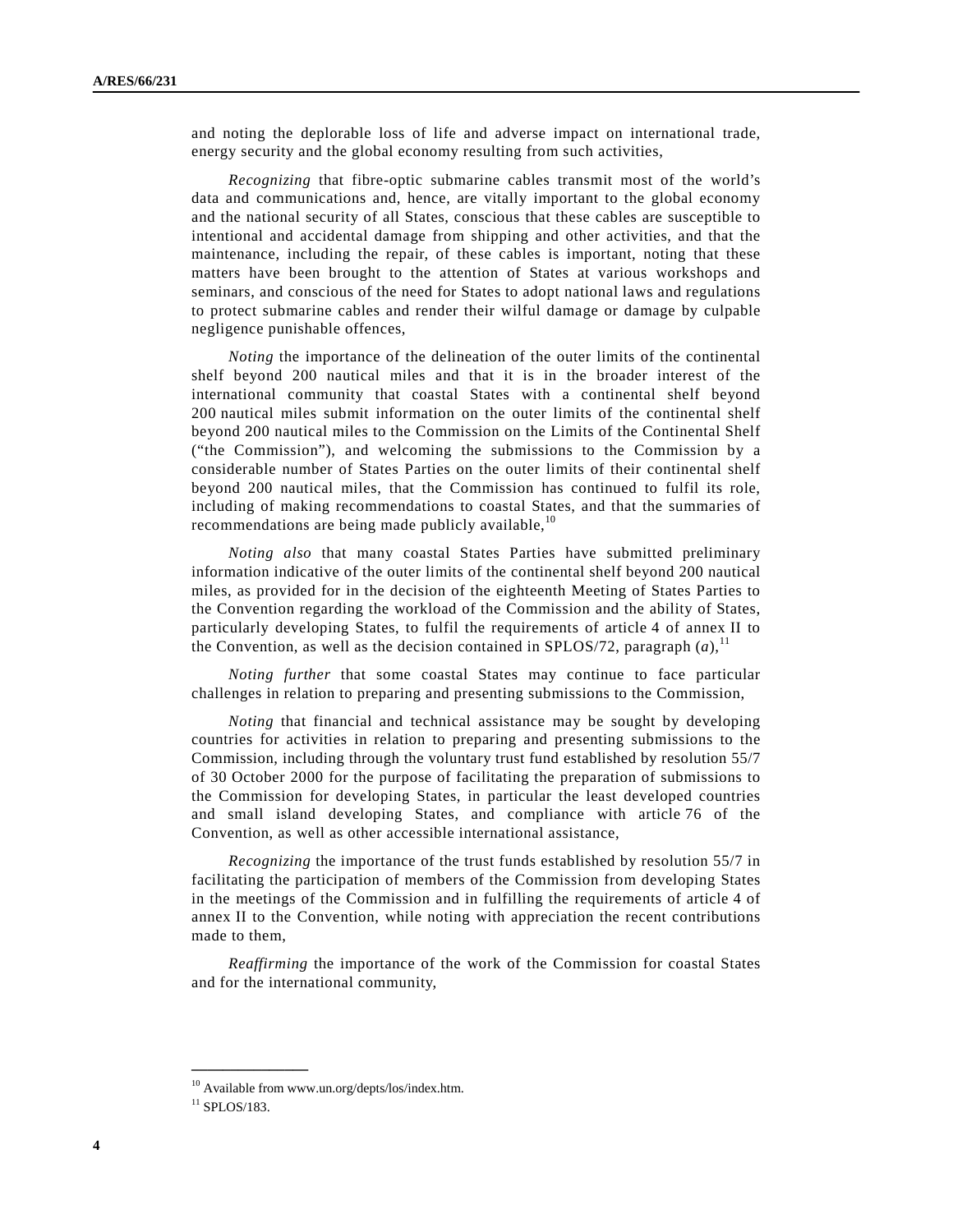*Recognizing* the significant workload of the Commission in view of the large number of submissions already received and a number of submissions yet to be received, which places additional demands and challenges on its members and the secretariat as provided by the Secretary-General of the United Nations through the Division for Ocean Affairs and the Law of the Sea of the Office of Legal Affairs of the Secretariat ("the Division"), and acknowledging the decision of the twenty-first Meeting of States Parties to the Convention regarding the workload of the Commission. $^{12}$ 

*Noting with concern* the projected timetable of the work of the Commission on the submissions already received by it and those yet to be received<sup>13</sup> and, in this regard, the consequences of the duration of the sessions of the Commission and the meetings of its subcommissions,

*Recognizing* significant inequities and difficulties for States arising out of the projected timetable, including with respect to retaining expertise, when there is a considerable delay between preparation of submissions and their consideration by the Commission,

*Recognizing also* the need to take action to ensure that the Commission can perform its functions under the Convention expeditiously, efficiently and effectively, and maintain its high level of quality and expertise,

*Recalling* its decision, in resolutions 57/141 of 12 December 2002 and 58/240 of 23 December 2003, to establish a regular process under the United Nations for global reporting and assessment of the state of the marine environment, including socioeconomic aspects, both current and foreseeable, building on existing regional assessments, as recommended by the World Summit on Sustainable Development,<sup>14</sup> and noting the need for cooperation among all States to this end,

*Recalling also* its decisions, in paragraphs 202, 203 and 209 of resolution 65/37 A, regarding the Regular Process, as established under the United Nations and accountable to the General Assembly,

*Recalling further* that the Division has been designated to provide secretariat support to the Regular Process, including its established institutions,

*Recognizing* the importance and the contribution of the work of the Informal Consultative Process established by resolution 54/33 of 24 November 1999 to facilitate the annual review of developments in ocean affairs by the General Assembly,

*Noting* the responsibilities of the Secretary-General under the Convention and related resolutions of the General Assembly, in particular resolutions 49/28 of 6 December 1994, 52/26 of 26 November 1997, 54/33 and 65/37 A and 65/37 B, and in this context the substantial increase in activities of the Division, in particular in view of the growing number of requests to the Division for additional outputs and servicing of meetings, its increasing capacity-building activities, the need for enhanced support and assistance to the Commission and the role of the Division in inter-agency coordination and cooperation,

<sup>12</sup> SPLOS/229.

 $^{13}$  Available from www.un.org/depts/los/clcs\_new/clcs\_home.htm.

<sup>14</sup> See *Report of the World Summit on Sustainable Development, Johannesburg, South Africa, 26 August–4 September 2002* (United Nations publication, Sales No. E.03.II.A.1 and corrigendum), chap. I, resolution 2, annex.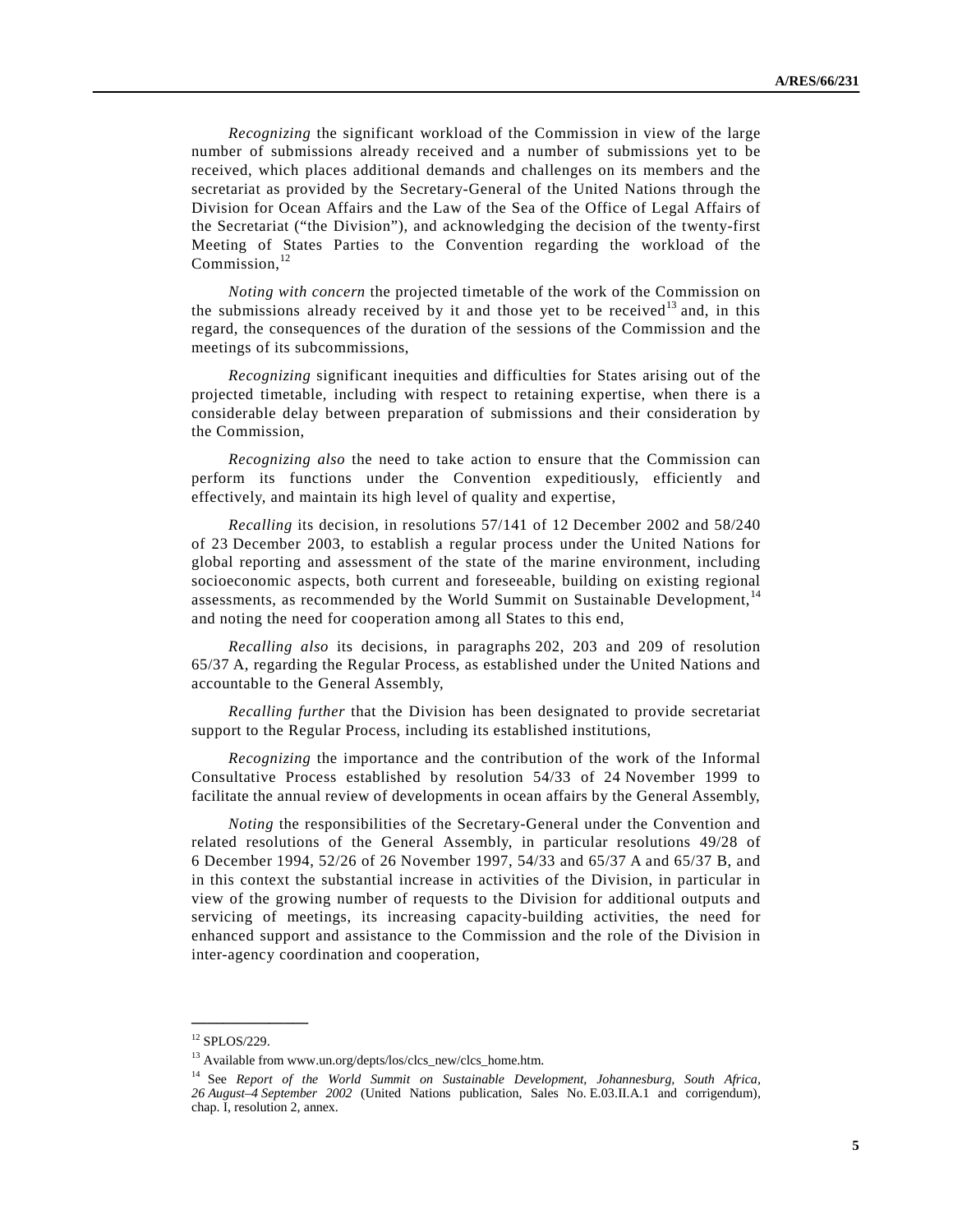*Reaffirming* the importance of the work of the International Seabed Authority ("the Authority") in accordance with the Convention and the Agreement relating to the Implementation of Part XI of the United Nations Convention on the Law of the Sea of 10 December 1982 ("the Part XI Agreement").<sup>15</sup>

*Reaffirming also* the importance of the work of the International Tribunal for the Law of the Sea ("the Tribunal") in accordance with the Convention,

### **I**

### **Implementation of the Convention and related agreements and instruments**

 1. *Reaffirms* its annual resolutions on the law of the sea and on oceans and the law of the sea, including resolutions 65/37 A and 65/37 B, and other relevant resolutions concerning the Convention;<sup>1</sup>

 2. *Also reaffirms* the unified character of the Convention and the vital importance of preserving its integrity;

 3. *Calls upon* all States that have not done so, in order to achieve the goal of universal participation, to become parties to the Convention and the Part XI Agreement;<sup>15</sup>

 4. *Calls upon* States that have not done so, in order to achieve the goal of universal participation, to become parties to the Agreement for the Implementation of the Provisions of the United Nations Convention on the Law of the Sea of 10 December 1982 relating to the Conservation and Management of Straddling Fish Stocks and Highly Migratory Fish Stocks ("the Fish Stocks Agreement");<sup>16</sup>

 5. *Calls upon* States to harmonize their national legislation with the provisions of the Convention and, where applicable, relevant agreements and instruments, to ensure the consistent application of those provisions and to ensure also that any declarations or statements that they have made or make when signing, ratifying or acceding to the Convention do not purport to exclude or to modify the legal effect of the provisions of the Convention in their application to the State concerned and to withdraw any such declarations or statements;

 6. *Calls upon* States Parties to the Convention that have not yet done so to deposit with the Secretary-General charts or lists of geographical coordinates, as provided for in the Convention, preferably using generally accepted and the most recent geodetic datums;

 7. *Urges* all States to cooperate, directly or through competent international bodies, in taking measures to protect and preserve objects of an archaeological and historical nature found at sea, in conformity with the Convention, and calls upon States to work together on such diverse challenges and opportunities as the appropriate relationship between salvage law and scientific management and conservation of underwater cultural heritage, increasing technological abilities to discover and reach underwater sites, looting and growing underwater tourism;

<sup>15</sup> United Nations, *Treaty Series*, vol. 1836, No. 31364.

<sup>16</sup> Ibid., vol. 2167, No. 37924.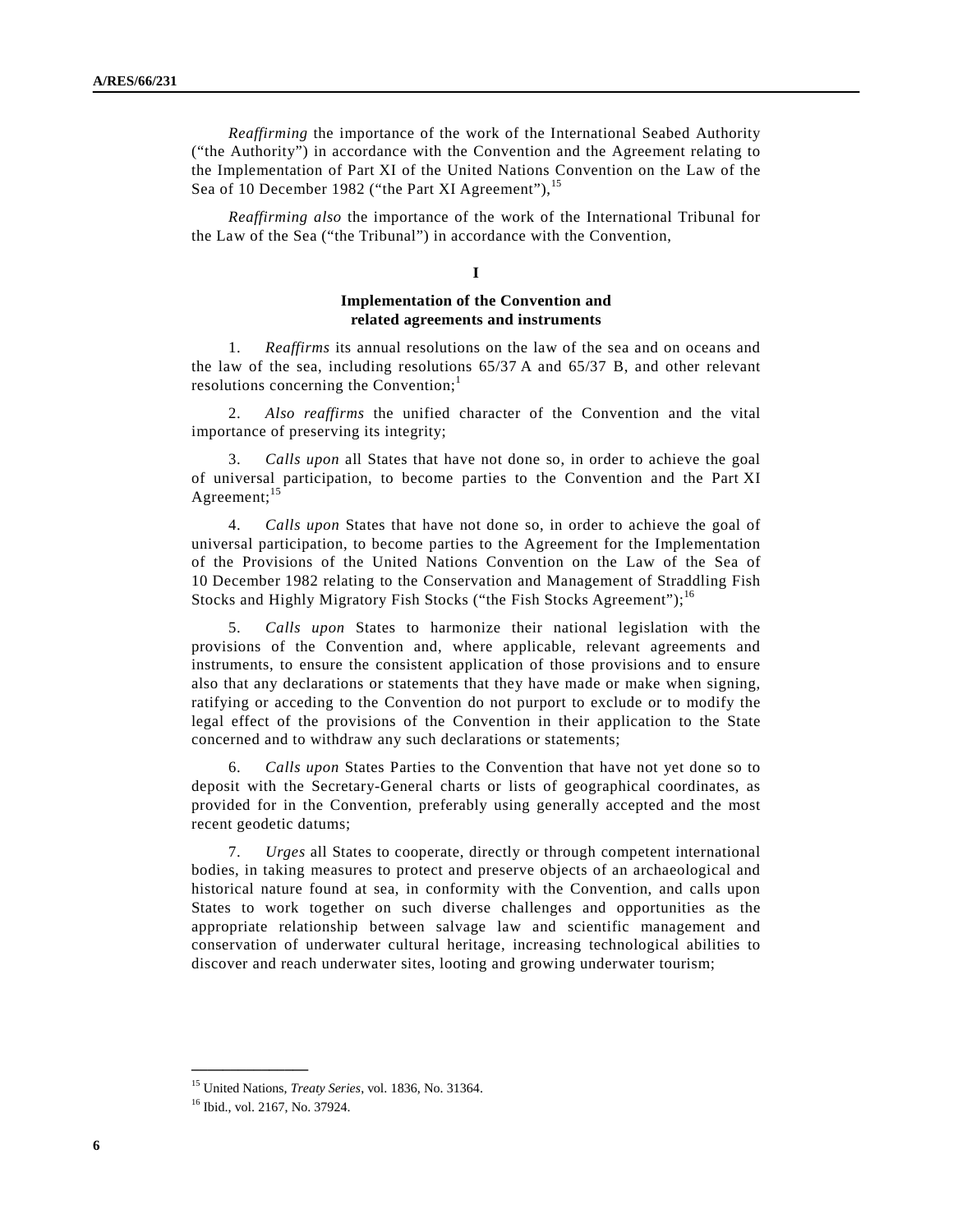8. *Notes* the recent deposit of instruments of ratification and acceptance of the 2001 Convention on the Protection of the Underwater Cultural Heritage,  $^{17}$  calls upon States that have not yet done so to consider becoming parties to that Convention, and notes in particular the rules annexed to that Convention, which address the relationship between salvage law and scientific principles of management, conservation and protection of underwater cultural heritage among Parties, their nationals and vessels flying their flag;

### **II**

### **Capacity-building**

 9. *Emphasizes* that capacity-building is essential to ensure that States, especially developing countries, in particular the least developed countries and small island developing States, as well as coastal African States, are able to fully implement the Convention, benefit from the sustainable development of the oceans and seas and participate fully in global and regional forums on ocean affairs and the law of the sea;

 10. *Emphasizes also* the need for international cooperation for capacitybuilding, including cross-sectoral cooperation, at national, regional and global levels, to address, in particular, gaps in capacity-building in ocean affairs and the law of the sea, including marine science;

 11. *Calls for* capacity-building initiatives to take into account the needs of developing countries, and calls upon States, international organizations and donor agencies to make efforts to ensure the sustainability of such initiatives;

 12. *Calls upon* donor agencies and international financial institutions to keep their programmes systematically under review to ensure the availability in all States, particularly in developing States, of the economic, legal, navigational, scientific and technical skills necessary for the full implementation of the Convention and the objectives of the present resolution, as well as the sustainable development of the oceans and seas nationally, regionally and globally, and in so doing to bear in mind the interests and needs of landlocked developing States;

 13. *Encourages* intensified efforts to build capacity for developing countries, in particular for the least developed countries and small island developing States, as well as coastal African States, to improve hydrographic services and the production of nautical charts, including electronic charts, as well as the mobilization of resources and building of capacity with support from international financial institutions and the donor community;

 14. *Calls upon* States and international financial institutions, including through bilateral, regional and global cooperation programmes and technical partnerships, to continue to strengthen capacity-building activities, in particular in developing countries, in the field of marine scientific research by, inter alia, training personnel to develop and enhance relevant expertise, providing the necessary equipment, facilities and vessels and transferring environmentally sound technologies;

 15. *Also calls upon* States and international financial institutions, including through bilateral, regional and global cooperation programmes and technical

<sup>&</sup>lt;sup>17</sup> See United Nations Educational, Scientific and Cultural Organization, *Records of the General Conference, Thirty-first Session, Paris, 15 October–3 November 2001*, vol. 1 and corrigendum: *Resolutions*, resolution 24.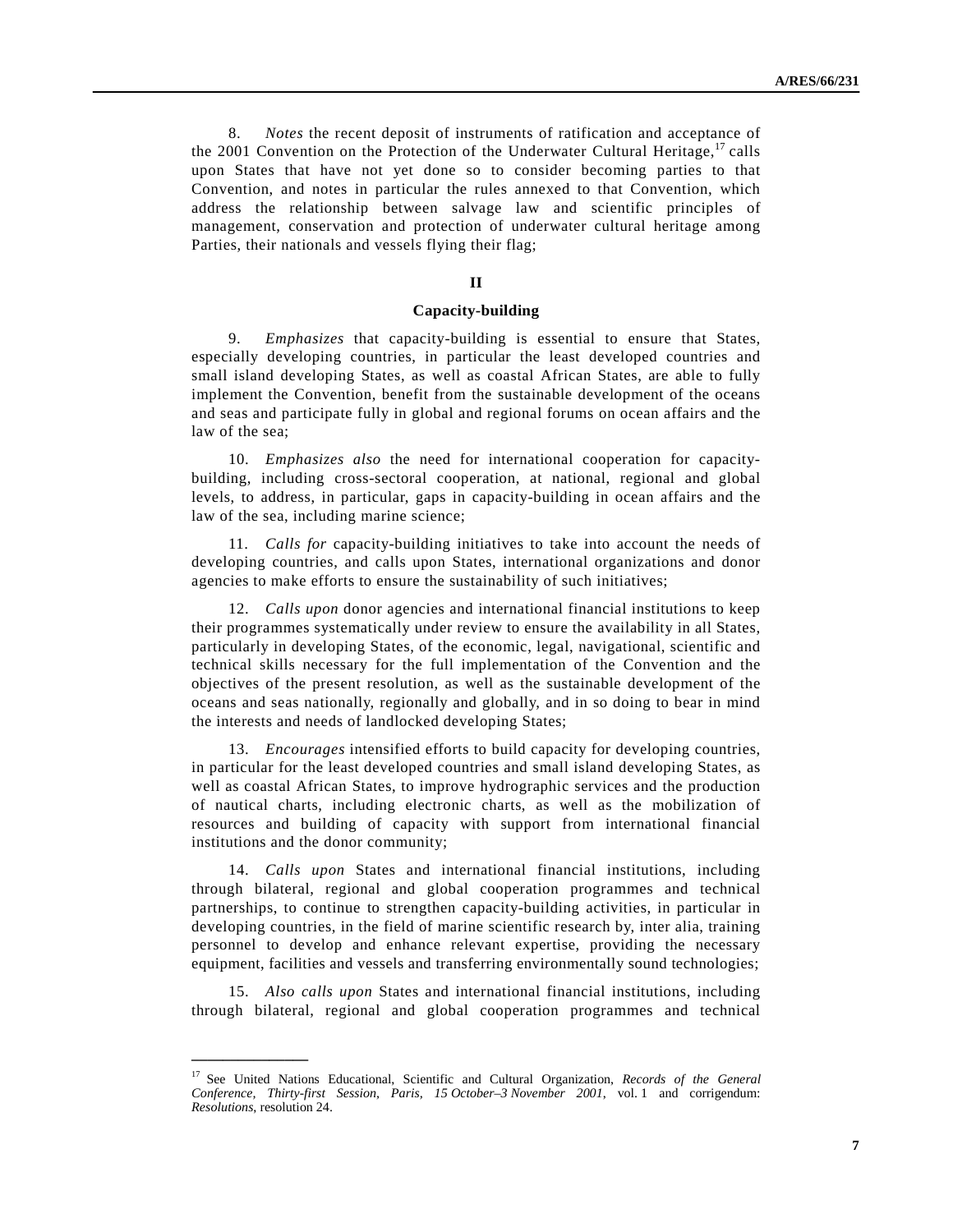partnerships, to strengthen capacity-building activities in developing countries, in particular least developed countries and small island developing States, to develop their maritime administration and appropriate legal frameworks to establish or enhance the necessary infrastructure, legislative and enforcement capabilities to promote effective compliance with, and implementation and enforcement of, their responsibilities under international law;

 16. *Emphasizes* the need to focus on strengthening South-South cooperation as an additional way to build capacity and as a cooperative mechanism to further enable countries to set their own priorities and needs;

 17. *Recognizes* the importance of the work of the International Maritime Law Institute of the International Maritime Organization as a centre of education and training of Government legal advisers, mainly from developing States, confirms its effective capacity-building role in the field of international law, and urges States, intergovernmental organizations and financial institutions to make voluntary financial contributions to the budget of the Institute;

 18. *Also recognizes* the importance of the World Maritime University of the International Maritime Organization as a centre for maritime education and research, confirms its effective capacity-building role in the field of maritime transportation, policy, administration, management, safety, security and environmental protection, as well as its role in the international exchange and transfer of knowledge, and urges States, intergovernmental organizations and other bodies to make voluntary financial contributions to the University;

 19. *Welcomes* ongoing activities for capacity-building so as to address maritime security and safety needs and the protection of the marine environment of developing States, and encourages States and international financial institutions to provide additional funding for capacity-building programmes, including for transfer of technology, including through the International Maritime Organization and other competent international organizations;

 20. *Recognizes* the considerable need to provide sustained capacity-building assistance, including on financial and technical aspects, by relevant international organizations and donors to developing States, with a view to further strengthening their capacity to take effective measures against the multiple facets of international criminal activities at sea, in line with the relevant international instruments, including the United Nations Convention against Transnational Organized Crime and the Protocols thereto:<sup>18</sup>

 21. *Also recognizes* the need to build the capacity of developing States to raise awareness of and support the implementation of improved waste management practices, noting the particular vulnerability of small island developing States to the impact of marine pollution from land-based sources and marine debris;

 22. *Further recognizes* the importance of assisting developing States, in particular the least developed countries and small island developing States, as well as coastal African States, in implementing the Convention, and urges States, intergovernmental organizations and agencies, national institutions, non-governmental organizations and international financial institutions, as well as natural and juridical persons, to make voluntary financial or other contributions to the trust funds, as

<sup>18</sup> United Nations, *Treaty Series*, vols. 2225, 2237, 2241 and 2326, No. 39574.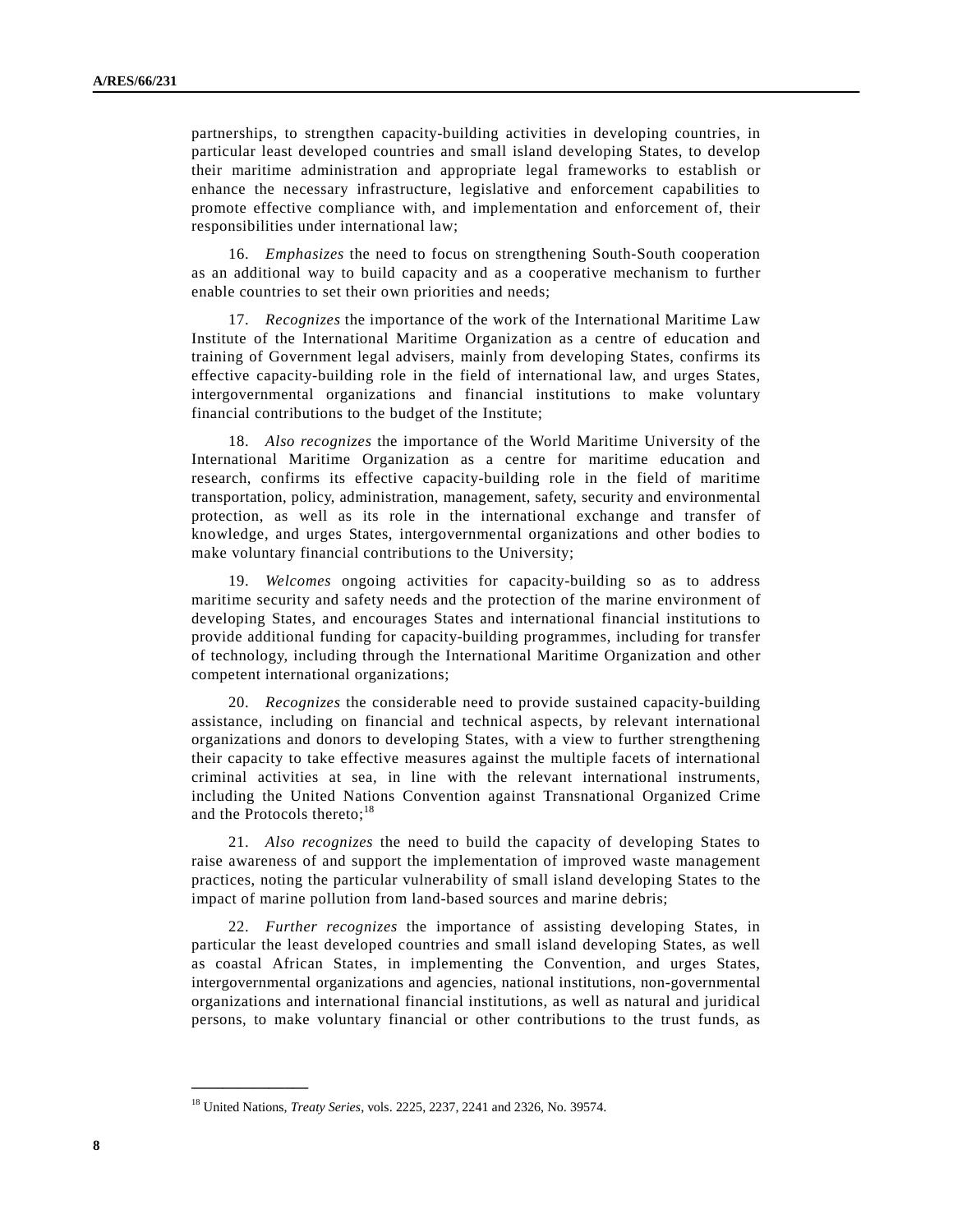referred to in resolutions 55/7, 57/141 and 64/71 of 4 December 2009, established for this purpose;

 23. *Acknowledges* the importance of capacity-building for developing States, in particular the least developed countries and small island developing States, as well as coastal African States, for the protection of the marine environment and the conservation and sustainable use of marine resources;

 24. *Recognizes* that promoting the voluntary transfer of technology is an essential aspect of building capacity in marine science;

 25. *Encourages* States to use the Criteria and Guidelines on the Transfer of Marine Technology adopted by the Assembly of the Intergovernmental Oceanographic Commission of the United Nations Educational, Scientific and Cultural Organization at its twenty-second session, in  $2003$ ,  $19$  and recalls the important role of the secretariat of that Commission in the implementation and promotion of the Criteria and Guidelines;

 26. *Notes with satisfaction* the efforts of the Division to compile information on capacity-building initiatives, requests the Secretary-General to continue to regularly update such information provided by States, international organizations and donor agencies and include it in his annual report to the General Assembly, invites States, international organizations and donor agencies to submit such information to the Secretary-General for this purpose, and requests the Division to post the information on capacity-building initiatives from the annual report of the Secretary-General on the website of the Division in an easily accessible manner so as to facilitate the matching of capacity-building needs with opportunities;

 27. *Calls upon* States to continue to assist developing States, and especially the least developed countries and small island developing States, as well as coastal African States, at the bilateral and, where appropriate, multilateral levels, in the preparation of submissions to the Commission regarding the establishment of the outer limits of the continental shelf beyond 200 nautical miles, including the assessment of the nature and extent of the continental shelf of a coastal State, and recalls that coastal States can make requests to the Commission for scientific and technical advice in the preparation of data for their submissions, in accordance with article 3 of annex II to the Convention;

 28. *Calls upon* the Division to continue to disseminate information on relevant procedures related to the trust fund established for the purpose of facilitating the preparation of submissions to the Commission and to continue its dialogue with potential beneficiaries with a view to providing financial support to developing countries for activities to facilitate their submissions in accordance with the requirements of article 76 of the Convention and with the Rules of Procedure<sup>20</sup> and the Scientific and Technical Guidelines of the Commission;<sup>21</sup>

 29. *Requests* the Secretary-General, in cooperation with States and relevant international organizations and institutions, to continue to support training and other activities to assist developing States in the preparation and presentation of their submissions to the Commission;

<sup>&</sup>lt;sup>19</sup> See Intergovernmental Oceanographic Commission, document IOC/INF-1203.

<sup>&</sup>lt;sup>20</sup> CLCS/40/Rev.1.

<sup>21</sup> CLCS/11 and Corr.1 and Add.1 and Add.1/Corr.1.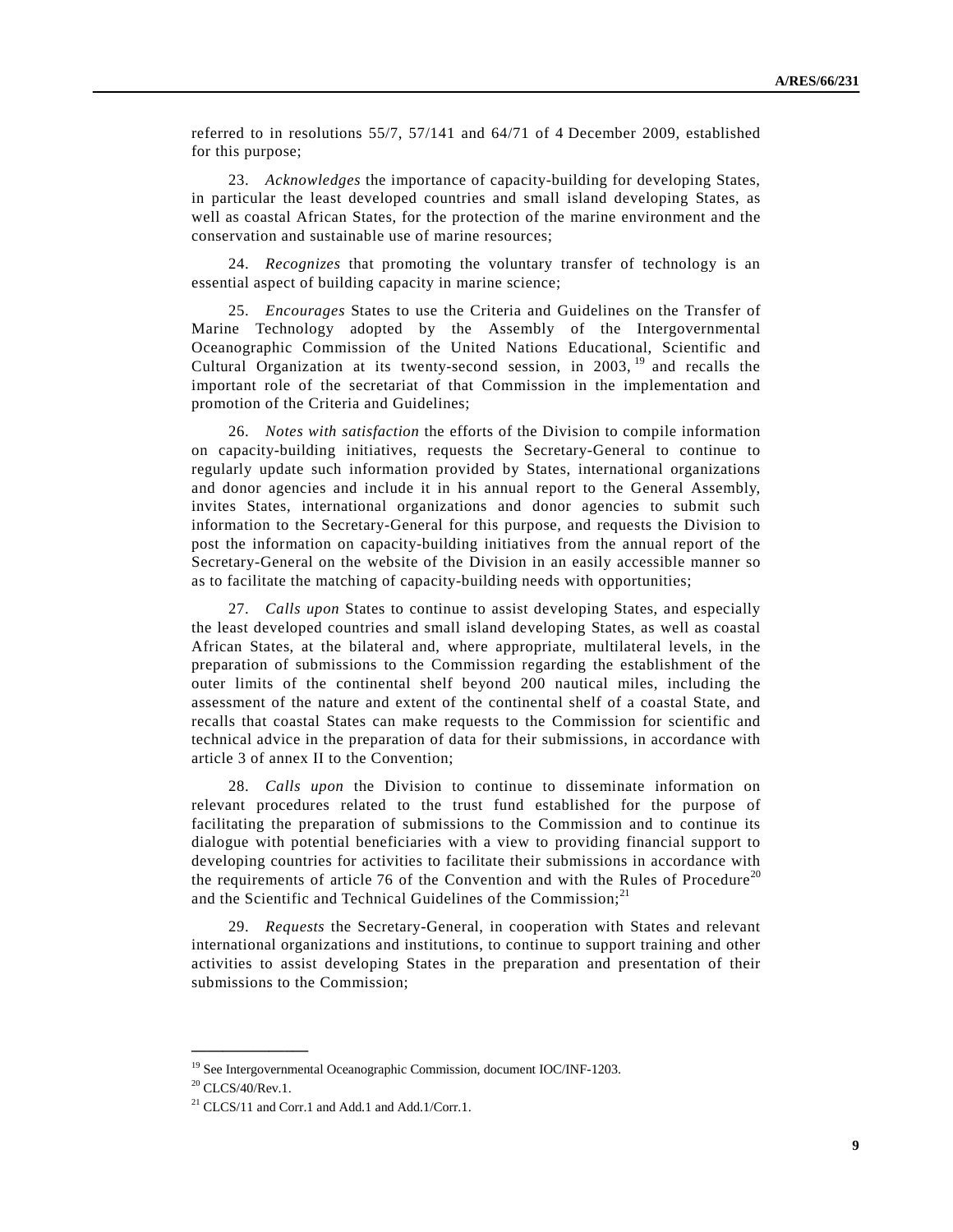30. *Notes with appreciation* the contribution of the Division to capacitybuilding activities at the national and regional level;

 31. *Invites* Member States and others in a position to do so to support the capacity-building activities of the Division, including, in particular, the training and other activities to assist developing States in the preparation of their submissions to the Commission and also invites Member States and others in a position to do so to contribute to the trust fund established by the Secretary-General for the Office of Legal Affairs to support the promotion of international law, and expresses its appreciation to those who have contributed;

 32. *Recognizes with appreciation* the important contribution of the Hamilton Shirley Amerasinghe Memorial Fellowship on the Law of the Sea to the capacitybuilding of developing countries and the promotion of the law of the sea, notes that the twenty-fourth award, in 2011, was made possible thanks to the generous contributions of Member States, further notes that the fellowship fund balance continues to be at a very low level, reiterates therefore its serious concern regarding the continued lack of resources, appeals urgently to Member States and others in a position to do so to contribute generously to the further development of the Fellowship to ensure that it is awarded every year, and takes due note of the inclusion by the Secretary-General of the Fellowship on the list of trust funds for the United Nations Pledging Conference for Development Activities;

 33. *Also recognizes with appreciation* the important contribution that the United Nations-Nippon Foundation of Japan Fellowship Programme which, relying on its network of more than 40 host institutions, has awarded 70 fellowships to individuals from 54 Member States since 2005, and held from 10 to 16 July 2011 its third regional alumni meeting, in Nairobi, has made to human resources development for developing Member States in the field of ocean affairs and the law of the sea and related disciplines and the promotion of holistic and cross-sectoral approaches, emphasizing the integration of physical and social sciences and promoting interlinkages among alumni and between their organizations;

 34. *Further recognizes with appreciation* the funding set aside by the Global Environment Facility for projects relating to oceans and marine biodiversity;

### **III**

#### **Meetings of States Parties**

 35. *Welcomes* the report of the twenty-first Meeting of States Parties to the Convention<sup>5</sup> and of the special meeting held on 11 August 2011 for the purpose of electing one member of the Commission; $^{22}$ 

 36. *Requests* the Secretary-General to convene the twenty-second Meeting of States Parties to the Convention, in New York from 4 to 11 June 2012, and to provide full conference services, including documentation, as required;

#### **IV**

#### **Peaceful settlement of disputes**

 37. *Notes with satisfaction* the continued and significant contribution of the Tribunal to the settlement of disputes by peaceful means in accordance with

<sup>22</sup> SPLOS/237.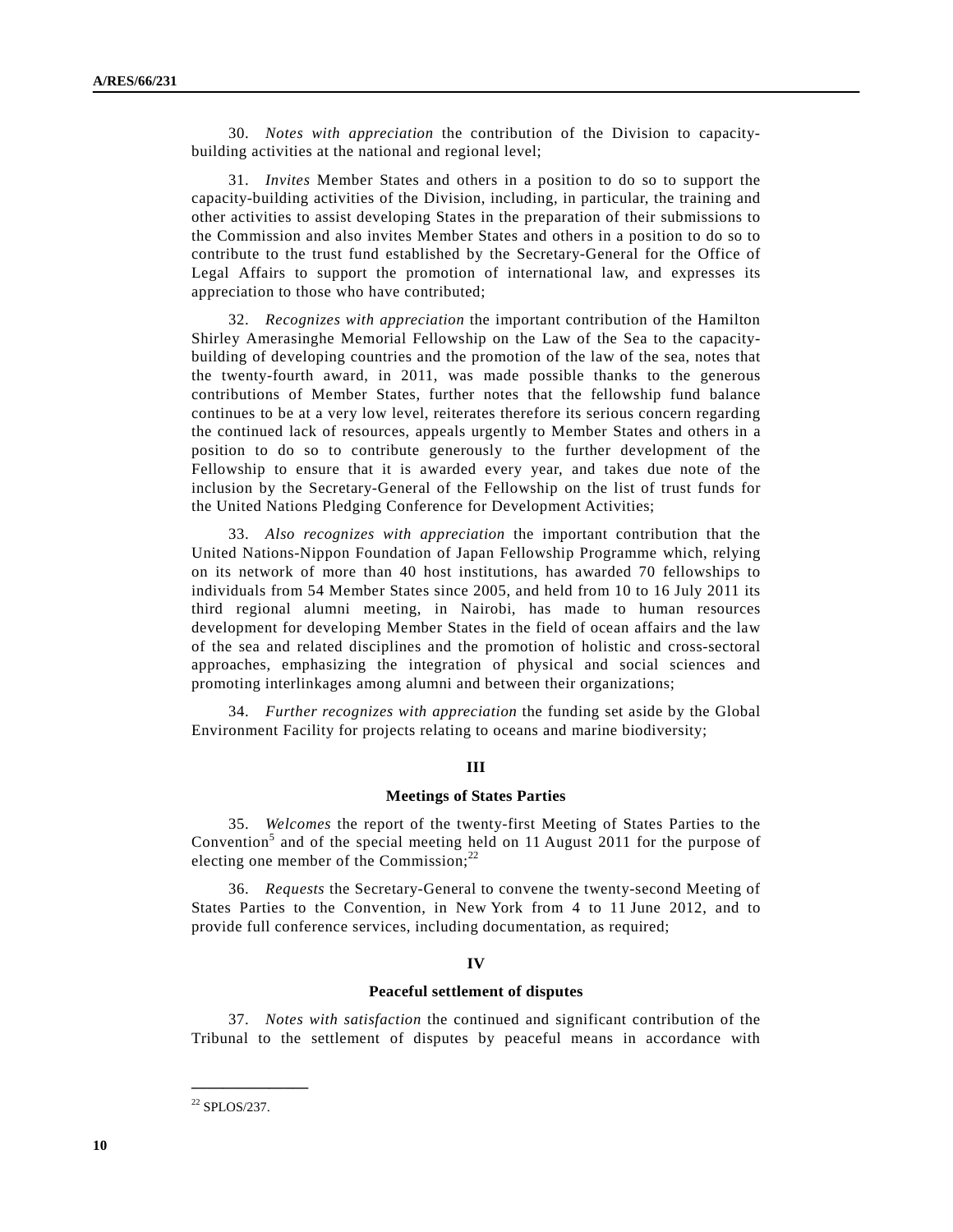Part XV of the Convention, and underlines the important role and authority of the Tribunal concerning the interpretation or application of the Convention and the Part XI Agreement;

 38. *Pays tribute* to the important and long-standing role of the International Court of Justice with regard to the peaceful settlement of disputes concerning the law of the sea;

 39. *Notes* that States parties to an international agreement related to the purposes of the Convention may submit to, inter alia, the Tribunal or the International Court of Justice any dispute concerning the interpretation or application of that agreement submitted in accordance with that agreement, and notes also the possibility, provided for in the Statutes of the Tribunal and the Court, to submit disputes to a chamber;

 40. *Encourages* States Parties to the Convention that have not yet done so to consider making a written declaration choosing from the means set out in article 287 of the Convention for the settlement of disputes concerning the interpretation or application of the Convention and the Part XI Agreement, bearing in mind the comprehensive character of the dispute settlement mechanism provided for in Part XV of the Convention;

## **V**

#### **The Area**

 41. *Encourages* progress on the finalization of the regulations for prospecting and exploration for cobalt-rich ferromanganese crusts in the Area, and reiterates the importance of the ongoing elaboration by the Authority, pursuant to article 145 of the Convention, of rules, regulations and procedures to ensure the effective protection of the marine environment, for, inter alia, the protection and conservation of the natural resources of the Area, and for the prevention of damage to the flora and fauna of the marine environment from harmful effects that may arise from activities in the Area;

 42. *Acknowledges* the activities undertaken by the Authority for the dissemination of the advisory opinion on the responsibilities and obligations of States sponsoring persons and entities with respect to activities in the Area, issued by the Seabed Disputes Chamber of the Tribunal on 1 February 2011, at the request of the Council of the Authority, pursuant to article 191 of the Convention;<sup>23</sup>

 43. *Notes* the importance of the responsibilities entrusted to the Authority by articles 143 and 145 of the Convention, which refer to marine scientific research and protection of the marine environment, respectively;

### **VI**

#### **Effective functioning of the Authority and the Tribunal**

 44. *Appeals* to all States Parties to the Convention to pay their assessed contributions to the Authority and to the Tribunal in full and on time, and also appeals to States Parties in arrears with their contributions to fulfil their obligations without delay;

**\_\_\_\_\_\_\_\_\_\_\_\_\_\_\_**  <sup>23</sup> See ISBA/17/A/9.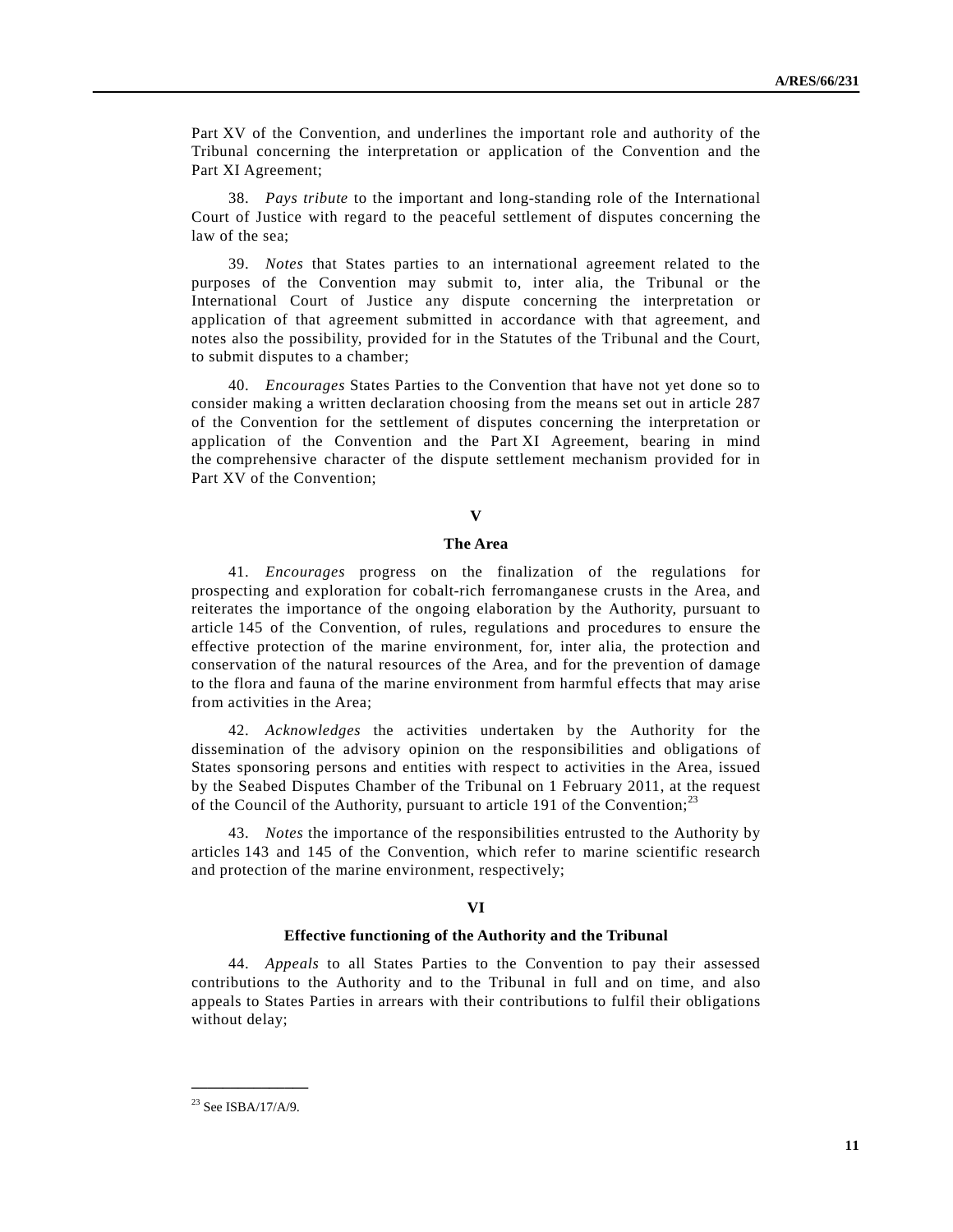45. *Urges* all States Parties to the Convention to attend the sessions of the Authority, and calls upon the Authority to continue to pursue all options, including making concrete recommendations on the issue of dates, in order to improve attendance in Kingston and to ensure global participation;

 46. *Calls upon* States that have not done so to consider ratifying or acceding to the Agreement on the Privileges and Immunities of the Tribunal  $^{24}$  and to the Protocol on the Privileges and Immunities of the Authority; $^{25}$ 

 47. *Emphasizes* the importance of the Tribunal's rules and staff regulations in promoting the recruitment of a geographically representative staff in the Professional and higher categories, and welcomes the actions taken by the Tribunal in observance of those rules and regulations;

 48. *Takes note with appreciation* of the advisory opinion on the responsibilities and obligations of States sponsoring persons and entities with respect to activities in the Area, issued by the Seabed Disputes Chamber of the Tribunal on 1 February 2011, at the request of the Council of the Authority, pursuant to article 191 of the Convention;

### **VII**

#### **The continental shelf and the work of the Commission**

 49. *Recalls* that, in accordance with article 76, paragraph 8, of the Convention, information on the limits of the continental shelf beyond 200 nautical miles from the baselines from which the breadth of the territorial sea is measured shall be submitted by the coastal State to the Commission set up under annex II to the Convention on the basis of equitable geographical representation, that the Commission shall make recommendations to coastal States on matters related to the establishment of the outer limits of their continental shelf, and that the limits of the shelf established by a coastal State on the basis of these recommendations shall be final and binding;

 50. *Also recalls* that, in accordance with article 77, paragraph 3, of the Convention, the rights of the coastal State over the continental shelf do not depend on occupation, effective or notional, or on any express proclamation;

 51. *Notes with satisfaction* that a considerable number of States Parties to the Convention have submitted information to the Commission regarding the establishment of the outer limits of the continental shelf beyond 200 nautical miles, in conformity with article 76 of the Convention and article 4 of annex II to the Convention, taking into account the decision of the eleventh Meeting of States Parties to the Convention contained in SPLOS/72, paragraph (*a*);

 52. *Also notes with satisfaction* that a considerable number of States Parties to the Convention have submitted to the Secretary-General, pursuant to the decision of the eighteenth Meeting of States Parties to the Convention,  $26$  preliminary information indicative of the outer limits of the continental shelf beyond 200 nautical miles and a description of the status of preparation and intended date of submission in accordance with the requirements of article 76 of the Convention and

<sup>24</sup> United Nations, *Treaty Series*, vol. 2167, No. 37925.

<sup>25</sup> Ibid., vol. 2214, No. 39357.

<sup>26</sup> SPLOS/183, para. 1 (*a*).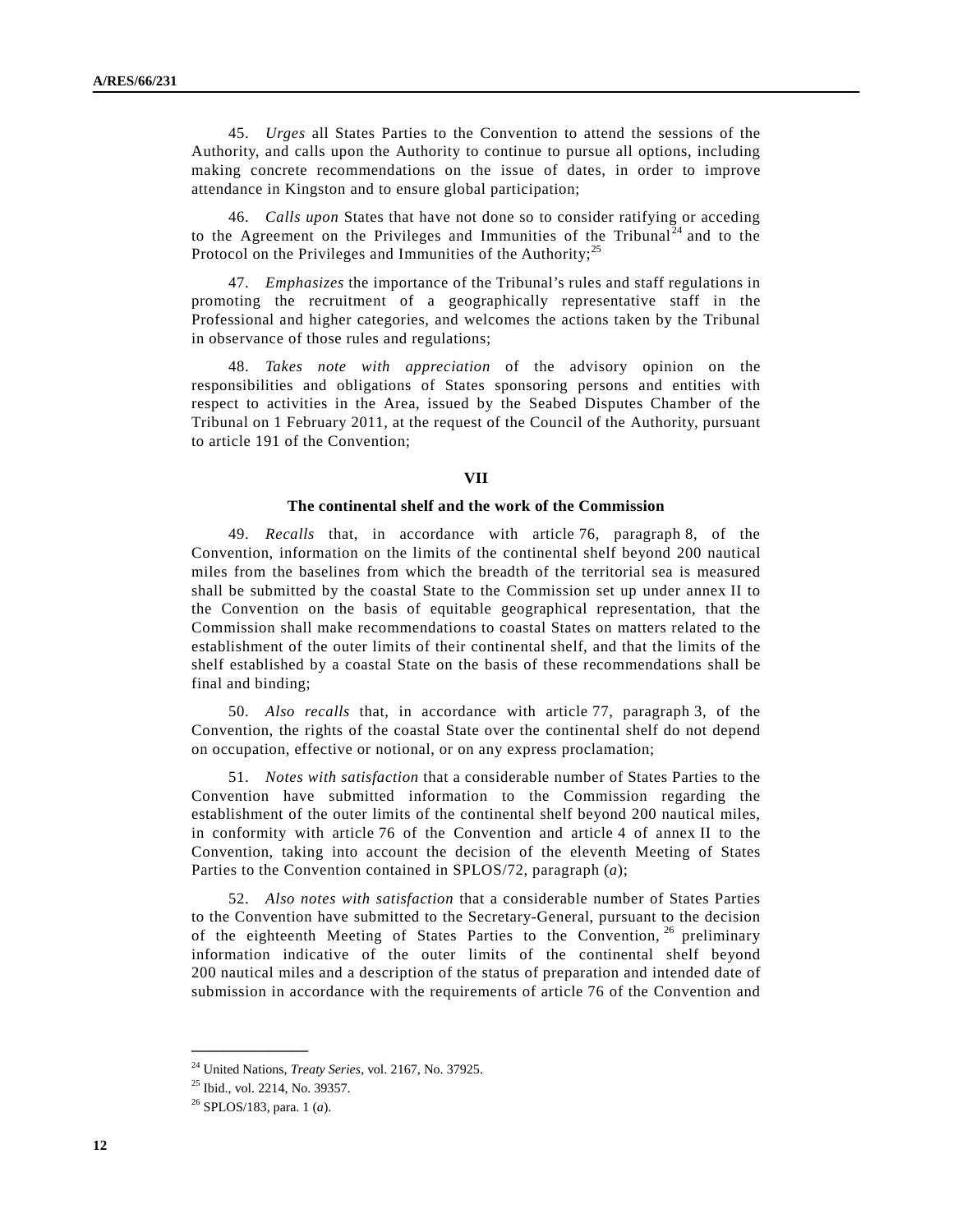with the Rules of Procedure and the Scientific and Technical Guidelines of the Commission;

 53. *Further notes with satisfaction* the progress in the work of the Commission<sup>27</sup> and that it is giving current consideration to a number of submissions that have been made regarding the establishment of the outer limits of the continental shelf beyond 200 nautical miles;

 54. *Notes with satisfaction* that the Commission, taking into account the decision of the eighteenth Meeting of States Parties to the Convention, <sup>28</sup> has compiled lists of websites of organizations, data/information portals and data holders where general information and publicly available scientific and technical data can be accessed that may be relevant to the preparation of submissions, and has made this information available on its website: $^{29}$ 

 55. *Takes note* of the recommendations made by the Commission on the submissions of a number of coastal States, and welcomes the fact that summaries of recommendations are being made publicly available; $^{10}$ 

 56. *Notes* that the consideration by the Commission of submissions by coastal States in accordance with article 76 of and annex II to the Convention is without prejudice to the application of other parts of the Convention by States Parties;

 57. *Notes with concern* that the heavy workload of the Commission, owing to the considerable number of submissions, places additional demands on and challenges before its members and the secretariat as provided by the Division, and in that regard emphasizes the need to ensure that the Commission can perform its functions expeditiously, efficiently and effectively and maintain its high level of quality and expertise;

 58. *Takes note* of the decision of the twenty-first Meeting of States Parties to the Convention regarding the workload of the Commission,<sup>12</sup> in which, among other measures, the Commission is requested to consider, in coordination with the Secretariat, as from 16 June 2012, within the existing resources made available to the Secretariat, that the Commission, and its subcommissions meeting simultaneously as far as possible, meet in New York for up to twenty-six weeks but not less than an intended minimum of twenty-one weeks a year for a period of five years, distributed in such a way that the Commission determines to be the most effective, and that no two sessions be sequential;

 59. *Welcomes* the decision of the twenty-first Meeting of States Parties to the Convention to review the measures proposed in paragraph 1 of the decision<sup>12</sup> at the twenty-sixth Meeting of States Parties to the Convention, with a view to assessing progress in reducing the projected timeline in the workload of the Commission;

 60. *Reiterates* the duty of States under the Convention, whose experts are serving on the Commission, to defray the expenses of the experts they have nominated while in performance of Commission duties, and urges these States to do their utmost to ensure the full participation of those experts in the work of the

<sup>27</sup> See CLCS/70 and Corr. 1 and CLCS/72.

<sup>28</sup> SPLOS/183, para. 3.

<sup>29</sup> www.un.org/depts/los/clcs\_new/clcs\_home.htm.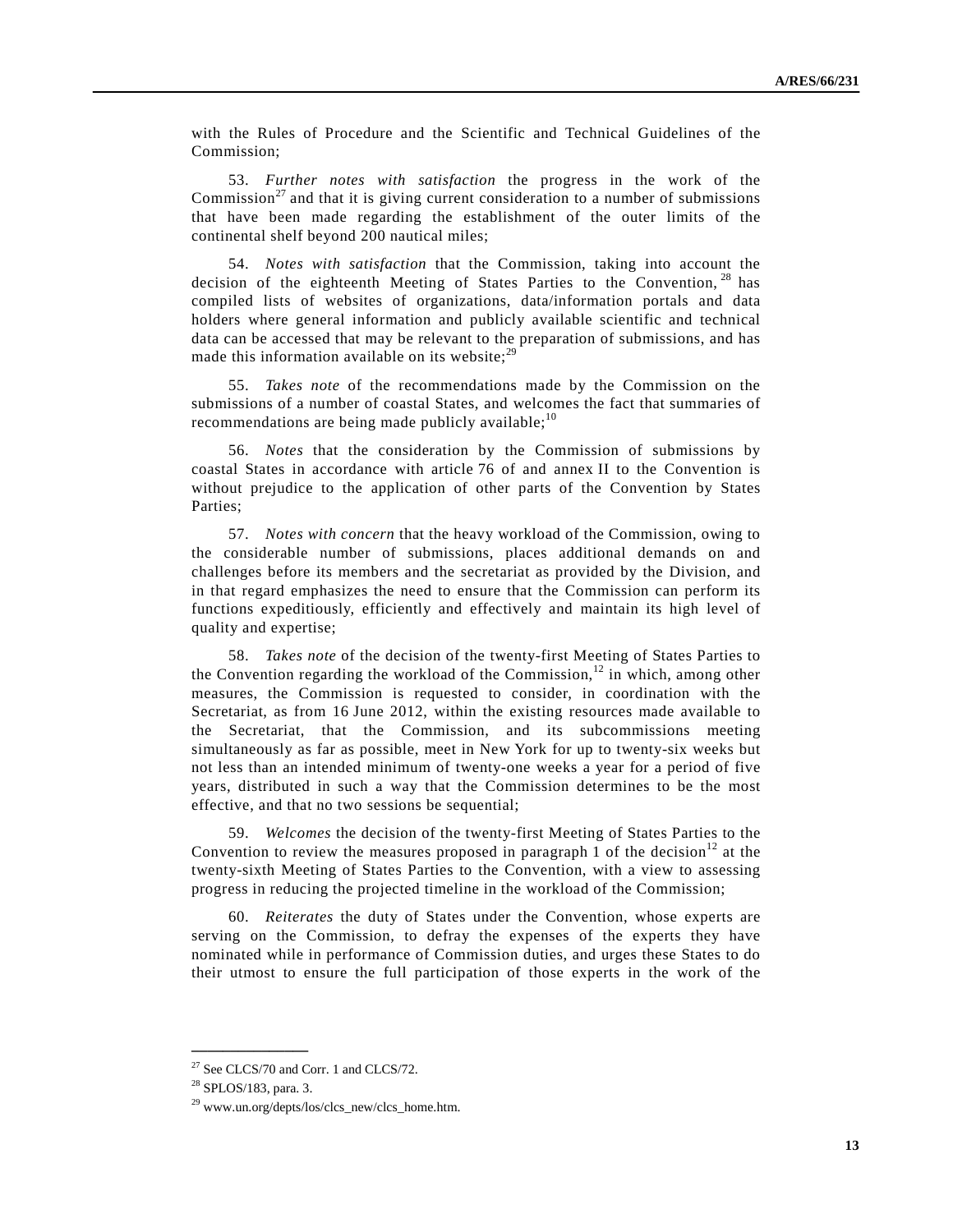Commission, including the meetings of subcommissions, in accordance with the Convention;

 61. *Requests* the Secretary-General to continue to take appropriate measures, within overall existing resource levels, to further strengthen the capacity of the Division, serving as the secretariat of the Commission, in order to ensure enhanced support and assistance to the Commission and its subcommissions in their consideration of submissions, as required by paragraph 9 of annex III to the Rules of Procedure of the Commission, in particular its human resources, taking into account the need for simultaneous work on several submissions;

 62. *Urges* the Secretary-General to continue to provide all necessary secretariat services to the Commission in accordance with article 2, paragraph 5, of annex II to the Convention;

 63. *Requests* the Secretary-General to take appropriate and timely measures to ensure secretariat services for the Commission and its subcommissions for the extended duration of time requested in the decision of the twenty-first Meeting of States Parties to the Convention; $^{12}$ 

 64. *Also requests* the Secretary-General, consequently, to allocate appropriate and sufficient resources to the Division to provide adequate services and assistance to the Commission in view of the increase in the number of its working weeks, including through the establishment of additional posts to reinforce the geographic information system, legal and administrative support to the Commission by the Division;

 65. *Expresses its appreciation* to States that have made contributions to the voluntary trust fund established by resolution 55/7 for the purpose of facilitating the preparation of submissions to the Commission and to the voluntary trust fund also established by that resolution for the purpose of defraying the cost of participation of the members of the Commission from developing States in the meetings of the Commission, and encourages States to make additional contributions to these funds;

 66. *Approves* the convening by the Secretary-General of the twenty-ninth and thirtieth sessions of the Commission, in New York from 19 March to 27 April 2012 and from 30 July to 10 August 2012, respectively, with full conference services, including documentation, for the plenary parts of these sessions,  $30$  as well as any resumed twenty-ninth and thirtieth sessions as may be required by the Commission, and requests the Secretary-General to make every effort to meet these requirements within overall existing resources, on the understanding that the following periods of the twenty-ninth session will be used for the technical examinations of submissions at the Geographic Information System laboratories and other technical facilities of the Division: 19 March to 5 April 2012 and 23 to 27 April 2012;

 67. *Expresses its firm conviction* about the importance of the work of the Commission, carried out in accordance with the Convention, including with respect to the participation of coastal States in relevant proceedings concerning their submissions, and recognizes the continued need for active interaction between coastal States and the Commission;

 68. *Expresses its appreciation* to States that have exchanged views in order to increase understanding of issues, including expenditures involved, arising from

<sup>&</sup>lt;sup>30</sup> From 9 to 20 April 2012 and from 30 July to 10 August 2012.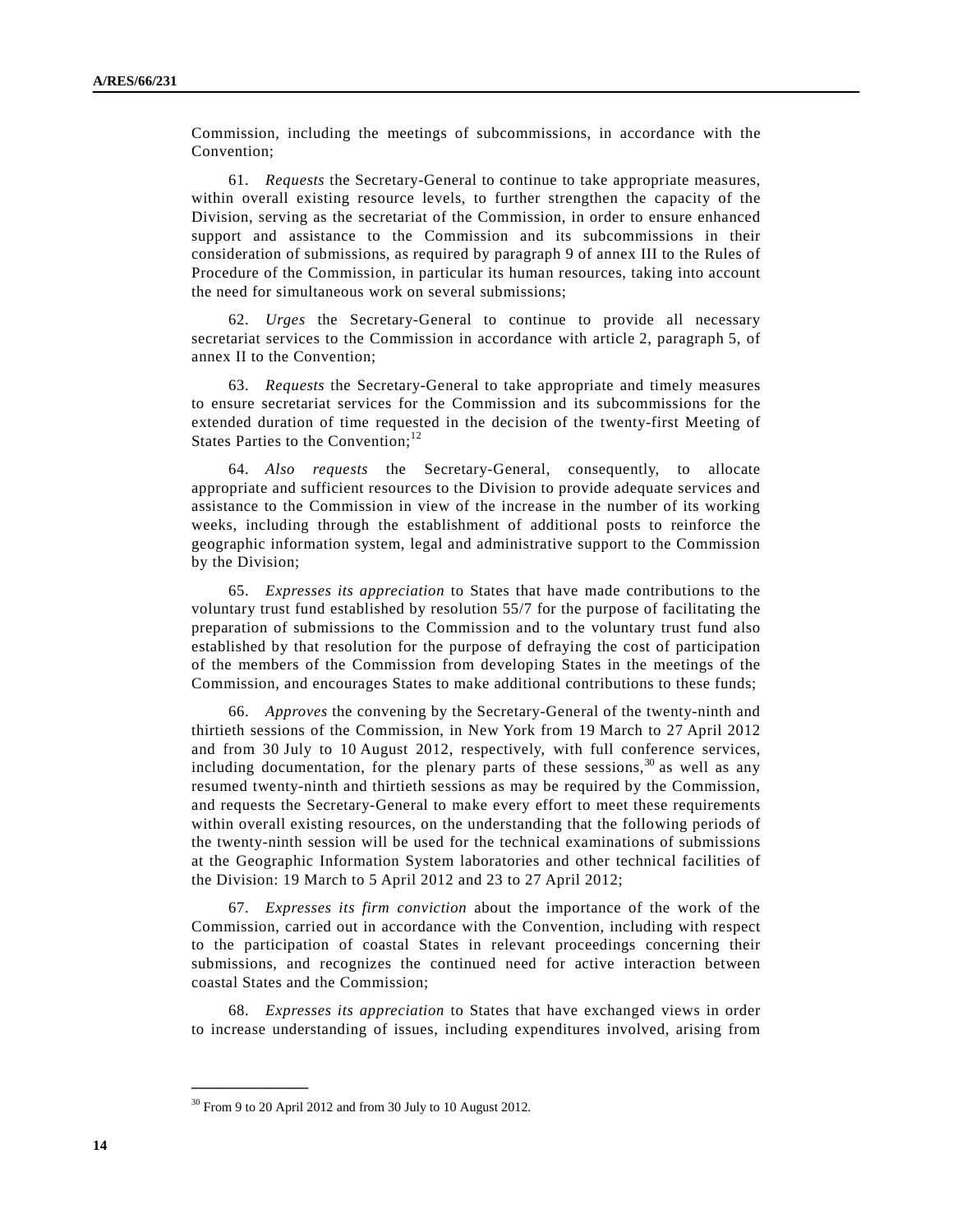the application of article 76 of the Convention, thus facilitating the preparation of submissions by States, in particular developing States, to the Commission, and encourages States to continue exchanging views;

 69. *Notes* the considerable number of submissions yet to be considered by the Commission, and in this regard stresses the urgent need for States Parties to the Convention to take appropriate and prompt steps that will allow the Commission to consider the increased number of submissions in a timely, efficient and effective manner;

 70. *Requests* the Secretary-General, in cooperation with Member States, to continue supporting workshops or symposiums on scientific and technical aspects of the establishment of the outer limits of the continental shelf beyond 200 nautical miles, taking into account the need to strengthen capacity-building for developing countries in preparing their submissions, and takes note of the workshop held by the Government of Angola from 16 to 20 May 2011 in Luanda for this purpose;

#### **VIII**

#### **Maritime safety and security and flag State implementation**

 71. *Encourages* States to ratify or accede to international agreements addressing the safety and security of navigation, as well as maritime labour, and to adopt the necessary measures consistent with the Convention and other relevant international instruments aimed at implementing and enforcing the rules contained in those agreements, and emphasizes the need for capacity-building for and assistance to developing States;

 72. *Recognizes* that the legal regimes governing maritime safety and maritime security may have common and mutually reinforcing objectives that may be interrelated and could benefit from synergies, and encourages States to take this into account in their implementation;

 73. *Emphasizes* the need for further efforts to promote a culture of safety and security in the shipping industry and to address the shortage of adequately trained personnel, and urges the establishment of more centres to provide the required education and training;

 74. *Emphasizes also* that safety and security measures should be implemented with minimal negative effects on seafarers and fishers, especially in relation to their working conditions;

 75. *Notes* the 2010 amendments to the International Convention on Standards of Training, Certification and Watchkeeping for Seafarers, 1978, <sup>31</sup> and to the Standards of Training, Certification and Watchkeeping for Seafarers Code, otherwise known as the Manila amendments, $32$  and invites States that have not yet done so to ratify or accede to that Convention, as well as the International Convention on Standards of Training, Certification and Watchkeeping for Fishing Vessel Personnel, 1995;

 76. *Invites* States that have not yet done so to ratify or accede to the Maritime Labour Convention, 2006, the Work in Fishing Convention, 2007 (No. 188) and the Seafarers' Identity Documents Convention (Revised), 2003

<sup>31</sup> United Nations, *Treaty Series*, vol. 1361, No. 23001.

<sup>32</sup> See International Maritime Organization, documents STCW/CONF.2/32–34.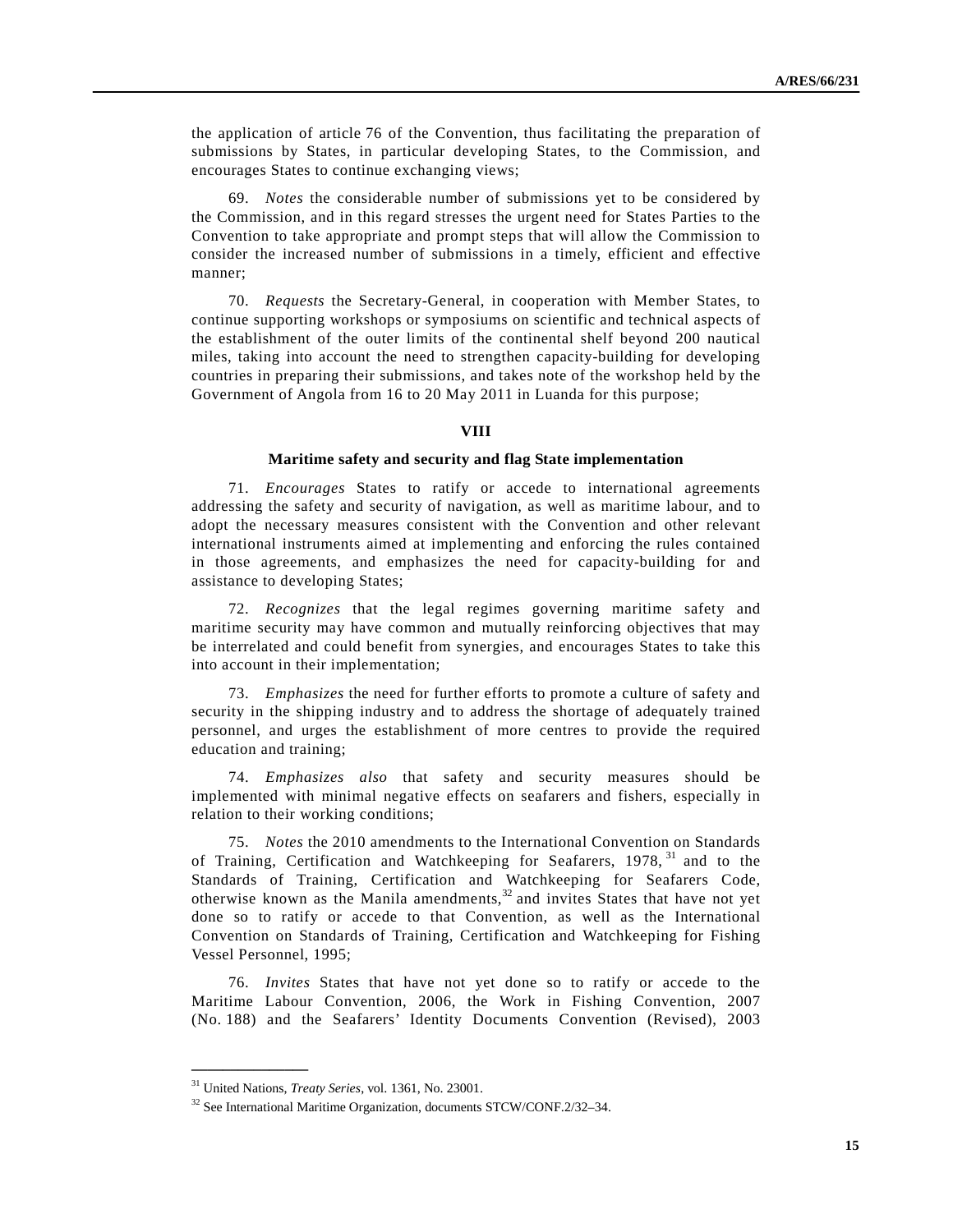$(N_0, 185)$ ,<sup>33</sup> of the International Labour Organization and to effectively implement those Conventions, and emphasizes the need to provide to States, at their request, technical cooperation and assistance in that regard;

 77. *Welcomes* ongoing cooperation between the Food and Agriculture Organization of the United Nations, the International Maritime Organization and the International Labour Organization relating to the safety of fishers and fishing vessels, underlines the urgent need for continued work in that area, and takes note of the approval by the International Maritime Organization of the Guidelines to Assist Competent Authorities in the Implementation of Part B of the Code of Safety for Fishermen and Fishing Vessels, the Voluntary Guidelines for the Design, Construction and Equipment of Small Fishing Vessels, and the Safety Recommendations for Decked Fishing Vessels of Less than 12 Metres in Length and Undecked Fishing Vessels,  $34$  which were subsequently forwarded for approval to the Food and Agriculture Organization of the United Nations and the International Labour Organization;

 78. *Encourages* continued cooperation between the parties to the Basel Convention on the Control of Transboundary Movements of Hazardous Wastes and Their Disposal<sup>35</sup> and the International Maritime Organization on regulations on the prevention of pollution from ships;

 79. *Encourages* States to consider becoming parties to the 2010 Protocol to the 1996 International Convention on Liability and Compensation for Damage in Connection with the Carriage of Hazardous and Noxious Substances by Sea;  $36$ 

 80. *Recalls* that all actions taken to combat threats to maritime security must be in accordance with international law, including the principles embodied in the Charter and the Convention;

 81. *Recognizes* the crucial role of international cooperation at the global, regional, subregional and bilateral levels in combating, in accordance with international law, threats to maritime security, including piracy, armed robbery at sea, terrorist acts against shipping, offshore installations and other maritime interests, through bilateral and multilateral instruments and mechanisms aimed at monitoring, preventing and responding to such threats, the enhanced sharing of information among States relevant to the detection, prevention and suppression of such threats, and the prosecution of offenders with due regard to national legislation, and the need for sustained capacity-building to support such objectives;

 82. *Notes* that piracy affects the entire range of vessels engaged in maritime activities;

 83. *Emphasizes* the importance of promptly reporting incidents to enable accurate information on the scope of the problem of piracy and armed robbery against ships and, in the case of armed robbery against ships, by affected vessels to the coastal State, underlines the importance of effective information-sharing with States potentially affected by incidents of piracy and armed robbery against ships, and takes note of the important role of the International Maritime Organization;

<sup>33</sup> United Nations, *Treaty Series*, vol. 2304, No. 41069.

<sup>34</sup> See International Maritime Organization, document MSC 89/25/Add.1, annex 16.

<sup>35</sup> United Nations, *Treaty Series*, vol. 1673, No. 28911.

<sup>36</sup> International Maritime Organization, document LEG/CONF.17/10.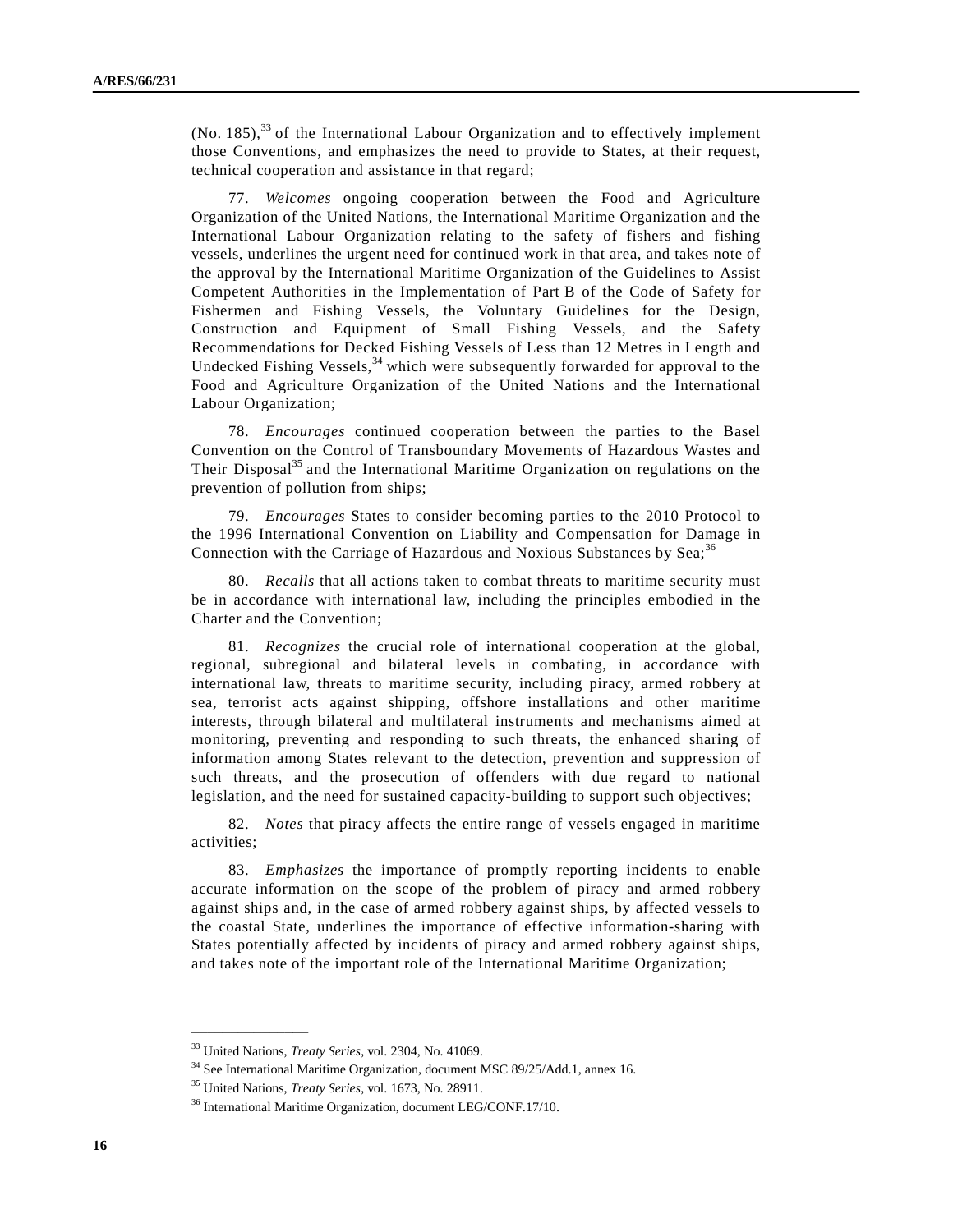84. *Urges* all States, in cooperation with the International Maritime Organization, to actively combat piracy and armed robbery at sea by adopting measures, including those relating to assistance with capacity-building through training of seafarers, port staff and enforcement personnel in the prevention, reporting and investigation of incidents, bringing the alleged perpetrators to justice, in accordance with international law, and by adopting national legislation, as well as providing enforcement vessels and equipment and guarding against fraudulent ship registration;

 85. *Encourages* States to ensure effective implementation of international law applicable to combating piracy, as reflected in the Convention, and calls upon States to take appropriate steps under their national law to facilitate, in accordance with international law, the apprehension and prosecution of those who are alleged to have committed acts of piracy, including the financing or facilitation of such acts, also taking into account other relevant instruments that are consistent with the Convention;

 86. *Expresses grave concern* at the threats posed by piracy and armed robbery at sea to the safety and welfare of seafarers and other persons;

 87. *Invites* all States, the International Maritime Organization, the International Labour Organization and other relevant international organizations and agencies to adopt or recommend, as appropriate, measures to protect the interest and welfare of seafarers and fishers who are victims of pirates, after their release from captivity, including their post-incident care and reintegration into society;

 88. *Takes note* of the ongoing cooperation between the International Maritime Organization, the United Nations Office on Drugs and Crime and the Division with respect to the compilation of national legislation on piracy, and notes that copies of national legislation received by the Secretariat have been placed on the website of the Division; $10$ 

 89. *Encourages* continued national, bilateral and trilateral initiatives as well as regional cooperative mechanisms, in accordance with international law, to address piracy, including the financing or facilitation of acts of piracy, and armed robbery at sea in the Asian region, and calls upon other States to give immediate attention to adopting, concluding and implementing cooperation agreements at the regional level on combating piracy and armed robbery against ships;

 90. *Reiterates its serious concern* regarding continued incidents of piracy and armed robbery at sea off the coast of Somalia, expresses alarm in particular at the hijacking of vessels, supports the recent efforts to address this problem at the global and regional levels, notes the adoption by the Security Council of resolutions 1816 (2008) of 2 June 2008, 1838 (2008) of 7 October 2008, 1846 (2008) of 2 December 2008, 1851 (2008) of 16 December 2008, 1897 (2009) of 30 November 2009, 1918 (2010) of 27 April 2010, 1950 (2010) of 23 November 2010, 1976 (2011) of 11 April 2011 and 2015 (2011) of 24 October 2011, as well as the statement by the President of the Security Council of 25 August 2010, $37$  and also notes that the authorization in resolution 1816 (2008), and the provisions in resolutions 1838 (2008), 1846 (2008), 1851 (2008), 1897 (2009) and 1950 (2010) apply only to the situation in Somalia and do not affect the rights, obligations or responsibilities of Member States under international law, including any rights or

<sup>37</sup> S/PRST/2010/16; see *Resolutions and Decisions of the Security Council, 1 August 2010–31 July 2011*.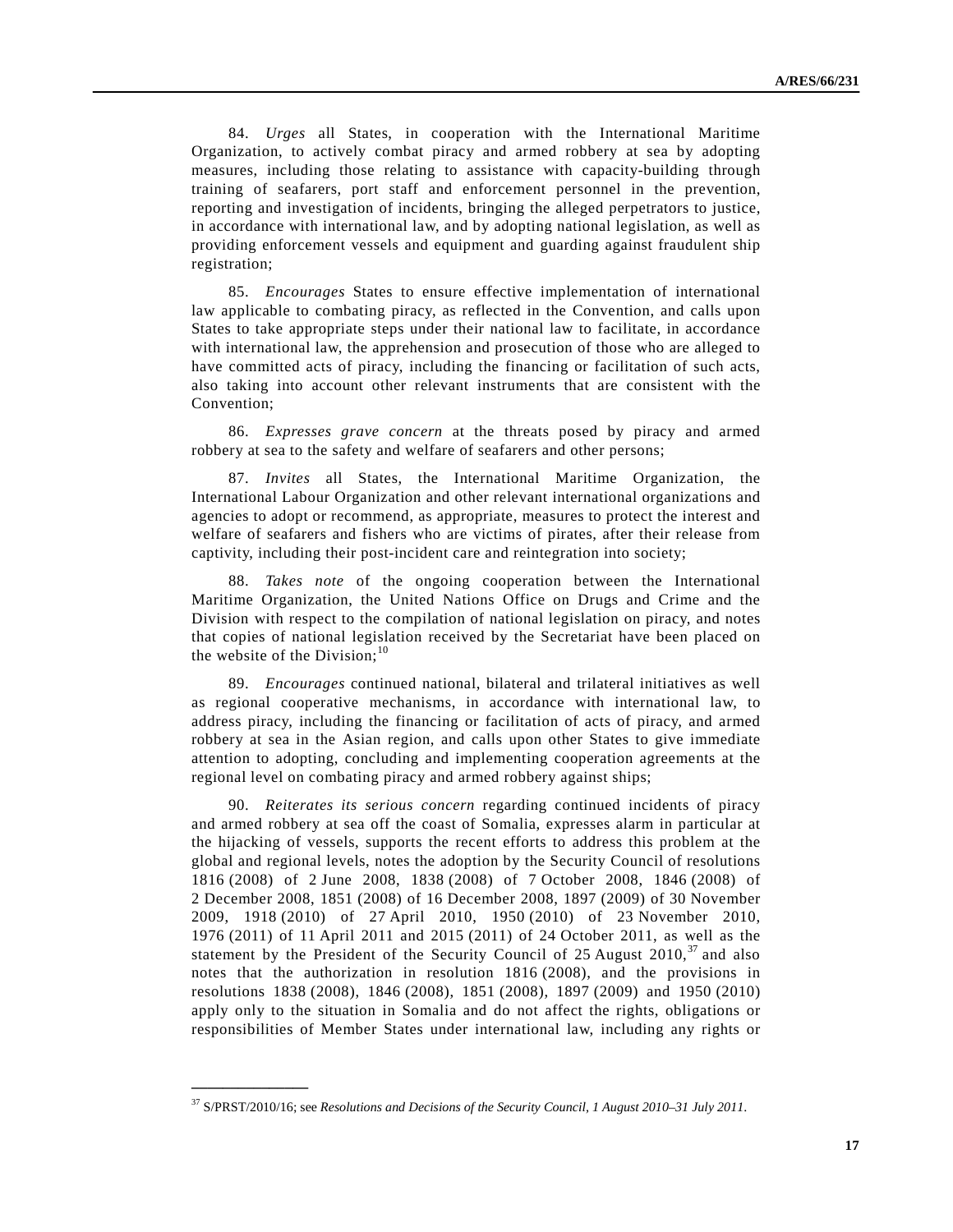obligations under the Convention, with respect to any other situation, and underscores, in particular, the fact that they are not to be considered as establishing customary international law;

 91. *Notes with appreciation* the report of the Secretary-General of 15 June 2011,<sup>38</sup> prepared pursuant to the request of the Security Council in resolution 1976 (2011);

 92. *Notes* the continued efforts within the Contact Group on Piracy off the Coast of Somalia, following the adoption of Security Council resolution 1851 (2008), including the establishment under the Contact Group of Working Group 5 on the financial aspects of Somali piracy to focus on and coordinate efforts to disrupt the pirate enterprise ashore, and commends contributions of all States in the efforts to fight piracy off the coast of Somalia;

 93. *Recognizes* the primary role of the Transitional Federal Government of Somalia in combating piracy and armed robbery against ships, acknowledges the importance of a comprehensive and sustainable settlement of the situation in Somalia, and emphasizes the need to address the underlying causes of piracy and to assist Somalia and States in the region in strengthening institutional capacity to fight piracy, including the financing or facilitation of acts of piracy, and armed robbery against ships off the coast of Somalia and to bring to justice those involved in such acts;

 94. *Notes* the approval by the International Maritime Organization of guidelines to assist in the investigation of the crimes of piracy and armed robbery against ships, <sup>39</sup> revised interim guidance to shipowners, ship operators and shipmasters on the use of privately contracted armed security personnel on board ships in the high risk area, <sup>40</sup> revised interim recommendations for flag States regarding the use of privately contracted armed security personnel on board ships in the high risk area $^{41}$  and interim recommendations for port and coastal States regarding the use of privately contracted armed security personnel on board ships in the high risk area; $42$ 

 95. *Also notes* the issuance by the International Maritime Organization of Best Management Practices to Deter Piracy off the Coast of Somalia and in the Arabian Sea Area, $43$  developed by the industry, and notes the adoption on 20 May 2011 by the International Maritime Organization of the resolution on the implementation of best management practice guidance;<sup>44</sup>

 96. *Recalls* the adoption on 29 January 2009 of the Code of Conduct concerning the Repression of Piracy and Armed Robbery against Ships in the Western Indian Ocean and the Gulf of Aden (Djibouti Code of Conduct)<sup>45</sup> under the auspices of the International Maritime Organization, the establishment of the International Maritime Organization Djibouti Code Trust Fund, a multi-donor trust

<sup>38</sup> S/2011/360.

<sup>&</sup>lt;sup>39</sup> See International Maritime Organization, document MSC.1/Circ.1404.

<sup>40</sup> See International Maritime Organization, document MSC.1/Circ.1405/Rev.1.

<sup>41</sup> See International Maritime Organization, document MSC.1/Circ.1406/Rev.1.

<sup>42</sup> See International Maritime Organization, document MSC.1/Circ.1408.

<sup>43</sup> International Maritime Organization, document MSC.1/Circ.1337, annex 2.

<sup>44</sup> International Maritime Organization, document MSC 89/25/Add.4, annex 29.

<sup>45</sup> See International Maritime Organization, document C 102/14, annex, attachment 1.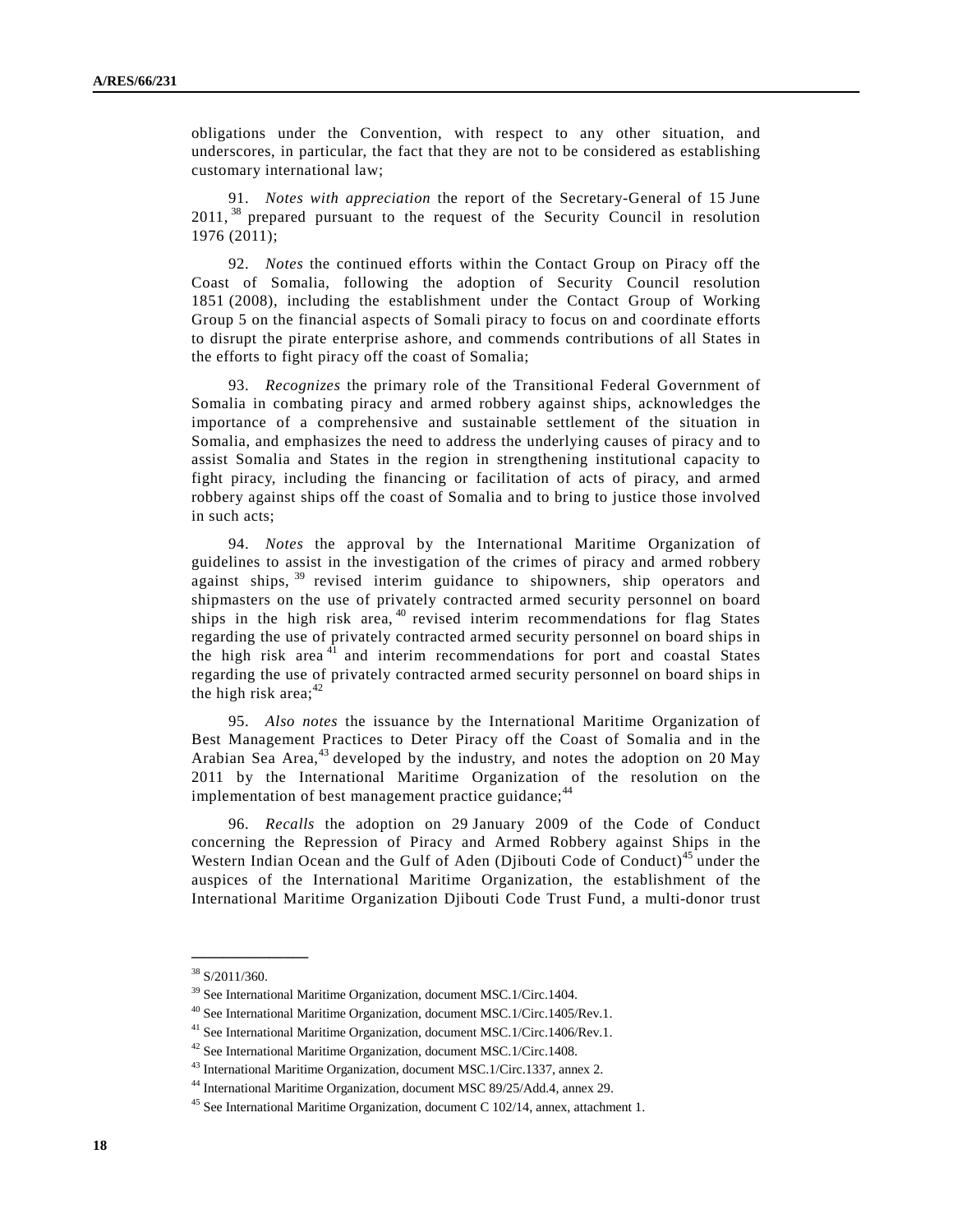fund initiated by Japan, and the ongoing activities for the implementation of the Code of Conduct;

 97. *Urges* States to ensure the full implementation of resolution A.1026(26), adopted on 2 December 2009 by the Assembly of the International Maritime Organization, on acts of piracy and armed robbery against ships in waters off the coast of Somalia;

 98. *Calls upon* States that have not yet done so to become parties to the Convention for the Suppression of Unlawful Acts against the Safety of Maritime Navigation and the Protocol for the Suppression of Unlawful Acts against the Safety of Fixed Platforms Located on the Continental Shelf, <sup>46</sup> notes the entry into force on 28 July 2010 of the 2005 Protocol to the Convention for the Suppression of Unlawful Acts against the Safety of Maritime Navigation<sup>47</sup> and of the 2005 Protocol to the 1988 Protocol for the Suppression of Unlawful Acts against the Safety of Fixed Platforms Located on the Continental Shelf,<sup>48</sup> invites States that have not yet done so to consider becoming parties to those Protocols, and urges States parties to take appropriate measures to ensure the effective implementation of those instruments through the adoption of legislation, where appropriate;

 99. *Calls upon* States to effectively implement the International Ship and Port Facility Security Code and the amendments to the International Convention for the Safety of Life at Sea,<sup>49</sup> and to work with the International Maritime Organization to promote safe and secure shipping while ensuring freedom of navigation;

 100. *Notes* the approval by the Maritime Safety Committee of the International Maritime Organization of the user guide to chapter XI-2 of the International Convention for the Safety of Life at Sea and to the International Ship and Port Facility Security Code;<sup>50</sup>

 101. *Urges* all States, in cooperation with the International Maritime Organization, to improve the protection of offshore installations by adopting measures related to the prevention, reporting and investigation of acts of violence against installations, in accordance with international law, and by implementing such measures through national legislation to ensure proper and adequate enforcement;

 102. *Emphasizes* the progress in regional cooperation, including the efforts of littoral States, on the enhancement of safety, security and environmental protection in the Straits of Malacca and Singapore, and the effective functioning of the Cooperative Mechanism on safety of navigation and environmental protection to promote dialogue and facilitate close cooperation between the littoral States, user States, shipping industry and other stakeholders in line with article 43 of the Convention, notes with appreciation the convening of the fourth Cooperation Forum, in Malaysia on 10 and 11 October 2011, the fourth Project Coordination Committee Meeting, in Malaysia on 12 October 2011, and the seventh Aids to Navigation Fund Committee Meeting, in Malaysia on 17 and 18 October 2011, the three events being key pillars of the Cooperative Mechanism, notes with

<sup>46</sup> United Nations, *Treaty Series*, vol. 1678, No. 29004.

<sup>47</sup> International Maritime Organization, document LEG/CONF.15/21.

<sup>48</sup> International Maritime Organization, document LEG/CONF.15/22.

<sup>&</sup>lt;sup>49</sup> International Maritime Organization, documents SOLAS/CONF.5/32 and 34, as well as resolution MSC.202(81) introducing the long-range identification and tracking of ships system.

<sup>50</sup> See International Maritime Organization, document MSC 89/WP.6/Add.1.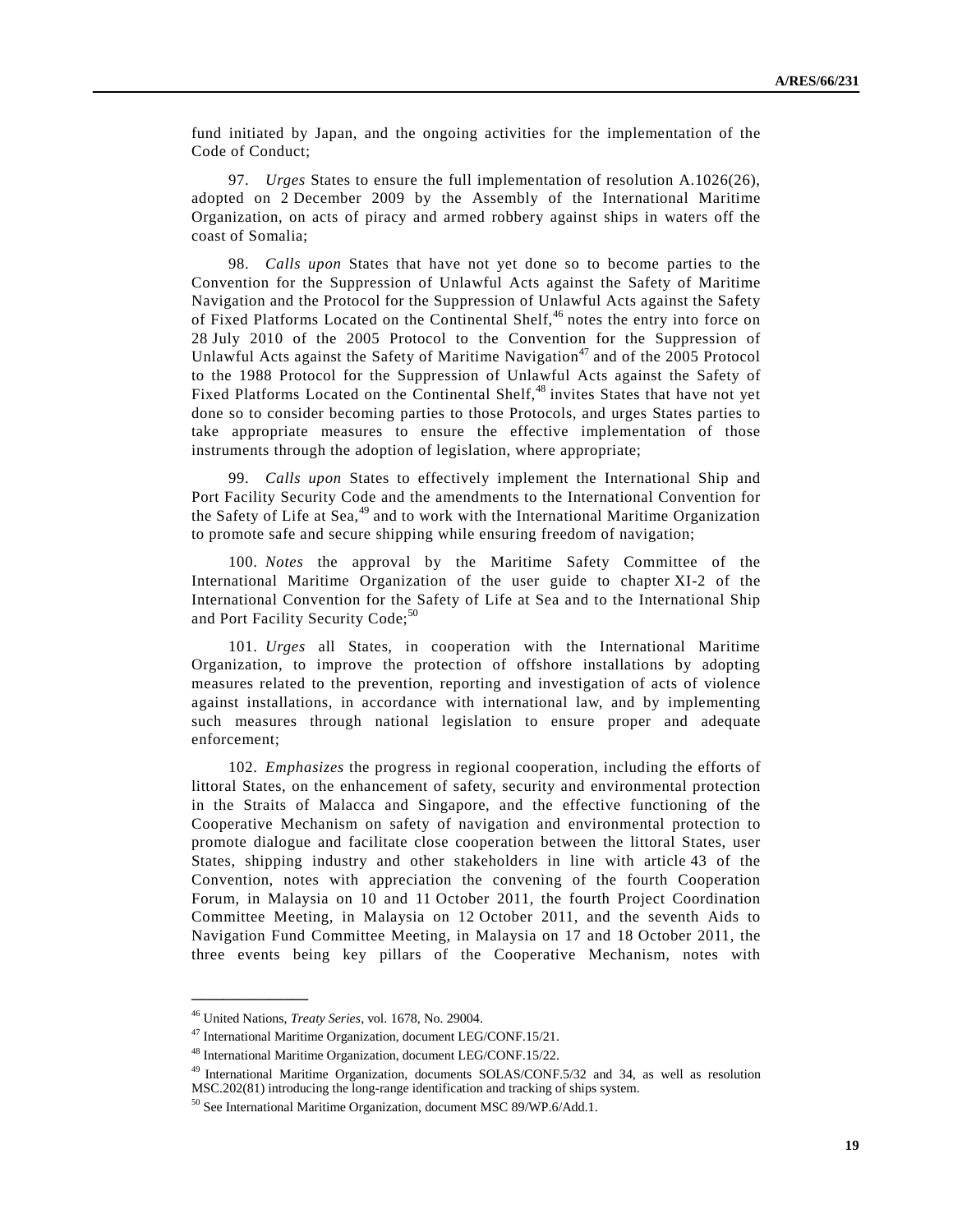appreciation the important role of the Information Sharing Centre of the Regional Cooperation Agreement on Combating Piracy and Armed Robbery against Ships in Asia, based in Singapore, and calls upon States to give immediate attention to adopting, concluding and implementing cooperation agreements at the regional level;

 103. *Recognizes* that some transnational organized criminal activities threaten legitimate uses of the oceans and endanger the lives of people at sea;

 104. *Notes* that transnational organized criminal activities are diverse and may be interrelated in some cases and that criminal organizations are adaptive and take advantage of the vulnerabilities of States, in particular coastal and small island developing States in transit areas, and calls upon States and relevant intergovernmental organizations to increase cooperation and coordination at all levels to detect and suppress the smuggling of migrants and trafficking in persons, in accordance with international law;

 105. *Recognizes* the importance of enhancing international cooperation at all levels to fight transnational organized criminal activities, including illicit traffic in narcotic drugs and psychotropic substances, within the scope of the United Nations instruments against illicit drug trafficking, as well as the smuggling of migrants and trafficking in persons and criminal activities at sea falling within the scope of the United Nations Convention against Transnational Organized Crime;<sup>51</sup>

 106. *Calls upon* States that have not yet done so to consider becoming parties to the Protocol against the Smuggling of Migrants by Land, Sea and Air, supplementing the United Nations Convention against Transnational Organized Crime, <sup>52</sup> the Protocol against the Illicit Manufacturing of and Trafficking in Firearms, Their Parts and Components and Ammunition, supplementing the United Nations Convention against Transnational Organized Crime,  $\frac{53}{3}$  and the Protocol to Prevent, Suppress and Punish Trafficking in Persons, Especially Women and Children, supplementing the United Nations Convention against Transnational Organized Crime, <sup>54</sup> and to take appropriate measures to ensure their effective implementation;

 107. *Calls upon* States to ensure freedom of navigation, the safety of navigation and the rights of transit passage, archipelagic sea lanes passage and innocent passage in accordance with international law, in particular the Convention;

 108. *Welcomes* the work of the International Maritime Organization relating to the protection of shipping lanes of strategic importance and significance, and in particular in enhancing safety, security and environmental protection in straits used for international navigation, and calls upon the International Maritime Organization, States bordering straits and user States to continue their cooperation to keep such straits safe, secure and environmentally protected and open to international navigation at all times, consistent with international law, in particular the Convention;

 109. *Calls upon* user States and States bordering straits used for international navigation to continue to cooperate by agreement on matters relating to navigational

<sup>51</sup> United Nations, *Treaty Series*, vol. 2225, No. 39574.

<sup>52</sup> Ibid., vol. 2241, No. 39574.

<sup>53</sup> Ibid., vol. 2326, No. 39574.

<sup>54</sup> Ibid., vol. 2237, No. 39574.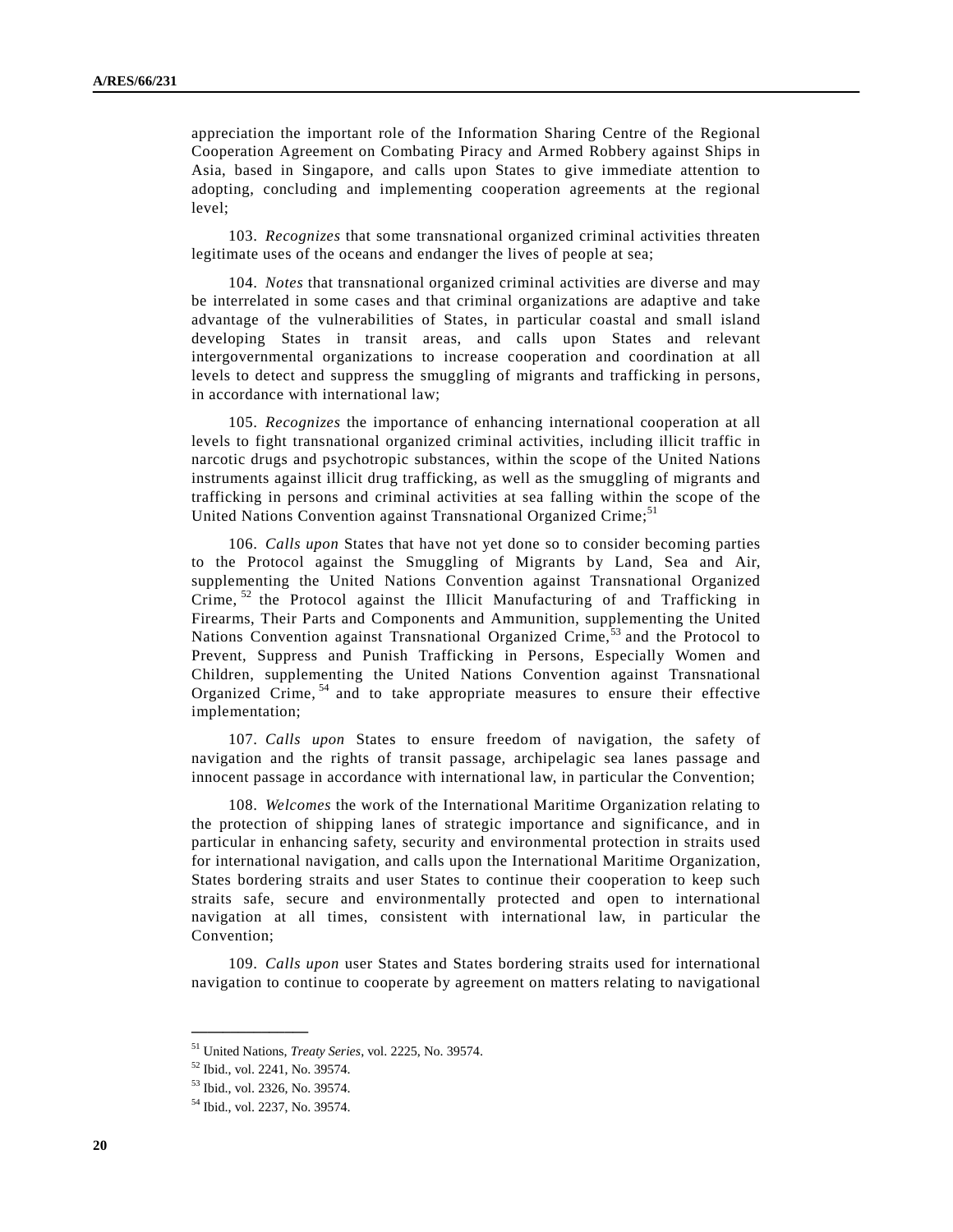safety, including safety aids for navigation, and the prevention, reduction and control of pollution from ships, and welcomes developments in this regard;

 110. *Calls upon* States that have accepted the amendments to regulation  $XI-1/6$  of the International Convention for the Safety of Life at Sea, 1974, <sup>55</sup> to implement the Code of International Standards and Recommended Practices for a Safety Investigation into a Marine Casualty or Marine Incident.<sup>56</sup> which took effect on 1 January 2010;

 111. *Calls upon* States that have not yet done so to consider becoming members of the International Hydrographic Organization, and urges all States to work with that Organization to increase the coverage of hydrographic information on a global basis to enhance capacity-building and technical assistance and to promote safe navigation, particularly through the production and use of accurate electronic navigational charts, especially in areas used for international navigation, in ports and where there are vulnerable or protected marine areas;

 112. *Encourages* States to continue their efforts in the implementation of all areas of the Action Plan for the Safety of Transport of Radioactive Material, approved by the Board of Governors of the International Atomic Energy Agency in March  $2004$ :<sup>57</sup>

 113. *Notes* that cessation of the transport of radioactive materials through the regions of small island developing States is an ultimate desired goal of small island developing States and some other countries, and recognizes the right of freedom of navigation in accordance with international law; that States should maintain dialogue and consultation, in particular under the auspices of the International Atomic Energy Agency and the International Maritime Organization, with the aim of improved mutual understanding, confidence-building and enhanced communication in relation to the safe maritime transport of radioactive materials; that States involved in the transport of such materials are urged to continue to engage in dialogue with small island developing States and other States to address their concerns; and that these concerns include the further development and strengthening, within the appropriate forums, of international regulatory regimes to enhance safety, disclosure, liability, security and compensation in relation to such transport;

 114. *Acknowledges*, in the context of paragraph 113 above, the potential environmental and economic impacts of maritime incidents and accidents on coastal States, in particular those related to the transport of radioactive materials, and emphasizes the importance of effective liability regimes in that regard;

 115. *Encourages* States to draw up plans and to establish procedures to implement the Guidelines on Places of Refuge for Ships in Need of Assistance adopted by the International Maritime Organization on 5 December  $2003$ ;<sup>58</sup>

 116. *Invites* States that have not yet done so to consider becoming parties to the Nairobi International Convention on the Removal of Wrecks,  $2007$ ;<sup>59</sup>

<sup>55</sup> International Maritime Organization, document MSC 84/24/Add.1, annex 3, resolution MSC.257(84).

<sup>56</sup> See International Maritime Organization, document MSC 84/24/Add.1, annex 1, resolution MSC.255(84).

<sup>57</sup> Available from www-ns.iaea.org/downloads/rw/action-plans/transport-action-plan.pdf.

<sup>58</sup> International Maritime Organization, Assembly resolution A.949(23).

<sup>59</sup> International Maritime Organization, document LEG/CONF.16/19.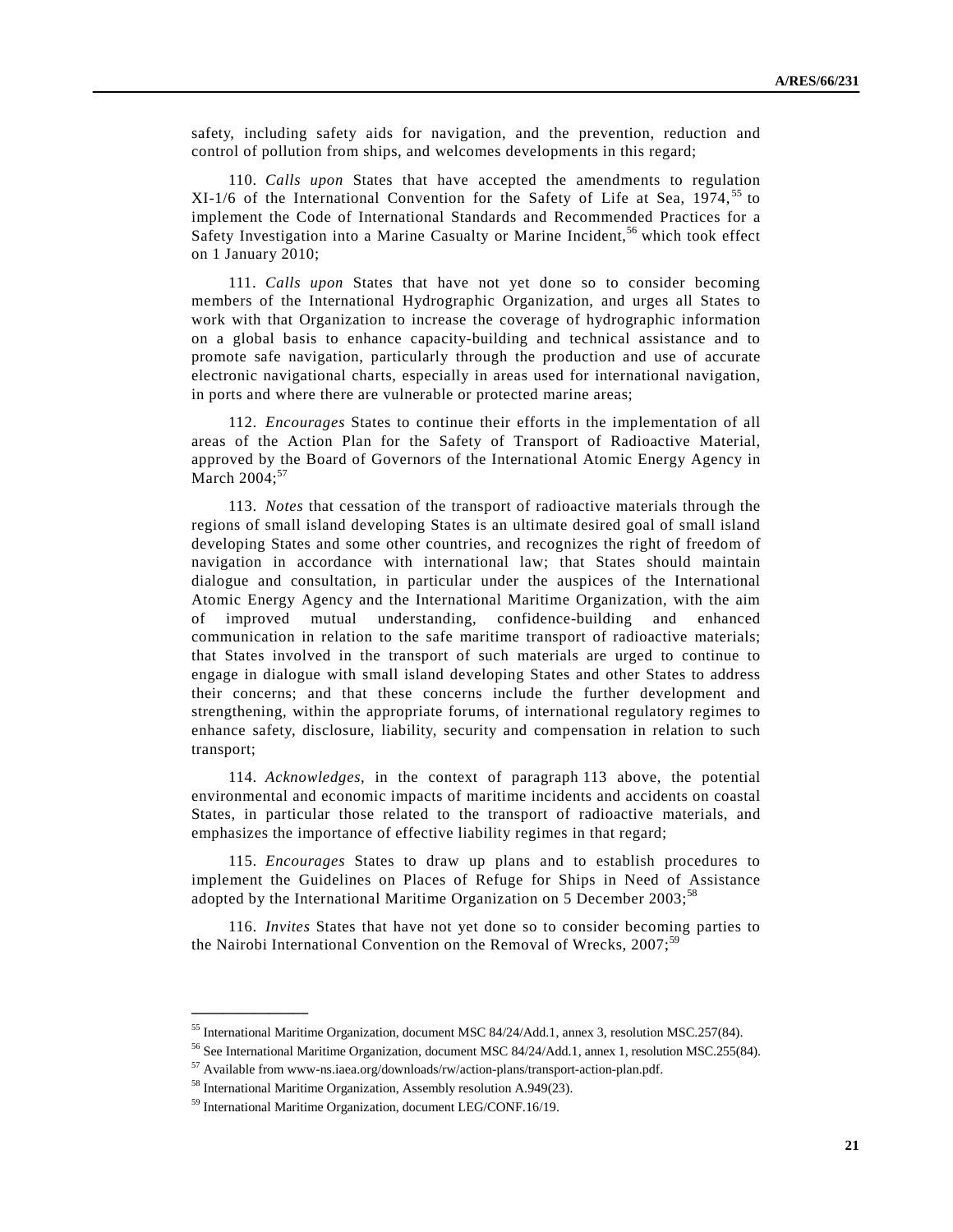117. *Requests* States to take appropriate measures with regard to ships flying their flag or of their registry to address hazards that may be caused by wrecks and drifting or sunken cargo to navigation or the marine environment;

 118. *Calls upon* States to ensure that masters on ships flying their flag take the steps required by relevant instruments<sup>60</sup> to provide assistance to persons in distress at sea, and urges States to cooperate and to take all necessary measures to ensure the effective implementation of the amendments to the International Convention on Maritime Search and Rescue<sup>61</sup> and to the International Convention for the Safety of Life at Sea<sup>62</sup> relating to the delivery of persons rescued at sea to a place of safety, as well as of the associated Guidelines on the Treatment of Persons Rescued at Sea;<sup>63</sup>

 119. *Recognizes* that all States must fulfil their search and rescue responsibilities and the ongoing need for the International Maritime Organization and other relevant organizations to assist, in particular, developing States both to increase their search and rescue capabilities, including through the establishment of additional rescue coordination centres and regional sub-centres, and to take effective action to address, to the extent feasible, the issue of unseaworthy ships and small craft within their national jurisdiction;

 120. *Welcomes* the ongoing work of the International Maritime Organization in relation to disembarkation of persons rescued at sea, and notes in this regard the need to implement all relevant international instruments;

 121. *Notes* the adoption by the International Maritime Organization on 2 December 2010 of revised guidelines on the prevention of access by stowaways and the allocation of responsibilities to seek the successful resolution of stowaway  $cases: <sup>64</sup>$ 

 122. *Calls upon* States to continue to cooperate in developing comprehensive approaches to international migration and development, including through dialogue on all their aspects;

 123. *Also calls upon* States to take measures to protect fibre-optic submarine cables and to fully address issues relating to these cables, in accordance with international law, as reflected in the Convention;

 124. *Encourages* greater dialogue and cooperation among States and the relevant regional and global organizations through workshops and seminars on the protection and maintenance of fibre-optic submarine cables to promote the security of such critical communications infrastructure;

 125. *Encourages* the adoption by States of laws and regulations addressing the breaking or injury of submarine cables or pipelines beneath the high seas done wilfully or through culpable negligence by a ship flying its flag or by a person subject to its jurisdiction, in accordance with international law, as reflected in the Convention;

<sup>60</sup> The International Convention for the Safety of Life at Sea, 1974, the International Convention on Maritime Search and Rescue, 1979, as amended, the United Nations Convention on the Law of the Sea, 1982, and the International Convention on Salvage, 1989.

<sup>61</sup> International Maritime Organization, document MSC 78/26/Add.1, annex 5, resolution MSC.155(78).

<sup>62</sup> International Maritime Organization, document MSC 78/26/Add.1, annex 3, resolution MSC.153(78).

<sup>63</sup> International Maritime Organization, document MSC 78/26/Add.2, annex 34, resolution MSC.167(78).

<sup>64</sup> See International Maritime Organization, document MSC 88/26/Add.1, annex 6, resolution MSC.312(88).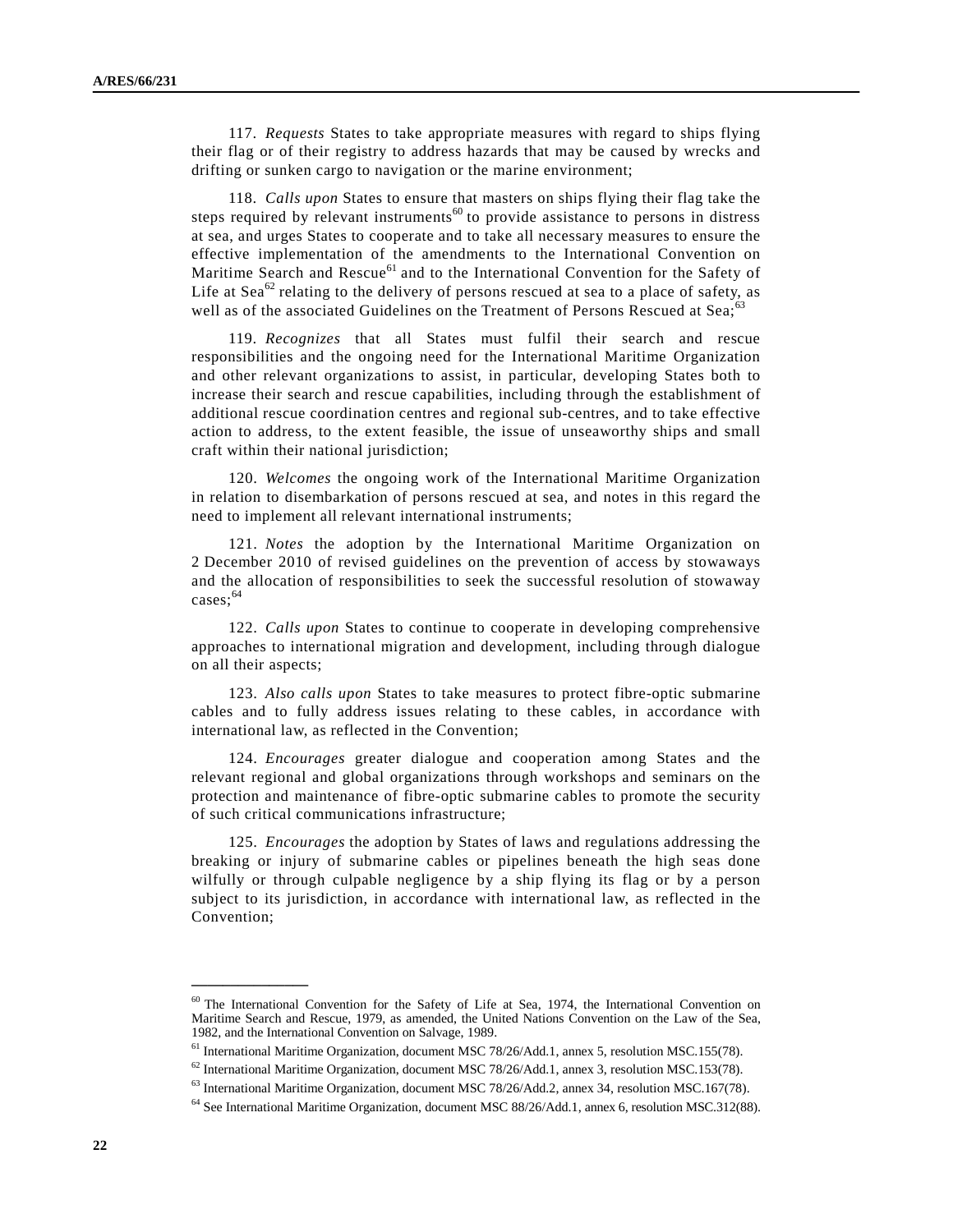126. *Affirms* the importance of maintenance, including the repair, of submarine cables, undertaken in conformity with international law, as reflected in the Convention;

 127. *Reaffirms* that flag, port and coastal States all bear responsibility for ensuring the effective implementation and enforcement of international instruments relating to maritime security and safety, in accordance with international law, in particular the Convention, and that flag States have primary responsibility that requires further strengthening, including through increased transparency of ownership of vessels;

 128. *Urges* flag States without an effective maritime administration and appropriate legal frameworks to establish or enhance the necessary infrastructure, legislative and enforcement capabilities to ensure effective compliance with, and implementation and enforcement of, their responsibilities under international law, in particular the Convention, and, until such action is taken, to consider declining the granting of the right to fly their flag to new vessels, suspending their registry or not opening a registry, and calls upon flag and port States to take all measures consistent with international law necessary to prevent the operation of substandard vessels;

 129. *Recognizes* that international shipping rules and standards adopted by the International Maritime Organization in respect of maritime safety, efficiency of navigation and the prevention and control of marine pollution, complemented by best practices of the shipping industry, have led to a significant reduction in maritime accidents and pollution incidents, encourages all States to participate in the Voluntary International Maritime Organization Member State Audit Scheme,<sup>65</sup> and notes the decision of the International Maritime Organization on a phased-in introduction of the Audit Scheme as an institutionalized process; $66$ 

 130. *Welcomes* the work of the International Maritime Organization to develop a mandatory code for ships operating in polar waters ("Polar Code"), and encourages States and competent international organizations and bodies to support continued efforts to finalize the Polar Code within the agreed framework, with an entry into force as soon as possible;

 131. *Recognizes* that maritime safety can also be improved through effective port State control, the strengthening of regional arrangements and increased coordination and cooperation among them, and increased information-sharing, including among safety and security sectors;

 132. *Encourages* flag States to take appropriate measures sufficient to achieve or maintain recognition by intergovernmental arrangements that recognize satisfactory flag State performance, including, as appropriate, satisfactory port State control examination results on a sustained basis, with a view to improving quality shipping and furthering flag State implementation of relevant instruments under the International Maritime Organization as well as relevant goals and objectives of the present resolution;

<sup>&</sup>lt;sup>65</sup> International Maritime Organization, Assembly resolution A.946(23).

<sup>66</sup> International Maritime Organization, Assembly resolution A.1018(26).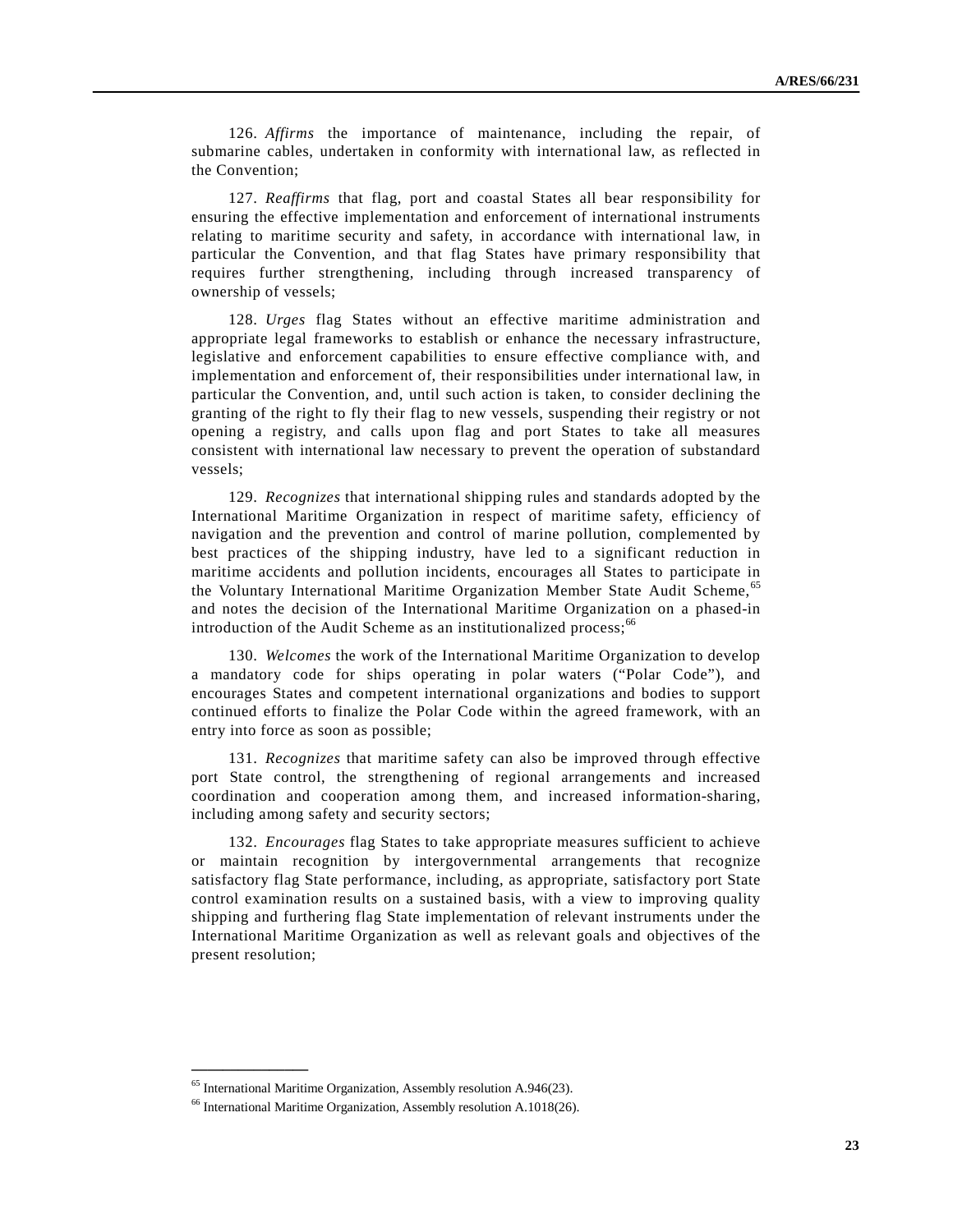### **IX**

### **Marine environment and marine resources**

 133. *Emphasizes once again* the importance of the implementation of Part XII of the Convention in order to protect and preserve the marine environment and its living marine resources against pollution and physical degradation, and calls upon all States to cooperate and take measures consistent with the Convention, directly or through competent international organizations, for the protection and preservation of the marine environment;

 134. *Notes* the work of the Intergovernmental Panel on Climate Change, including its findings on the acidification of oceans, and in this regard encourages States and competent international organizations and other relevant institutions, individually and in cooperation, to urgently pursue further research on ocean acidification, especially programmes of observation and measurement, noting in particular paragraph 4 of decision IX/20 adopted at the ninth meeting of the Conference of the Parties to the Convention on Biological Diversity, held in Bonn, Germany, from 19 to 30 May 2008,<sup>67</sup> and the continued work of the Convention on Biological Diversity, and to increase national, regional and international efforts to address levels of ocean acidity and the negative impact of such acidity on vulnerable marine ecosystems, particularly coral reefs;

 135. *Encourages* States, individually or in collaboration with relevant international organizations and bodies, to enhance their scientific activity to better understand the effects of climate change on the marine environment and marine biodiversity and develop ways and means of adaptation, taking into account, as appropriate, the precautionary approach and ecosystem approaches;

 136. *Encourages* States that have not yet done so to become parties to international agreements addressing the protection and preservation of the marine environment and its living marine resources against the introduction of harmful aquatic organisms and pathogens and marine pollution from all sources, including the dumping of wastes and other matter, and other forms of physical degradation, as well as agreements that provide for preparedness for, response to and cooperation on pollution incidents and that include provisions on liability and compensation for damage resulting from marine pollution, and to adopt the necessary measures consistent with international law, including the Convention, aimed at implementing and enforcing the rules contained in those agreements;

 137. *Encourages* States, directly or through competent international organizations, to consider the further development and application, as appropriate and consistent with international law, including the Convention, of environmental impact assessment processes covering planned activities under their jurisdiction or control that may cause substantial pollution of or significant and harmful changes to the marine environment, and also encourages the communication of the reports of the results of such assessments to the competent international organizations in accordance with the Convention;

 138. *Encourages* States that have not done so to become parties to regional seas conventions addressing the protection and preservation of the marine environment;

<sup>67</sup> See United Nations Environment Programme, document UNEP/CBD/COP/9/29, annex I.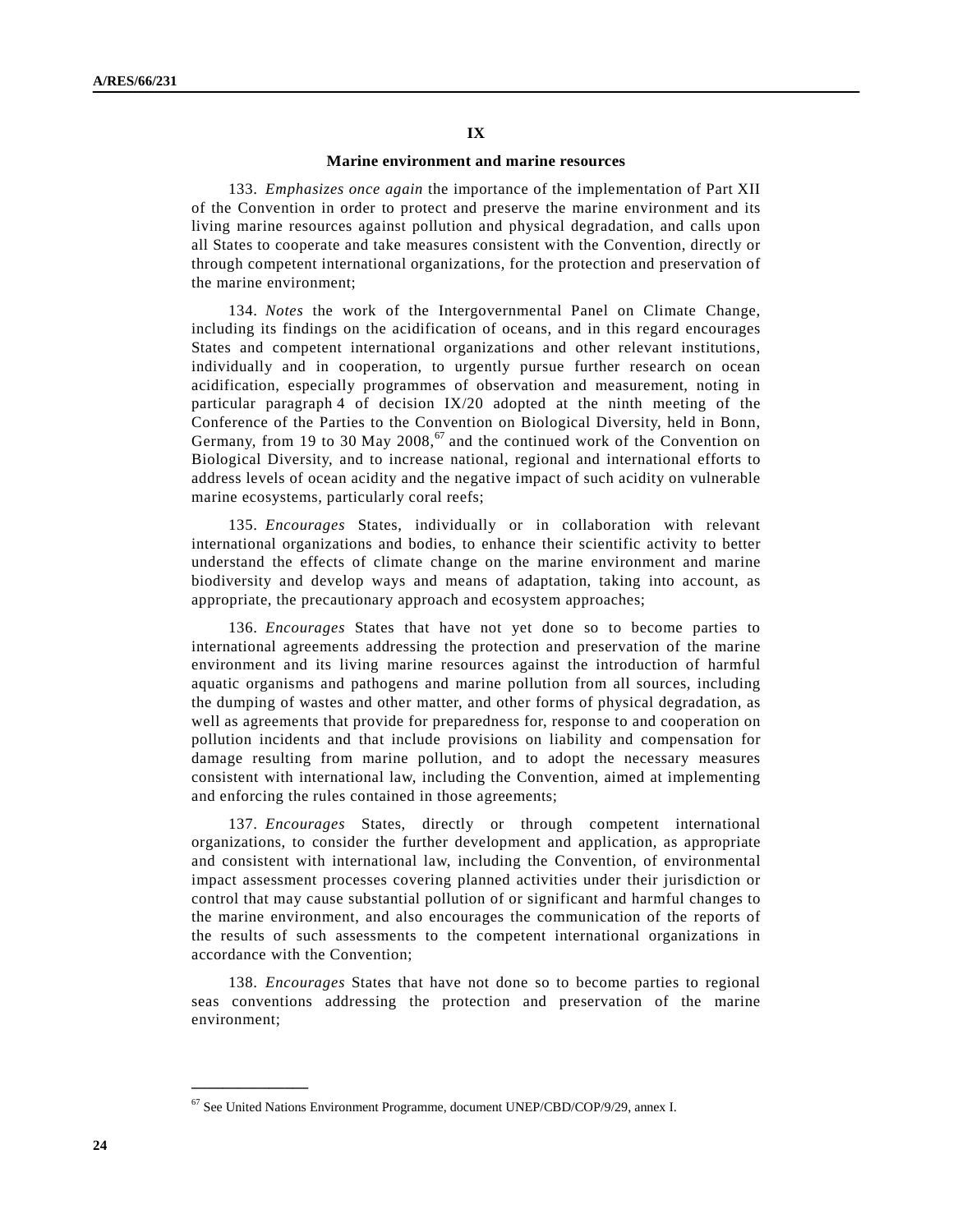139. *Encourages* States, in accordance with international law, including the Convention and other relevant instruments, either bilaterally or regionally, to jointly develop and promote contingency plans for responding to pollution incidents, as well as other incidents that are likely to have significant adverse effects on the marine environment and biodiversity;

 140. *Recognizes* the importance of improving understanding of the impact of climate change on oceans and seas;

 141. *Welcomes* the activities of the United Nations Environment Programme relating to marine debris carried out in cooperation with relevant United Nations bodies and organizations, notes the holding of the Fifth International Marine Debris Conference, organized by the United States of America and the United Nations Environment Programme, in Honolulu, United States of America, from 20 to 25 March 2011, and encourages States to further develop partnerships with industry and civil society to raise awareness of the extent of the impact of marine debris on the health and productivity of the marine environment and consequent economic loss;

 142. *Urges* States to integrate the issue of marine debris into national strategies dealing with waste management in the coastal zone, ports and maritime industries, including recycling, reuse, reduction and disposal, and to encourage the development of appropriate economic incentives to address this issue, including the development of cost-recovery systems that provide an incentive to use port reception facilities and discourage ships from discharging marine debris at sea, and support for measures to prevent, reduce and control pollution from any source, including land-based sources, such as community-based coastal and waterway clean-up and monitoring activities, and encourages States to cooperate regionally and subregionally to identify potential sources and coastal and oceanic locations where marine debris aggregates, and to develop and implement joint prevention and recovery programmes for marine debris;

 143. *Notes* the work of the International Maritime Organization to prevent pollution by garbage from ships, and welcomes the adoption of amendments to annex V to the International Convention for the Prevention of Pollution from Ships, 1973, as modified by the Protocol of 1978 relating thereto, on the prevention of pollution by garbage from ships;<sup>68</sup>

 144. *Welcomes* the entry into force on 1 August 2011 of amendments regarding special requirements for the use or carriage of oils in the Antarctic area to annex I to the International Convention for the Prevention of Pollution from Ships, 1973, as modified by the Protocol of 1978 relating thereto, on the prevention of pollution by oil from ships, which prohibit the carriage in bulk as cargo or carriage and use as fuel of heavy grade oils in the Antarctic area; $69$ 

 145. *Encourages* States that have not yet done so to become parties to the Protocol of 1997 (Annex VI-Regulations for the Prevention of Air Pollution from Ships) to the International Convention for the Prevention of Pollution from Ships, 1973, as modified by the Protocol of 1978 relating thereto, and the 1996 Protocol to the Convention on the Prevention of Marine Pollution by Dumping of Wastes and Other Matter, 1972 ("the London Protocol"), and furthermore to ratify or accede to

<sup>68</sup> International Maritime Organization, document MEPC 62/24, annex 13, resolution MEPC.201(62).

<sup>69</sup> See International Maritime Organization, document MEPC 60/22, annex 10, resolution MEPC.189(60).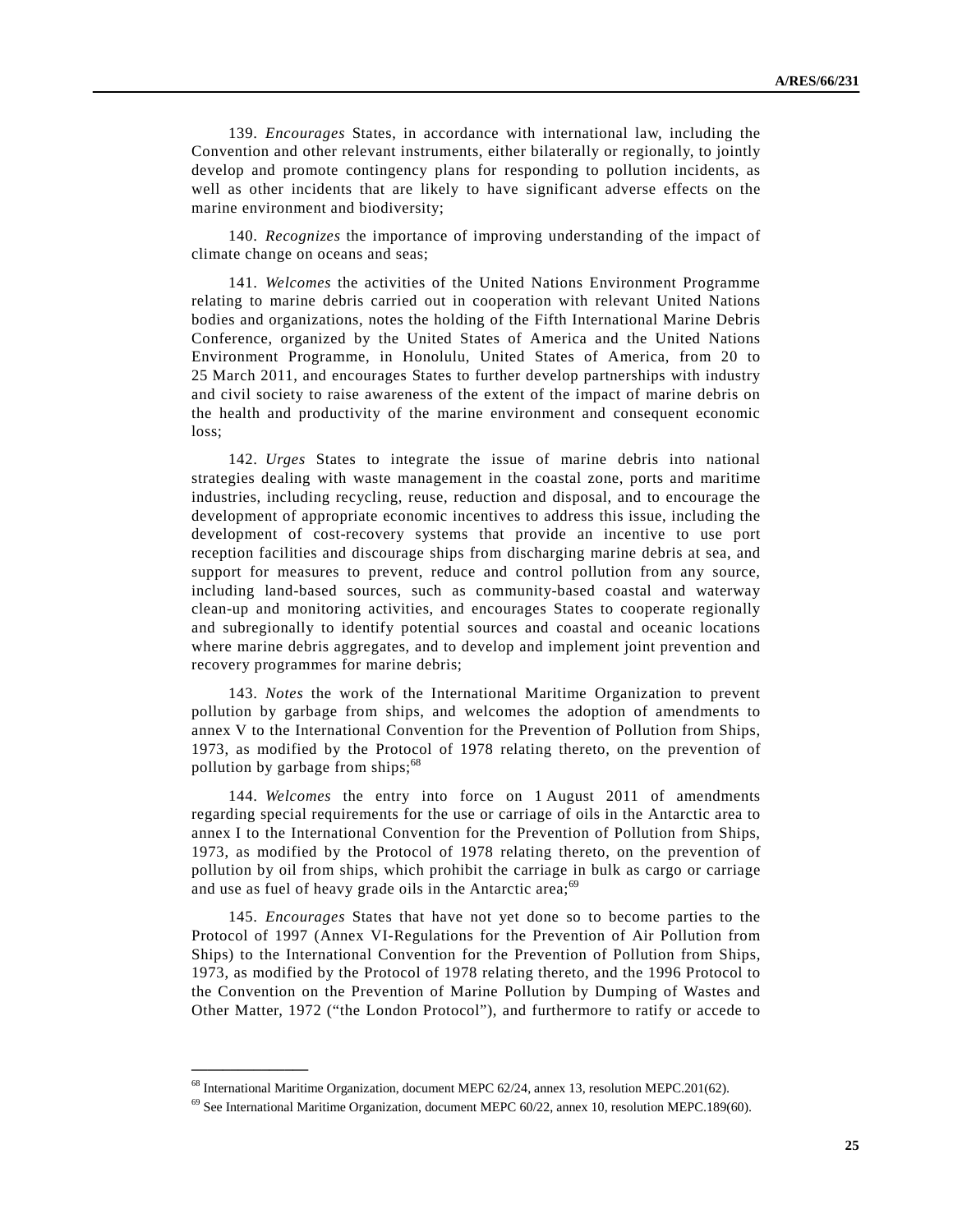the International Convention for the Control and Management of Ships' Ballast Water and Sediments,  $2004<sup>70</sup>$  thereby facilitating its early entry into force;

 146. *Notes* the ongoing work of the International Maritime Organization in accordance with its resolution on International Maritime Organization policies and practices related to the reduction of greenhouse gas emissions from ships;<sup>71</sup>

 147. *Urges* States to cooperate in correcting the shortfall in port waste reception facilities in accordance with the action plan to address the inadequacy of port waste reception facilities developed by the International Maritime Organization; $72$ 

 148. *Recognizes* that most of the pollution load of the oceans emanates from land-based activities and affects the most productive areas of the marine environment, and calls upon States as a matter of priority to implement the Global Programme of Action for the Protection of the Marine Environment from Landbased Activities<sup>73</sup> and to take all appropriate measures to fulfil the commitments of the international community embodied in the Beijing Declaration on Furthering the Implementation of the Global Programme of Action; $^7$ 

 149. *Notes* that the third intergovernmental review of the Global Programme of Action for the Protection of the Marine Environment from Land-based Activities will be held in Manila on 25 and 26 January 2012;

 150. *Expresses its concern* regarding the spreading of hypoxic dead zones in oceans as a result of eutrophication fuelled by riverine run-off of fertilizers, sewage outfall and reactive nitrogen resulting from the burning of fossil fuels and resulting in serious consequences for ecosystem functioning, and calls upon States to enhance their efforts to reduce eutrophication and, to this effect, to continue to cooperate within the framework of relevant international organizations, in particular the Global Programme of Action;

 151. *Calls upon* all States to ensure that urban and coastal development projects and related land-reclamation activities are carried out in a responsible manner that protects the marine habitat and environment and mitigates the negative consequences of such activities;

 152. *Notes* the second and third sessions of the Intergovernmental Negotiating Committee to prepare a global legally binding instrument on mercury, held in Chiba, Japan, from 24 to 28 January 2011 and Nairobi from 31 October to 4 November 2011, respectively, pursuant to the agreement of the twenty-fifth session of the United Nations Environment Programme Governing Council/Global Ministerial Environment Forum;<sup>75</sup>

 153. *Welcomes* the continued work of States, the United Nations Environment Programme and regional organizations in the implementation of the Global Programme of Action, and encourages increased emphasis on the link between freshwater, the coastal zone and marine resources in the implementation of

<sup>70</sup> International Maritime Organization, document BWM/CONF/36, annex.

 $71$  International Maritime Organization, Assembly resolution A.963(23).

<sup>72</sup> International Maritime Organization, document MEPC 53/9/1, annex 1.

<sup>73</sup> See A/51/116, annex II.

<sup>74</sup> UNEP/GPA/IGR.2/7, annex V.

<sup>75</sup> See UNEP/GC.25/17, annex I, decision 25/5.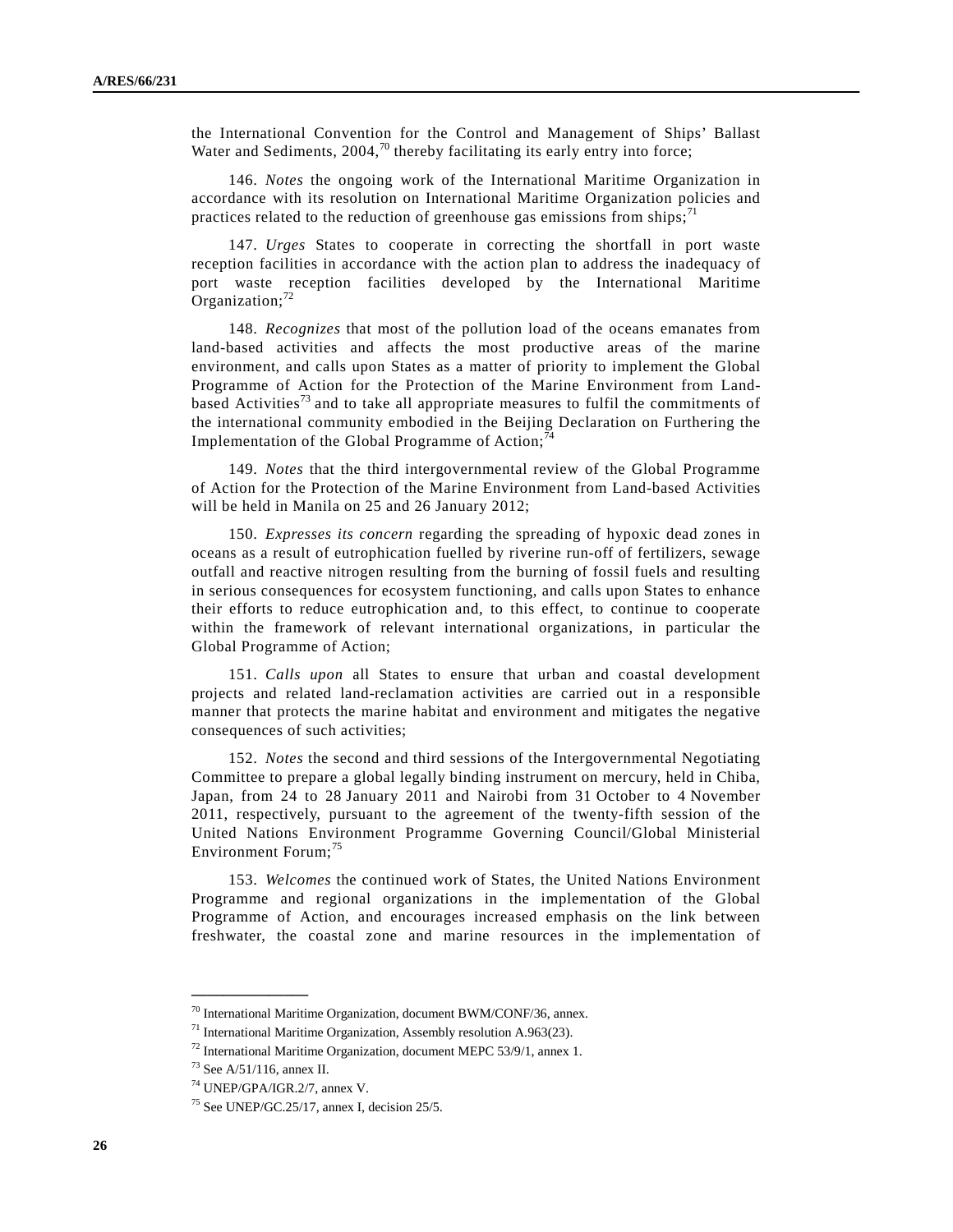international development goals, including those contained in the United Nations Millennium Declaration,<sup>8</sup> and of the time-bound targets in the Plan of Implementation of the World Summit on Sustainable Development ("Johannesburg Plan of Implementation"), $<sup>14</sup>$  in particular the target on sanitation, and the Monterrey</sup> Consensus of the International Conference on Financing for Development;<sup>76</sup>

 154. *Recalls* the resolution of the thirtieth Consultative Meeting of Contracting Parties to the Convention on the Prevention of Marine Pollution by Dumping of Wastes and Other Matter, 1972 ("the London Convention") and the third Meeting of Contracting Parties to the London Protocol, held from 27 to 31 October 2008, on the regulation of ocean fertilization,<sup> $\pi$ </sup> in which the Contracting Parties agreed, inter alia, that the scope of the London Convention and Protocol includes ocean fertilization activities and that, given the present state of knowledge, ocean fertilization activities other than for legitimate scientific research should not be allowed, and that scientific research proposals should be assessed on a case-bycase basis using an assessment framework to be developed by the scientific groups under the London Convention and Protocol, and also agreed that, to this end, such other activities should be considered as contrary to the aims of the London Convention and Protocol and should not currently qualify for any exemption from the definition of dumping in article III, paragraph 1 (*b*), of the London Convention and article 1, paragraph 4.2, of the London Protocol;

 155. *Also recalls* the resolution of the thirty-second Consultative Meeting of Contracting Parties to the London Convention and the fifth Meeting of Contracting Parties to the London Protocol, held from 11 to 15 October 2010, on the Assessment Framework for Scientific Research Involving Ocean Fertilization;<sup>78</sup>

 156. *Further recalls* decision IX/16 C adopted at the ninth meeting of the Conference of the Parties to the Convention on Biological Diversity,  $67$  in which the Conference of the Parties, inter alia, bearing in mind the ongoing scientific and legal analysis occurring under the auspices of the London Convention and Protocol requested parties and urged other Governments, in accordance with the precautionary approach, to ensure that ocean fertilization activities were not carried out until there was an adequate scientific basis on which to justify such activities, including an assessment of associated risks, and that a global, transparent and effective control and regulatory mechanism was in place for those activities, with the exception of small-scale scientific research studies within coastal waters, and stated that such studies should be authorized only if justified by the need to gather specific scientific data, should be subject to a thorough prior assessment of the potential impacts of the research studies on the marine environment, should be strictly controlled and should not be used for generating and selling carbon offsets or for any other commercial purposes, and notes decision  $X/29$ , adopted at the tenth meeting of the Conference of the Parties to the Convention on Biological Diversity, held in Nagoya, Japan, from 18 to 29 October 2010,<sup>79</sup> in which the Conference of the Parties requested parties to implement decision IX/16 C;

 157. *Reaffirms* paragraph 119 of resolution 61/222 of 20 December 2006 regarding ecosystem approaches and oceans, including the proposed elements of an

<sup>76</sup> *Report of the International Conference on Financing for Development, Monterrey, Mexico, 18–22 March 2002* (United Nations publication, Sales No. E.02.II.A.7), chap. I, resolution 1, annex.

<sup>77</sup> International Maritime Organization, document LC 30/16, annex 6, resolution LC-LP.1 (2008).

<sup>78</sup> International Maritime Organization, document LC 32/15, annex 5, resolution LC-LP.2 (2010).

<sup>79</sup> See United Nations Environment Programme, document UNEP/CBD/COP/10/27, annex.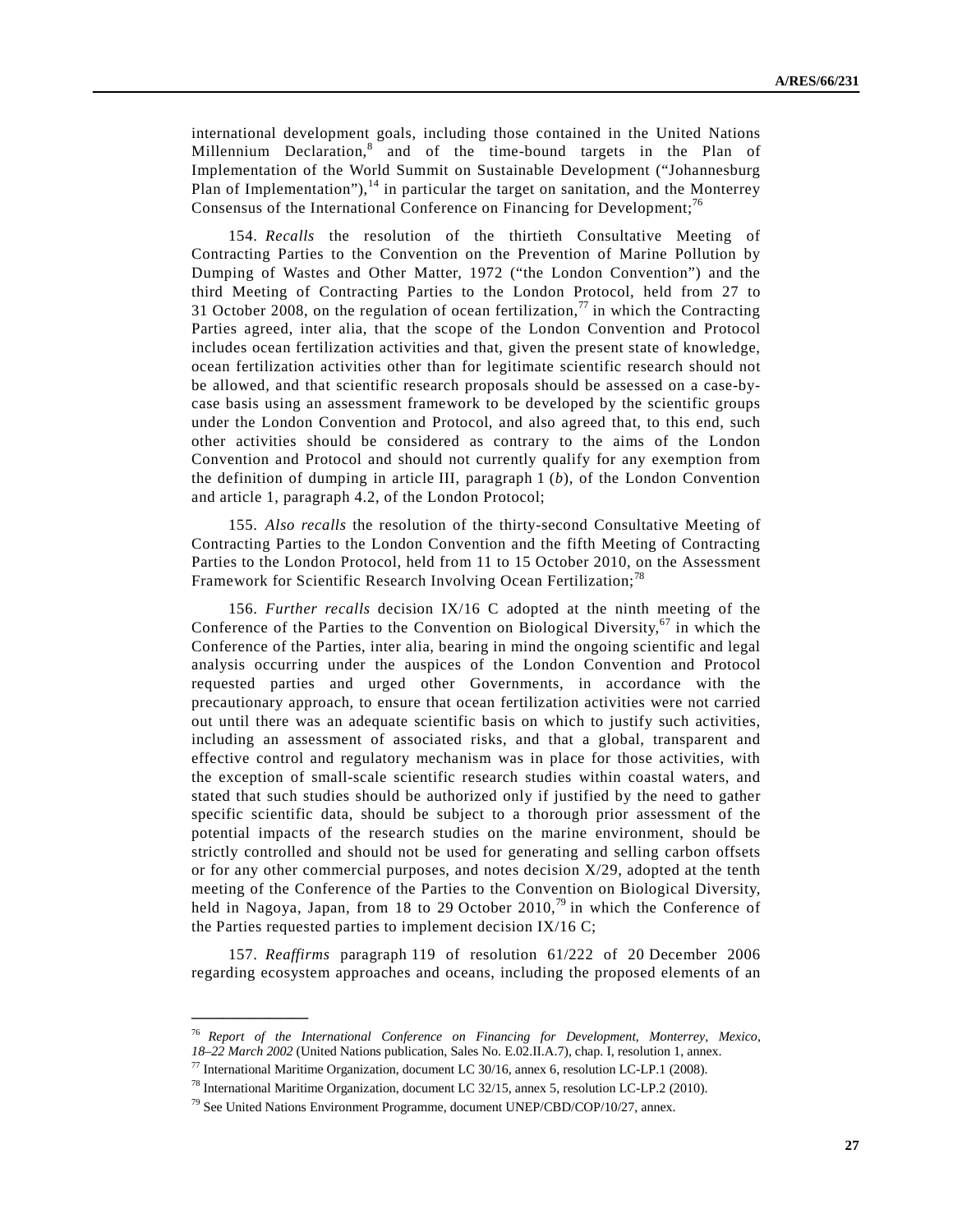ecosystem approach, means to achieve implementation of an ecosystem approach and requirements for improved application of an ecosystem approach, and in this regard:

 (*a*) Notes that continued environmental degradation in many parts of the world and increasing competing demands require an urgent response and the setting of priorities for management actions aimed at conserving ecosystem integrity;

 (*b*) Notes that ecosystem approaches to ocean management should be focused on managing human activities in order to maintain and, where needed, restore ecosystem health to sustain goods and environmental services, provide social and economic benefits for food security, sustain livelihoods in support of international development goals, including those contained in the Millennium Declaration, and conserve marine biodiversity;

 (*c*) Recalls that States should be guided in the application of ecosystem approaches by a number of existing instruments, in particular the Convention, which sets out the legal framework for all activities in the oceans and seas, and its implementing Agreements, as well as other commitments, such as those contained in the Convention on Biological Diversity <sup>80</sup> and the World Summit on Sustainable Development call for the application of an ecosystem approach by 2010, and in this context encourages States to enhance their efforts towards applying such an approach;

 (*d*) Encourages States to cooperate and coordinate their efforts and take, individually or jointly, as appropriate, all measures, in conformity with international law, including the Convention and other applicable instruments, to address impacts on marine ecosystems within and beyond areas of national jurisdiction, taking into account the integrity of the ecosystems concerned;

 158. *Encourages* competent organizations and bodies that have not yet done so to incorporate an ecosystem approach into their mandates, as appropriate, in order to address impacts on marine ecosystems;

 159. *Invites* States, in particular those States with advanced technology and marine capabilities, to explore prospects for improving cooperation with, and assistance to, developing States, in particular least developed countries and small island developing States, as well as coastal African States, with a view to better integrating into national policies and programmes sustainable and effective development in the marine sector;

 160. *Encourages* the competent international organizations, the United Nations Development Programme, the World Bank and other funding agencies to consider expanding their programmes within their respective fields of competence for assistance to developing countries and to coordinate their efforts, including in the allocation and application of Global Environment Facility funding;

161. *Notes* the information compiled by the Secretariat<sup>81</sup> in relation to the assistance available to and measures that may be taken by developing States, in particular the least developed countries and small island developing States, as well as coastal African States, to realize the benefits of sustainable and effective development of marine resources and uses of the oceans, as provided by States and

<sup>80</sup> United Nations, *Treaty Series*, vol. 1760, No. 30619.

 $81$  A/63/342.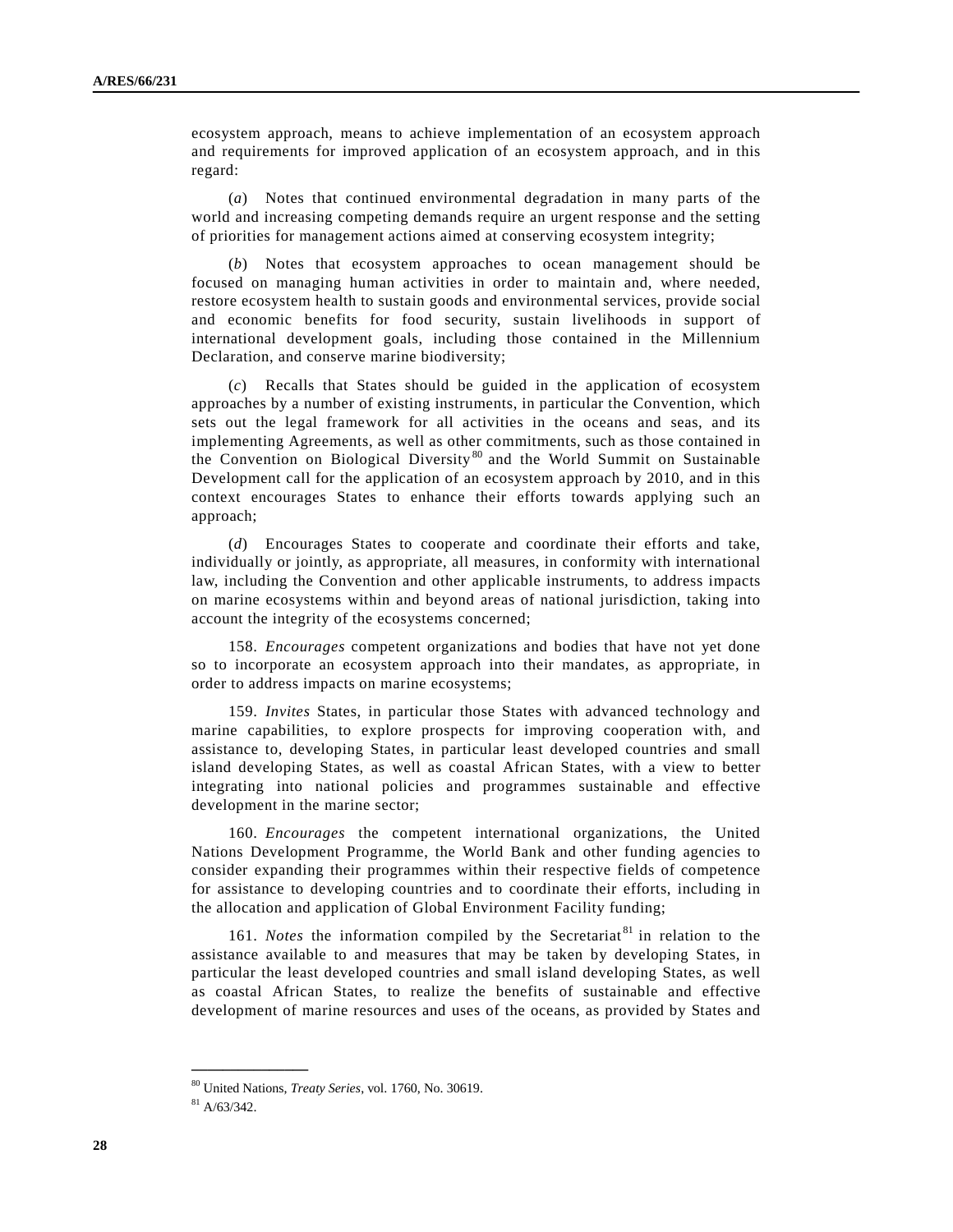competent international organizations and global and regional funding agencies, and urges them to provide information for the annual report of the Secretary-General and for incorporation on the website of the Division; $^{10}$ 

 162. *Encourages* States that have not yet done so to consider ratifying or acceding to the Hong Kong International Convention for the Safe and Environmentally Sound Recycling of Ships, 2009, to facilitate its early entry into force:<sup>82</sup>

163. *Takes note* of the role of the Basel Convention<sup>35</sup> in protecting the marine environment against the adverse effects which may result from such wastes;

 164. *Notes with concern* the potential for serious environmental consequences resulting from oil spill incidents, urges States, consistent with international law, to cooperate, directly or through competent international organizations, and share best practices, in the fields of protection of the marine environment, human health and safety, prevention, emergency response and mitigation, and encourages the undertaking of scientific research, including marine scientific research, to better understand the consequences of marine oil spills;

### **X**

### **Marine biodiversity**

 165. *Reaffirms* its central role relating to the conservation and sustainable use of marine biological diversity beyond areas of national jurisdiction, notes the work of States and relevant intergovernmental organizations and bodies on those issues, and invites them to contribute to its consideration of these issues within the areas of their respective competence;

 166. *Welcomes* the meeting of the Ad Hoc Open-ended Informal Working Group, convened in New York from 31 May to 3 June 2011 in accordance with paragraph 163 of resolution 65/37 A, and endorses its recommendations;<sup>3</sup>

 167. *Decides*, accordingly, to initiate within the Ad Hoc Open-ended Informal Working Group the process provided for in paragraph 1 (*a*) of the recommendations of the Working Group,<sup>3</sup> that the process will address the issues identified in paragraph 1 (*b*) of the recommendations and in the fashion described in that paragraph, and that the process will take place: (i) in the Ad Hoc Open-ended Informal Working Group; and (ii) in the format of intersessional workshops as described in paragraph 1 (*c*) of the recommendations;

 168. *Requests* the Secretary-General, consequently, noting paragraph 73 of resolution 59/24 of 17 November 2004, to convene meetings of the Ad Hoc Openended Informal Working Group in accordance with paragraph 167 of the present resolution and paragraphs 79 and 80 of resolution 60/30 of 29 November 2005, and in this regard to convene, with full conference services, a meeting of the Ad Hoc Open-ended Informal Working Group, to take place from 7 to 11 May 2012, to provide recommendations to the General Assembly at its sixty-seventh session, and requests the Secretary-General to make every effort to meet the requirement for full conference services within existing resources;

 169. *Recognizes* the abundance and diversity of marine genetic resources and their value in terms of the benefits, goods and services they can provide;

<sup>82</sup> See International Maritime Organization, document SR/CONF/45.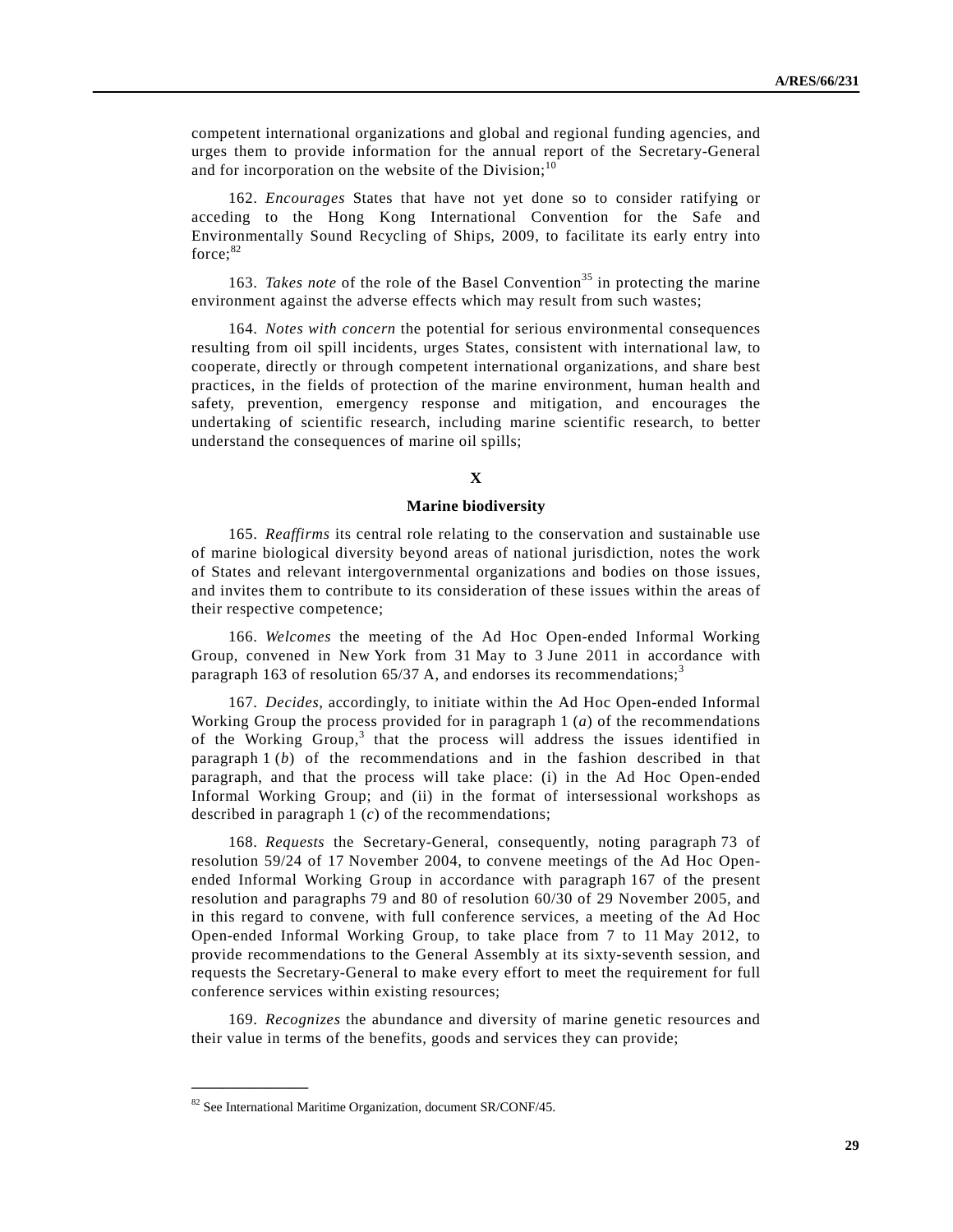170. *Also recognizes* the importance of research on marine genetic resources for the purpose of enhancing the scientific understanding, potential use and application, and enhanced management of marine ecosystems;

 171. *Encourages* States and international organizations, including through bilateral, regional and global cooperation programmes and partnerships, to continue in a sustainable and comprehensive way to support, promote and strengthen capacity-building activities, in particular in developing countries, in the field of marine scientific research, taking into account, in particular, the need to create greater taxonomic capabilities;

 172. *Notes* the work under the Jakarta Mandate on Marine and Coastal Biological Diversity <sup>83</sup> and the Convention on Biological Diversity elaborated programme of work on marine and coastal biological diversity,  $84$  and, while reiterating the central role of the General Assembly relating to the conservation and sustainable use of marine biological diversity beyond areas of national jurisdiction, notes the work done by the Conference of the Parties to the Convention on Biological Diversity;

 173. *Reaffirms* the need for States, individually or through competent international organizations, to urgently consider ways to integrate and improve, based on the best available scientific information and the precautionary approach and in accordance with the Convention and related agreements and instruments, the management of risks to the marine biodiversity of seamounts, cold water corals, hydrothermal vents and certain other underwater features;

 174. *Calls upon* States and international organizations to urgently take further action to address, in accordance with international law, destructive practices that have adverse impacts on marine biodiversity and ecosystems, including seamounts, hydrothermal vents and cold water corals;

 175. *Calls upon* States to strengthen, in a manner consistent with international law, in particular the Convention, the conservation and management of marine biodiversity and ecosystems and national policies in relation to marine protected areas;

 176. *Reaffirms* the need for States to continue and intensify their efforts, directly and through competent international organizations, to develop and facilitate the use of diverse approaches and tools for conserving and managing vulnerable marine ecosystems, including the possible establishment of marine protected areas, consistent with international law, as reflected in the Convention, and based on the best scientific information available, and the development of representative networks of any such marine protected areas by 2012;

 177. *Notes* the work of States, relevant intergovernmental organizations and bodies, including the Convention on Biological Diversity, in the assessment of scientific information on and compilation of ecological criteria for the identification of marine areas that require protection, in light of the objective of the World Summit on Sustainable Development to develop and facilitate the use of diverse approaches and tools, such as ecosystem approaches and the establishment of marine protected

 $83$  See A/51/312, annex II, decision II/10.

<sup>84</sup> United Nations Environment Programme, document UNEP/CBD/COP/7/21, annex, decision VII/5, annex I.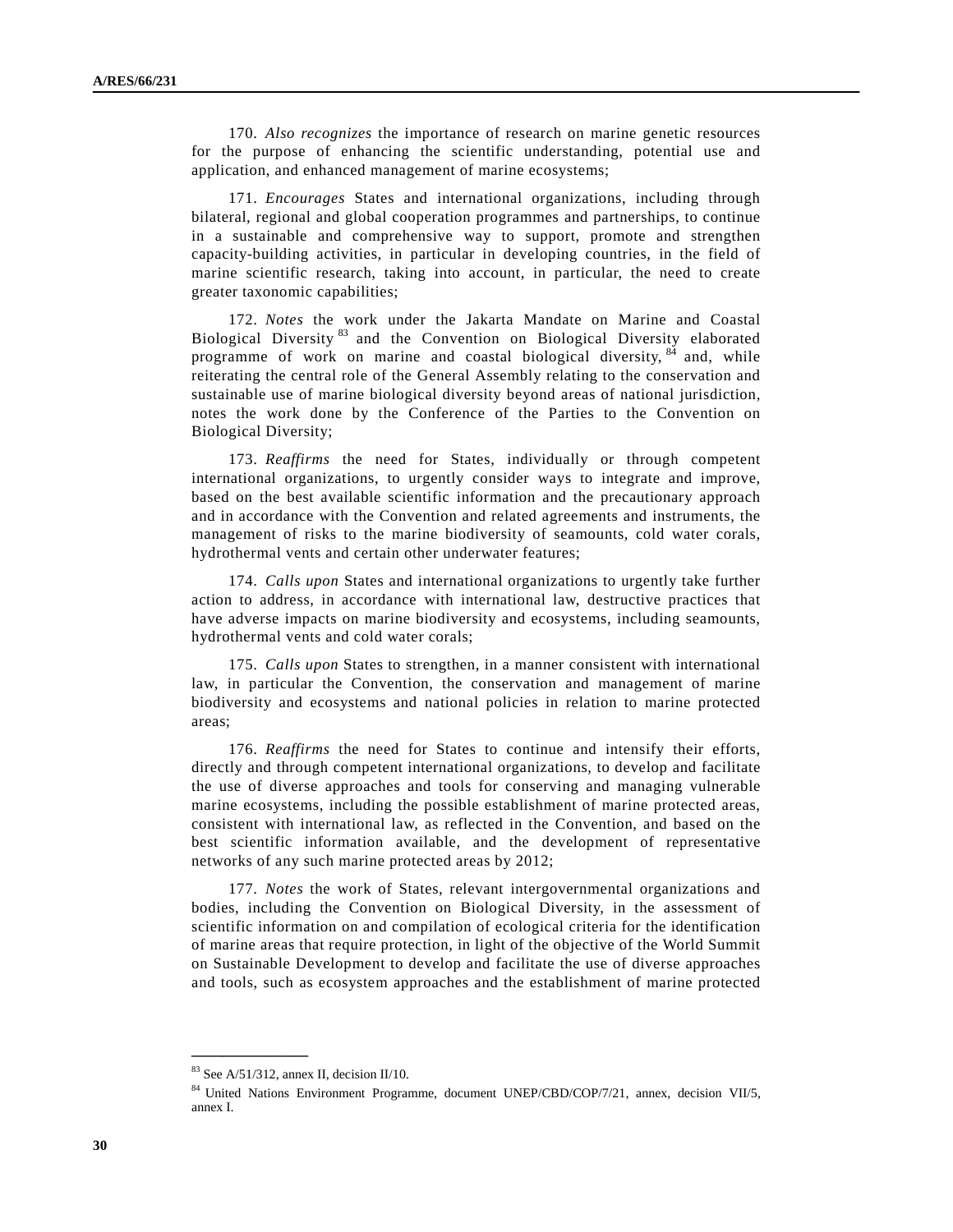areas consistent with international law, as reflected in the Convention, and based on scientific information, including representative networks, by  $2012$ ;<sup>14</sup>

 178. *Encourages* States to further progress towards the 2012 target for the establishment of marine protected areas, including representative networks, and calls upon States to further consider options to identify and protect ecologically or biologically significant areas, consistent with international law and on the basis of the best available scientific information;

 179. *Recalls* that the Conference of the Parties to the Convention on Biological Diversity, at its ninth meeting, adopted scientific criteria for identifying ecologically or biologically significant marine areas in need of protection in openocean waters and deep-sea habitats and scientific guidance for selecting areas to establish a representative network of marine protected areas, including in openocean waters and deep-sea habitats, <sup>85</sup> and further recalls that the Food and Agriculture Organization of the United Nations has developed guidance for the identification of vulnerable marine ecosystems through the International Guidelines for the Management of Deep-sea Fisheries in the High Seas;<sup>86</sup>

 180. *Acknowledges* the Micronesia Challenge, the Eastern Tropical Pacific Seascape project, the Caribbean Challenge and the Coral Triangle Initiative, which in particular seek to create and link domestic marine protected areas to better facilitate ecosystem approaches, and reaffirms the need for further international cooperation, coordination and collaboration in support of such initiatives;

 181. *Reiterates its support* for the International Coral Reef Initiative, takes note of the International Coral Reef Initiative General Meeting, held in Saint-Denis, Réunion, from 12 to 15 December 2011, and supports the work under the Jakarta Mandate on Marine and Coastal Biological Diversity and the elaborated programme of work on marine and coastal biological diversity related to coral reefs;

 182. *Encourages* States and relevant international institutions to improve efforts to address coral bleaching by, inter alia, improving monitoring to predict and identify bleaching events, supporting and strengthening action taken during such events and improving strategies to manage reefs to support their natural resilience and enhance their ability to withstand other pressures, including ocean acidification;

 183. *Encourages* States to cooperate, directly or through competent international bodies, in exchanging information in the event of accidents involving vessels on coral reefs and in promoting the development of economic assessment techniques for both restoration and non-use values of coral reef systems;

 184. *Emphasizes* the need to mainstream sustainable coral reef management and integrated watershed management into national development strategies, as well as into the activities of relevant United Nations agencies and programmes, international financial institutions and the donor community;

 185. *Notes* that ocean noise is a potential threat to living marine resources, affirms the importance of sound scientific studies in addressing this matter, encourages further research, studies and consideration of the impacts of ocean noise

<sup>85</sup> See United Nations Environment Programme, document UNEP/CBD/COP/9/29, annex I, decision IX/20, annexes I and II.

<sup>86</sup> Food and Agriculture Organization of the United Nations, *Report of the Technical Consultation on International Guidelines for the Management of Deep-sea Fisheries in the High Seas, Rome, 4–8 February and 25–29 August 2008*, FAO Fisheries and Aquaculture Report No. 881 (FIEP/R881 (Tri)), appendix F.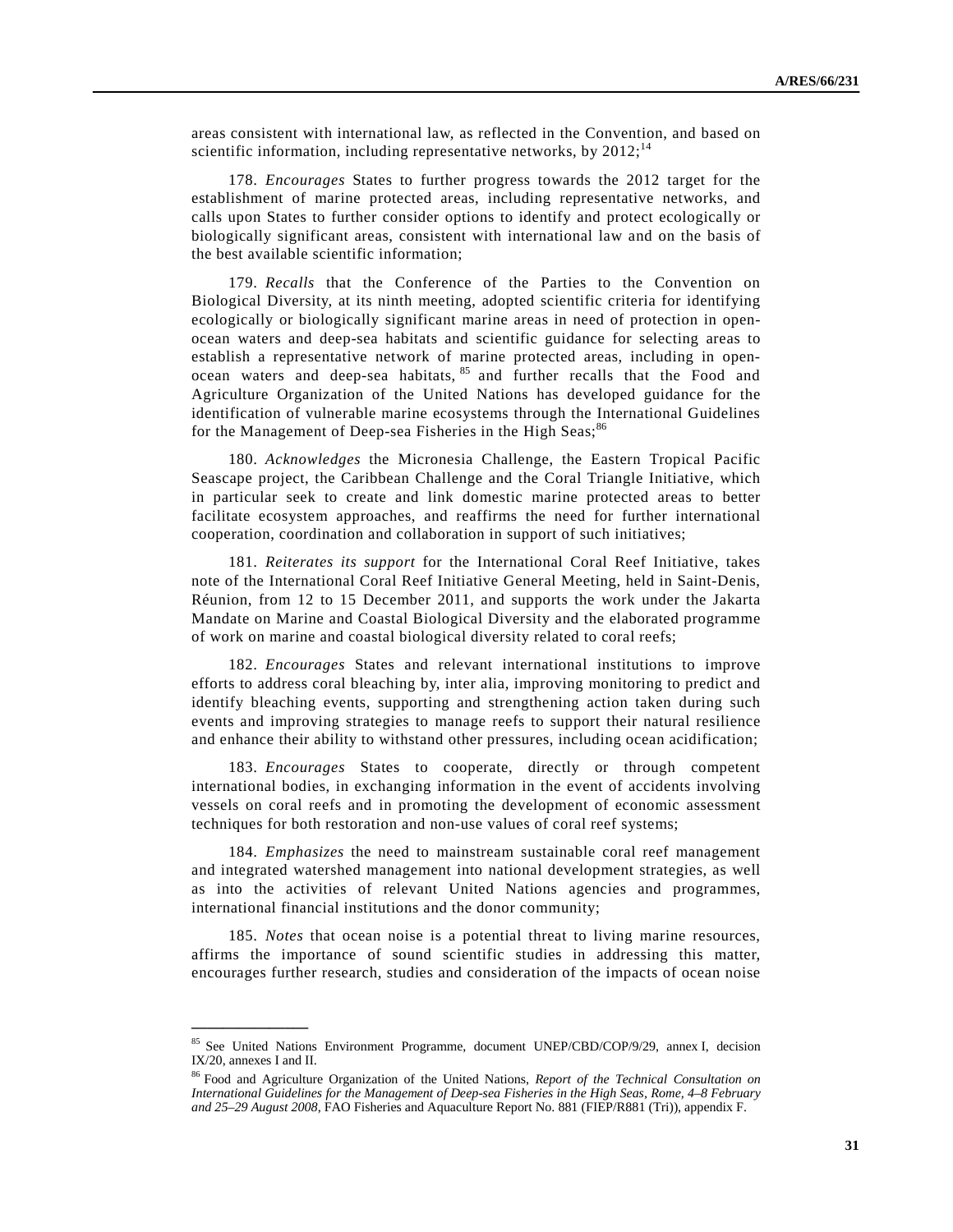on living marine resources, and requests the Division to continue to compile the peer-reviewed scientific studies it receives from Member States and intergovernmental organizations pursuant to paragraph 107 of resolution 61/222 and, as appropriate, to make them, or references and links to them, available on its website;

### **XI**

### **Marine science**

 186. *Calls upon* States, individually or in collaboration with each other or with competent international organizations and bodies, to continue to strive to improve understanding and knowledge of the oceans and the deep sea, including, in particular, the extent and vulnerability of deep sea biodiversity and ecosystems, by increasing their marine scientific research activities in accordance with the Convention;

 187. *Encourages*, in that regard, relevant international organizations and other donors to consider supporting the Endowment Fund of the International Seabed Authority in order to promote the conduct of collaborative marine scientific research in the international seabed area by supporting the participation of qualified scientists and technical personnel from developing countries in relevant programmes, initiatives and activities;

 188. *Invites* all relevant organizations, funds, programmes and bodies within the United Nations system, in consultation with interested States, to coordinate relevant activities with regional and national marine scientific and technological centres in small island developing States, as appropriate, to ensure the more effective achievement of their objectives in accordance with relevant United Nations small island developing States development programmes and strategies;

 189. *Takes note with appreciation* of the work of the Intergovernmental Oceanographic Commission, with the advice of the Advisory Body of Experts on the Law of the Sea, on the development of procedures for the implementation of Parts XIII and XIV of the Convention, and also takes note of the ongoing review of the Advisory Body of Experts by an open-ended working group with representatives from member States;

 190. *Notes with appreciation* the work of the Advisory Body of Experts, including its work in cooperation with the Division, on the practice of member States related to marine scientific research and transfer of marine technology within the framework of the Convention;

 191. *Also notes with appreciation* the issuance of the revised publication entitled *Marine Scientific Research: A guide to the implementation of the relevant provisions of the United Nations Convention on the Law of the Sea* in December  $2010$ ,  $87$  and requests the Secretariat to make efforts to publish the guide in all official languages of the United Nations;

 192. *Notes* the contribution of the Census of Marine Life to marine biodiversity research, including through its report entitled "First Census of Marine Life 2010: Highlights of a Decade of Discovery";

<sup>87</sup> United Nations publication, Sales No. E.10.V.12.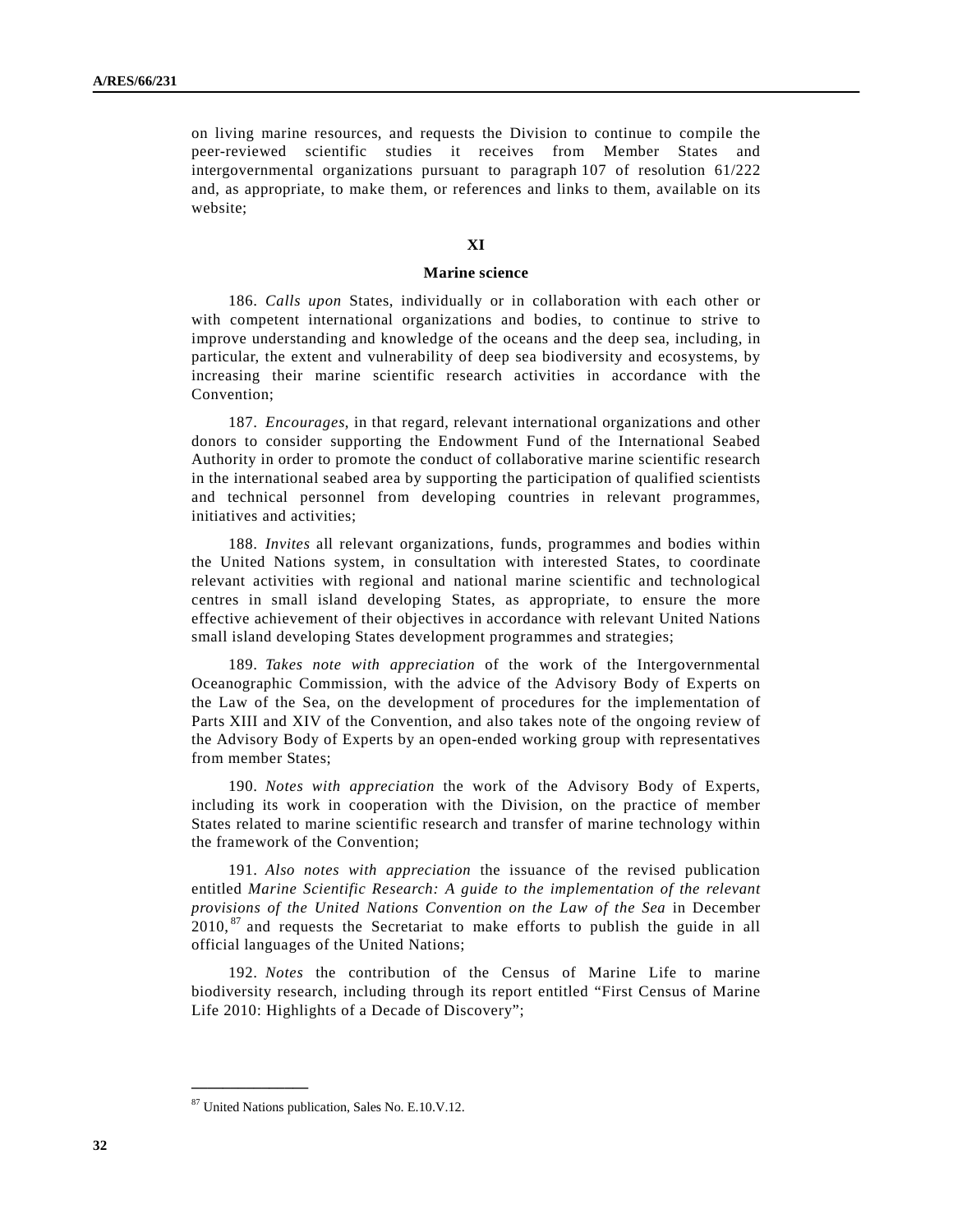193. *Stresses* the importance of increasing the scientific understanding of the oceans-atmosphere interface, including through participation in ocean observing programmes and geographic information systems, such as the Global Ocean Observing System, sponsored by the Intergovernmental Oceanographic Commission, the United Nations Environment Programme, the World Meteorological Organization and the International Council for Science, particularly considering their role in monitoring and forecasting climate change and variability and in the establishment and operation of tsunami warning systems;

 194. *Takes note with appreciation* of the progress made by the Intergovernmental Oceanographic Commission and Member States towards the establishment of regional and national tsunami warning and mitigation systems, welcomes the continued collaboration of the United Nations and other intergovernmental organizations in this effort, and encourages Member States to establish and sustain their national warning and mitigation systems, within a global, ocean-related multi-hazard approach, as necessary, to reduce loss of life and damage to national economies and strengthen the resilience of coastal communities to natural disasters;

 195. *Stresses* the need for continued efforts in developing mitigation and preparedness measures for natural disasters, particularly following tsunami events caused by earthquakes, such as the 11 March 2011 event in Japan;

 196. *Notes* the 2011 report of the Intergovernmental Oceanographic Commission and the World Meteorological Organization, entitled "Ocean data buoy vandalism – incidence, impact and responses"; $^{\overline{88}}$ 

 197. *Urges* States to take necessary action and to cooperate in relevant organizations, including the Food and Agriculture Organization of the United Nations, the Intergovernmental Oceanographic Commission and the World Meteorological Organization, to address damage to ocean data buoys deployed and operated in accordance with international law, including through education and outreach about the importance and purpose of these buoys, and by strengthening these buoys against such damage, and increasing reporting of such damage;

### **XII**

### **Regular Process for Global Reporting and Assessment of the State of the Marine Environment, including Socioeconomic Aspects**

 198. *Reiterates* the need to strengthen the regular scientific assessment of the state of the marine environment in order to enhance the scientific basis for policymaking;

 199. *Welcomes* the meetings of the Ad Hoc Working Group of the Whole on the Regular Process for Global Reporting and Assessment of the State of the Marine Environment, including Socioeconomic Aspects, convened in New York from 14 to 18 February 2011 in accordance with paragraph 203 of resolution 65/37 A and on 27 and 28 June 2011 in accordance with paragraph 7 of resolution 65/37 B;

 200. *Endorses* the recommendations adopted by the Ad Hoc Working Group of the Whole at its second meeting;<sup>6</sup>

<sup>88</sup> World Meteorological Organization-Intergovernmental Oceanographic Commission Data Buoy Cooperation Panel, DBCP Technical Document No. 41.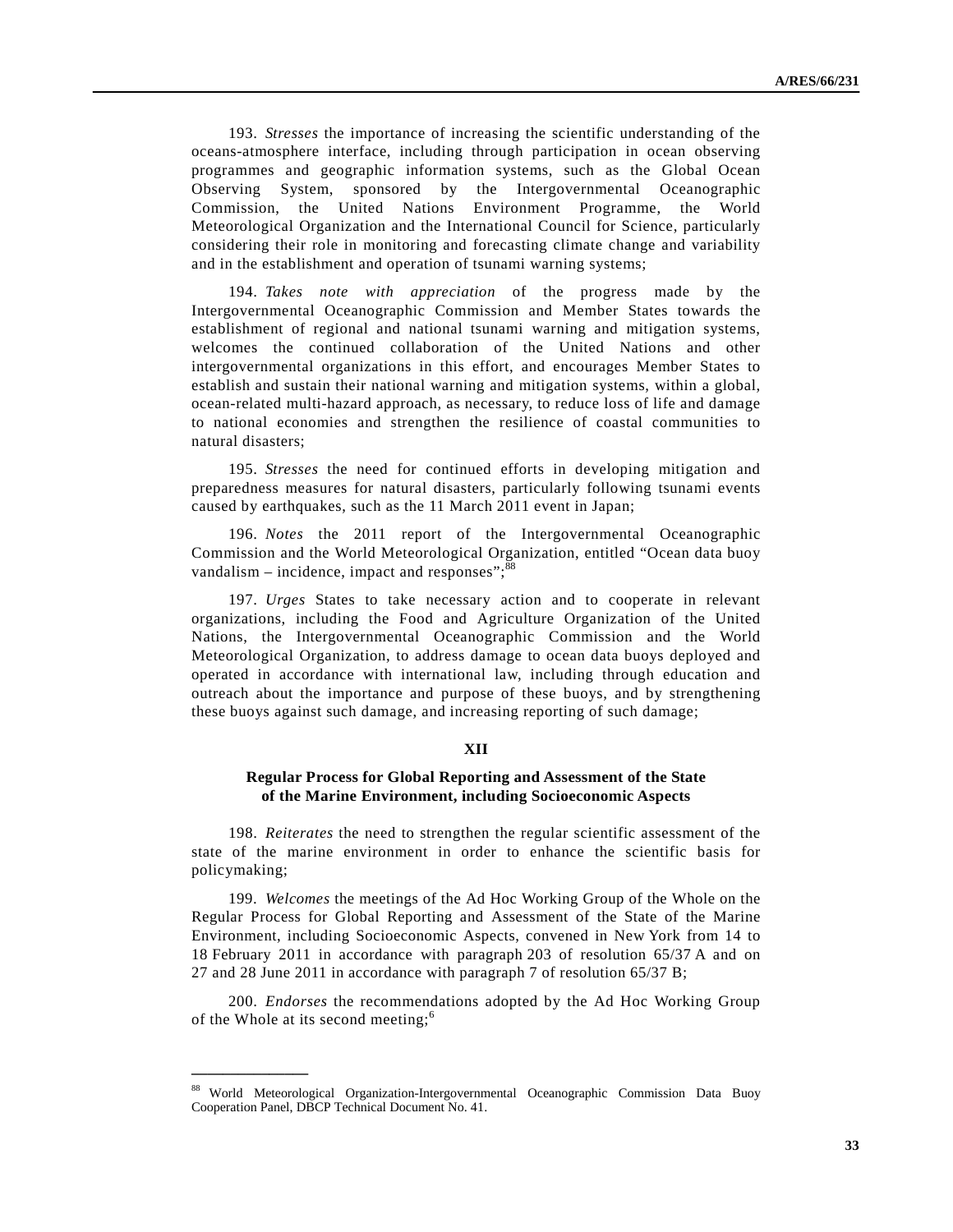201. *Reaffirms* the principles guiding the Regular Process and the objective and scope of its first cycle (2010–2014) as agreed upon at the first meeting of the Ad Hoc Working Group of the Whole in 2009;<sup>89</sup>

 202. *Adopts* the criteria for the appointment of experts and the guidelines for workshops to assist the Regular Process;<sup>6</sup>

 203. *Takes note* of the draft terms of reference and working methods for the Group of Experts of the Ad Hoc Working Group of the Whole on the Regular Process for Global Reporting and Assessment of the State of the Marine Environment, including Socioeconomic Aspects, the report on communication requirements and data and information management for the Regular Process and the report on the preliminary inventory of capacity-building for assessments and types of experts for workshops;<sup>6</sup>

 204. *Requests* the Secretary-General to bring the preliminary inventory of capacity-building for assessments to the attention of Member States, heads of the specialized agencies, funds and programmes of the United Nations and other relevant intergovernmental organizations engaged in activities relating to capacitybuilding for assessment of the state of the marine environment, including socioeconomic aspects, as well as funding institutions, and invite their contribution to the preliminary inventory on existing opportunities and arrangements for capacity-building for assessments;

 205. *Welcomes* the establishment by the Ad Hoc Working Group of the Whole of the Bureau to put into practice the decisions and guidance of the Ad Hoc Working Group of the Whole during the intersessional period, such as approving the assignments of members of the pool of experts to work on drafting or to review drafts, and approving arrangements proposed by the Group of Experts for peer review;

 206. *Decides* that the Bureau shall be composed of fifteen Member States (three Member States from each regional group) and that at least one co-chair and a quorum of five Member States, one per regional group, shall be considered as the minimum requirement for the Bureau to perform its functions;

 207. *Recommends* that workshops be organized at the earliest possible opportunity in order to inform the first cycle of the Regular Process and welcomes the first of those workshops, held in Santiago from 13 to 15 September 2011, takes note of its report<sup>90</sup> and invites other States to host such workshops, and in this regard notes with appreciation the offer made by China to host a workshop for the Eastern and South-Eastern Asian Seas, which is planned for the end of February 2012, and the offer made by Belgium to host a workshop for the North Atlantic, the Baltic Sea, the Mediterranean Sea and the Black Sea in March 2012;

 208. *Requests* the Secretary-General to convene the third meeting of the Ad Hoc Working Group of the Whole from 23 to 27 April 2012 with a view to enabling the first cycle of the first global integrated assessment to proceed, and to provide recommendations to the General Assembly at its sixty-seventh session;

 209. *Takes note* of the ongoing work of States aimed at the finalization of the possible outline for the first global integrated assessment of the state of the marine

**\_\_\_\_\_\_\_\_\_\_\_\_\_\_\_**  <sup>89</sup> See A/64/347, annex.

 $90$  A/66/587, annex.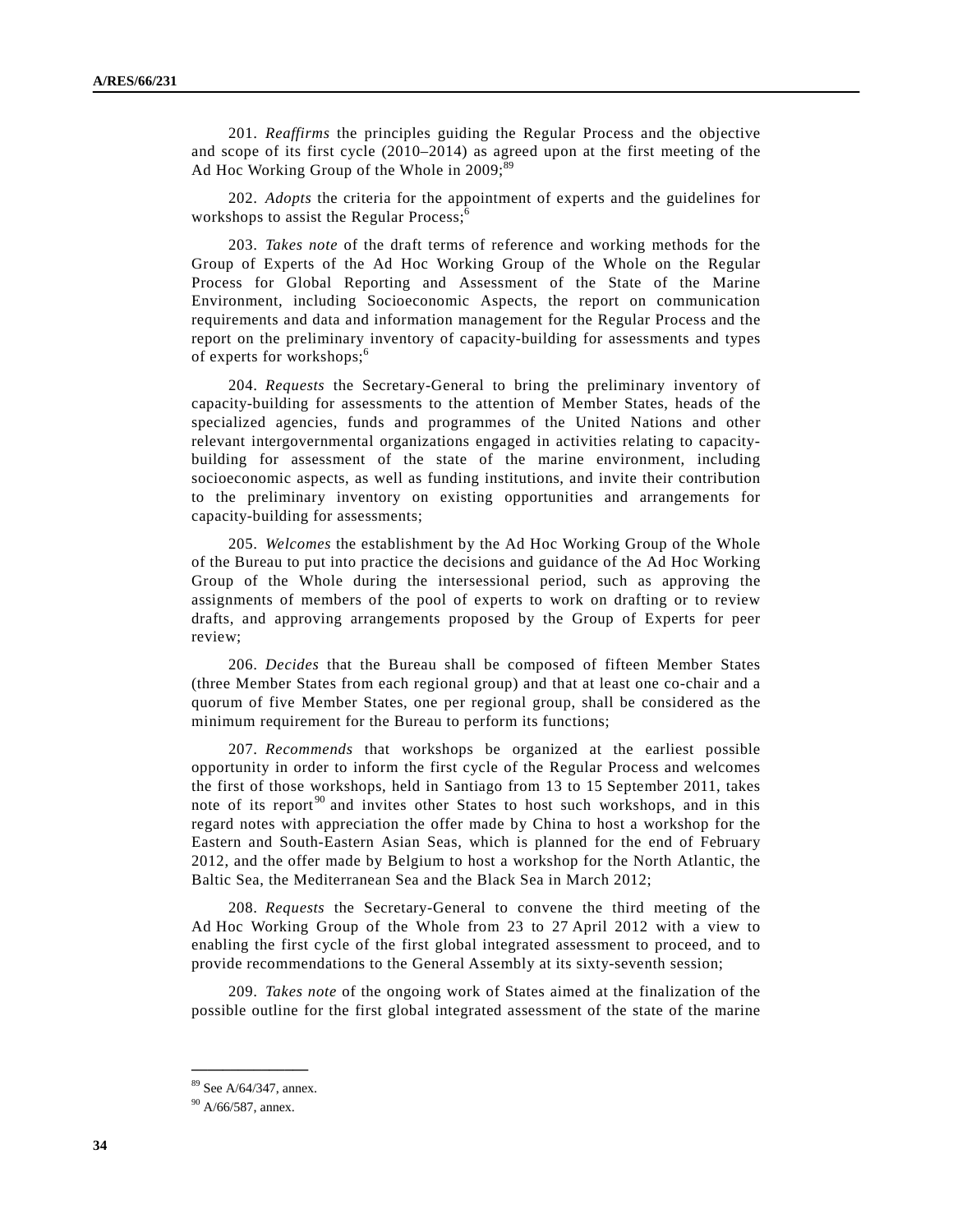environment, including socioeconomic aspects,  $6$  which would be further considered by the Ad Hoc Working Group of the Whole at its next meeting;

 210. *Recalls* that the Regular Process, as established under the United Nations, is accountable to the General Assembly and is an intergovernmental process guided by international law, including the Convention and other applicable international instruments, and takes into account relevant Assembly resolutions;

 211. *Emphasizes* that the first cycle of the Regular Process has begun and that the deadline for the first integrated assessment is 2014;

 212. *Notes* that the first phase of the first cycle of the Regular Process (2010– 2012) will provide for the preparation of key questions to be answered by the first integrated assessment, at all regional levels, to ensure an effective science-policy relationship and the participation of all relevant stakeholders, in particular local experts, in defining specific objectives and scope of the assessments;

 213. *Invites* the Intergovernmental Oceanographic Commission, the United Nations Environment Programme, the International Maritime Organization and the Food and Agriculture Organization of the United Nations, and other competent United Nations specialized agencies, as appropriate, to continue to provide technical and scientific support to the Regular Process;

 214. *Requests* the secretariat of the Regular Process to convene at least one meeting of the Group of Experts, as appropriate and subject to the availability of resources, prior to the next meeting of the Ad Hoc Working Group of the Whole;

 215. *Notes with appreciation* the support provided by the Division to the Regular Process, and notes also with appreciation the technical and logistical support of the United Nations Environment Programme and the Intergovernmental Oceanographic Commission;

 216. *Requests* the Secretary-General to promptly take appropriate measures, by mobilizing all available extrabudgetary and existing resources, including through the redeployment of staff, to further strengthen the capacity of the Division, in particular its human resources, serving as the secretariat of the Regular Process, including in the context of the programme budget for the current biennium and the proposed programme budget for the biennium 2012–2013;

 217. *Notes with appreciation* the contributions made to the voluntary trust fund for the purpose of supporting the operations of the first five-year cycle of the Regular Process, expresses its serious concern regarding the limited resources available in the trust fund, and urges Member States, international financial institutions, donor agencies, intergovernmental organizations, non-governmental organizations and natural and juridical persons to make financial contributions to those funds established pursuant to paragraph 183 of resolution 64/71 and to make other contributions to the Regular Process;

#### **XIII**

#### **Regional cooperation**

 218. *Notes* that there have been a number of initiatives at the regional level, in various regions, to further the implementation of the Convention, takes note in that context of the Caribbean-focused Assistance Fund, which is intended to facilitate, mainly through technical assistance, the voluntary undertaking of maritime delimitation negotiations between Caribbean States, takes note once again of the Fund for Peace: Peaceful Settlement of Territorial Disputes, established by the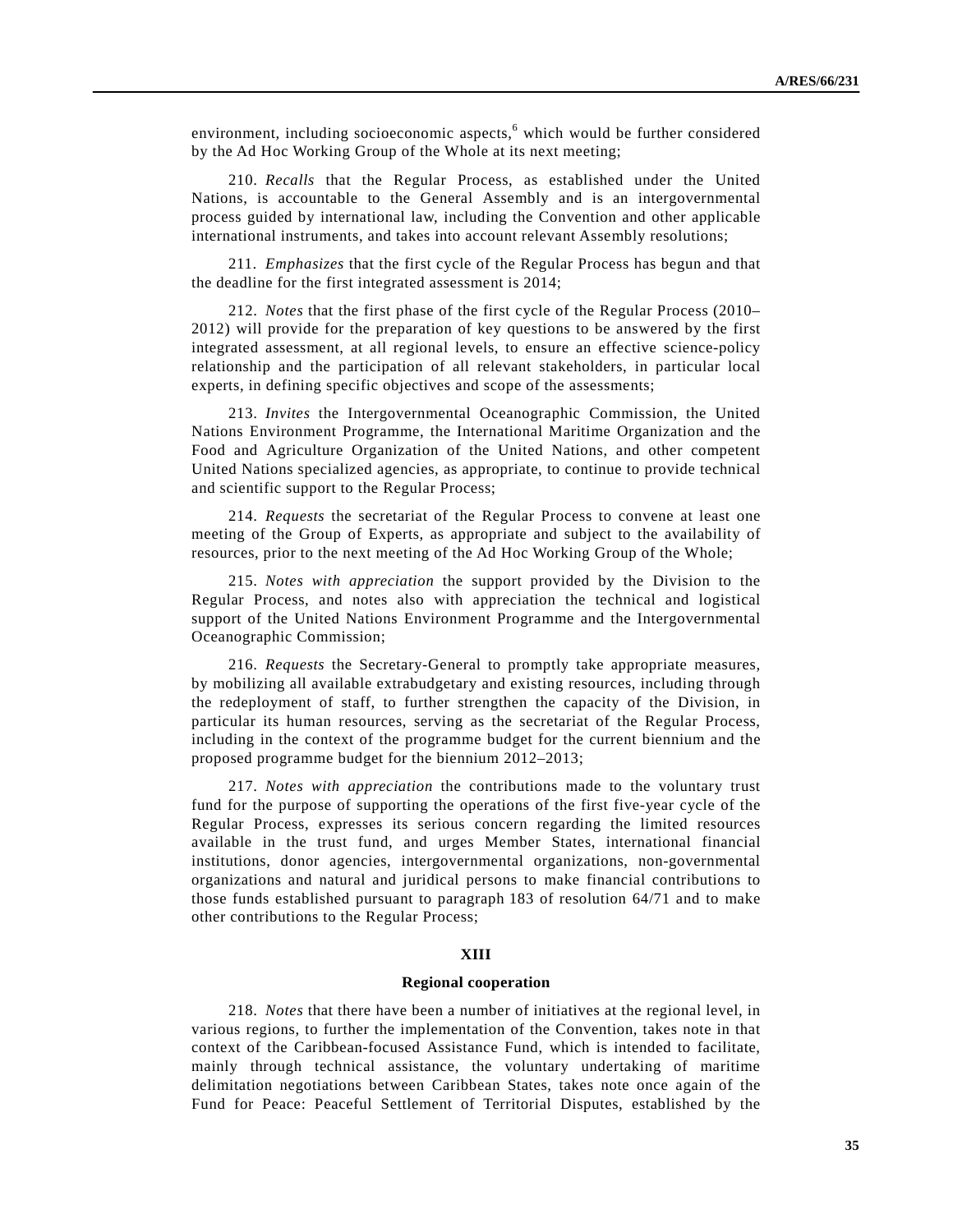General Assembly of the Organization of American States in 2000 as a primary mechanism, given its broader regional scope, for the prevention and resolution of pending territorial, land border and maritime boundary disputes, and calls upon States and others in a position to do so to contribute to these funds;

 219. *Notes with appreciation* efforts at the regional level to further the implementation of the Convention and respond, including through capacitybuilding, to issues related to maritime safety and security, the conservation and sustainable use of living marine resources, the protection and preservation of the marine environment and the conservation and sustainable use of marine biodiversity;

 220. *Invites* States and international organizations to enhance their cooperation to better protect the marine environment, and in this respect welcomes the memorandum of understanding for enhanced cooperation, concluded between the Commission for the Protection of the Marine Environment of the North-East Atlantic, the North East Atlantic Fisheries Commission, the International Seabed Authority and the International Maritime Organization;

 221. *Recognizes* the results of the International Polar Year, 2007–2008, with particular emphasis on new knowledge about the linkages between environmental change in the polar regions and global climate systems, encourages States and scientific communities to strengthen their cooperation in this respect, and notes the International Polar Year "From Knowledge to Action" Conference to be held in Montreal, Canada, from 22 to 27 April 2012;

 222. *Welcomes* regional cooperation, and in this regard notes the Pacific Oceanscape Framework as an initiative to enhance cooperation among coastal States in the Pacific island region to foster marine conservation and sustainable development;

 223. *Notes with appreciation* the various cooperative efforts displayed by States at the regional and subregional levels, and in this regard welcomes initiatives such as the Integrated Assessment and Management of the Gulf of Mexico Large Marine Ecosystem;

 224. *Notes* the twenty-fifth anniversary of the Zone of Peace and Cooperation of the South Atlantic;

#### **XIV**

#### **Open-ended Informal Consultative Process on Oceans and the Law of the Sea**

 225. *Welcomes* the report on the work of the Informal Consultative Process at its twelfth meeting, which focused on contributing to the assessment, in the context of the United Nations Conference on Sustainable Development, of progress to date and the remaining gaps in the implementation of the outcomes of the major summits on sustainable development and addressing new and emerging challenges;<sup>4</sup>

 226. *Recognizes* the role of the Informal Consultative Process as a unique forum for comprehensive discussions on issues related to oceans and the law of the sea, consistent with the framework provided by the Convention and chapter 17 of Agenda 21, and that the perspective of the three pillars of sustainable development should be further enhanced in the examination of the selected topics;

 227. *Welcomes* the work of the Informal Consultative Process and its contribution to improving coordination and cooperation between States and strengthening the annual debate of the General Assembly on oceans and the law of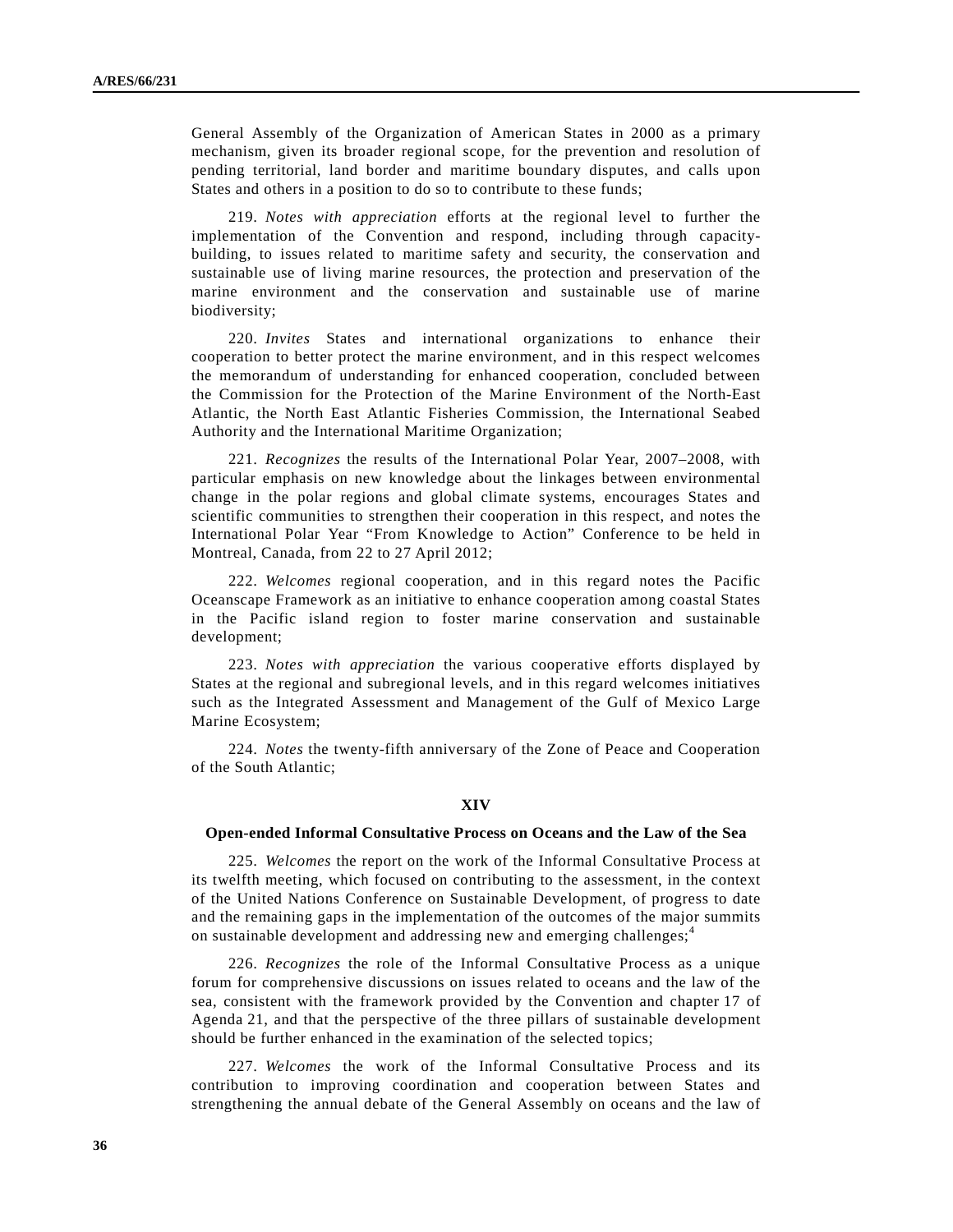the sea by effectively drawing attention to key issues and current trends, emphasizes the timeliness of this year's topic, and in this regard encourages States to consider the 2012 United Nations Conference on Sustainable Development as an opportunity to consider measures to implement internationally agreed goals and commitments relating to the conservation and sustainable use of the marine environment and its resources;

 228. *Also welcomes* efforts to improve and focus the work of the Informal Consultative Process, and in that respect recognizes the primary role of the Informal Consultative Process in integrating knowledge, the exchange of opinions among multiple stakeholders and coordination among competent agencies, and enhancing awareness of topics, including emerging issues, while promoting the three pillars of sustainable development, and recommends that the Informal Consultative Process devise a transparent, objective and inclusive process for the selection of topics and panellists so as to facilitate the work of the General Assembly during informal consultations concerning the annual resolution on oceans and the law of the sea;

 229. *Recalls* the need to strengthen and improve the efficiency of the Informal Consultative Process, and encourages States, intergovernmental organizations and programmes to provide guidance to the Co-Chairs to this effect, particularly before and during the preparatory meeting for the Informal Consultative Process;

 230. *Also recalls* that a further review of the effectiveness and utility of the Informal Consultative Process will be undertaken by the General Assembly at its sixty-seventh session;

 231. *Requests* the Secretary-General to convene, in accordance with paragraphs 2 and 3 of resolution 54/33, the thirteenth meeting of the Informal Consultative Process, in New York from 29 May to 1 June 2012, to provide it with the necessary facilities for the performance of its work and to arrange for support to be provided by the Division, in cooperation with other relevant parts of the Secretariat, as appropriate;

 232. *Expresses its continued serious concern* regarding the lack of resources available in the voluntary trust fund established by resolution 55/7 for the purpose of assisting developing countries, in particular least developed countries, small island developing States and landlocked developing States, in attending the meetings of the Informal Consultative Process, and urges States to make additional contributions to the trust fund;

 233. *Decides* that those representatives from developing countries who are invited by the Co-Chairs, in consultation with Governments, to make presentations during the meetings of the Informal Consultative Process shall receive priority consideration in the disbursement of funds from the voluntary trust fund established by resolution 55/7 in order to cover the costs of their travel, and shall also be eligible to receive daily subsistence allowance subject to the availability of funds after the travel costs of all other eligible representatives from those countries mentioned in paragraph 232 above have been covered;

 234. *Recalls* its decision in resolution 65/37 A that, in its deliberations on the report of the Secretary-General on oceans and the law of the sea, the Informal Consultative Process will focus its discussions at its thirteenth meeting on marine renewable energies;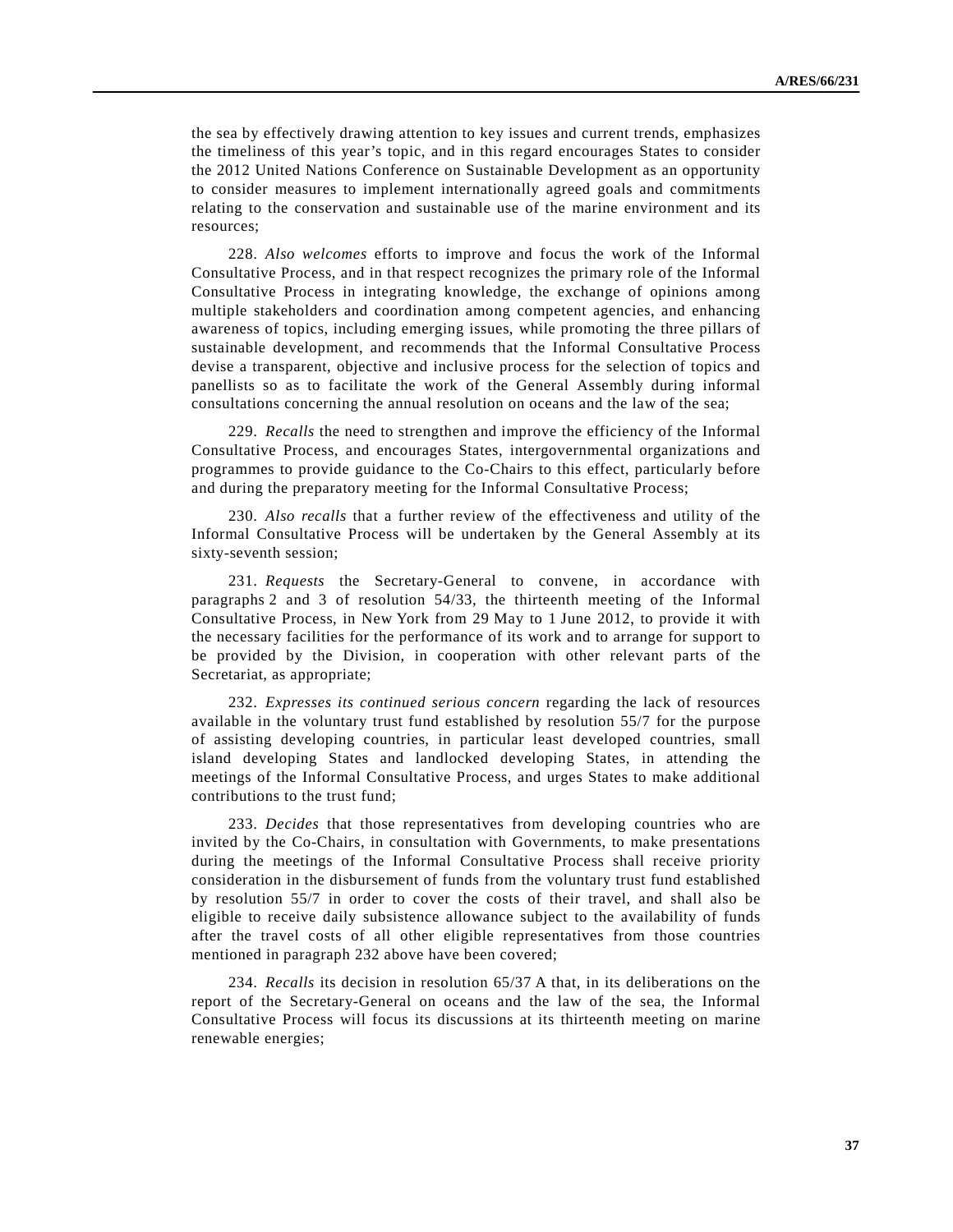#### **XV**

### **Coordination and cooperation**

 235. *Encourages* States to work closely with and through international organizations, funds and programmes, as well as the specialized agencies of the United Nations system and relevant international conventions, to identify emerging areas of focus for improved coordination and cooperation and how best to address these issues;

 236. *Encourages* bodies established by the Convention to strengthen coordination and cooperation, as appropriate, in fulfilling their respective mandates;

 237. *Requests* the Secretary-General to bring the present resolution to the attention of heads of intergovernmental organizations, the specialized agencies, funds and programmes of the United Nations engaged in activities relating to ocean affairs and the law of the sea, as well as funding institutions, and underlines the importance of their constructive and timely input for the report of the Secretary-General on oceans and the law of the sea and of their participation in relevant meetings and processes;

 238. *Welcomes* the work done by the secretariats of relevant United Nations specialized agencies, programmes, funds and bodies and the secretariats of related organizations and conventions to enhance inter-agency coordination and cooperation on ocean issues, including through UN-Oceans, the inter-agency coordination mechanism on ocean and coastal issues within the United Nations system;

 239. *Invites* the Joint Inspection Unit to review UN-Oceans and to submit a report thereon to the General Assembly for its consideration, and requests UN-Oceans to submit to the Assembly draft terms of reference for its work, to be considered by the Assembly at its sixty-seventh session with a view to reviewing the mandate of UN-Oceans and enhancing transparency and reporting of its activities to Member States;

 240. *Encourages* continued updates to Member States by UN-Oceans regarding its priorities and initiatives, in particular with respect to the proposed participation in UN-Oceans;

#### **XVI**

### **Activities of the Division for Ocean Affairs and the Law of the Sea**

 241. *Expresses its appreciation* to the Secretary-General for the annual comprehensive report on oceans and the law of the sea, prepared by the Division, as well as for the other activities of the Division, which reflect the high standard of assistance provided to Member States by the Division;

 242. *Notes with satisfaction* the third observance by the United Nations of World Oceans Day on 8 June 2011, recognizes with appreciation the efforts deployed by the Division in organizing its celebration, and invites the Division to continue to promote and facilitate international cooperation on the law of the sea and ocean affairs in the context of the future observance of World Oceans Day, as well as through its participation in other events such as the World Expo to be held in Yeosu, Republic of Korea, in 2012;

 243. *Requests* the Secretary-General to continue to carry out the responsibilities and functions entrusted to him in the Convention and by the related resolutions of the General Assembly, including resolutions 49/28 and 52/26, and to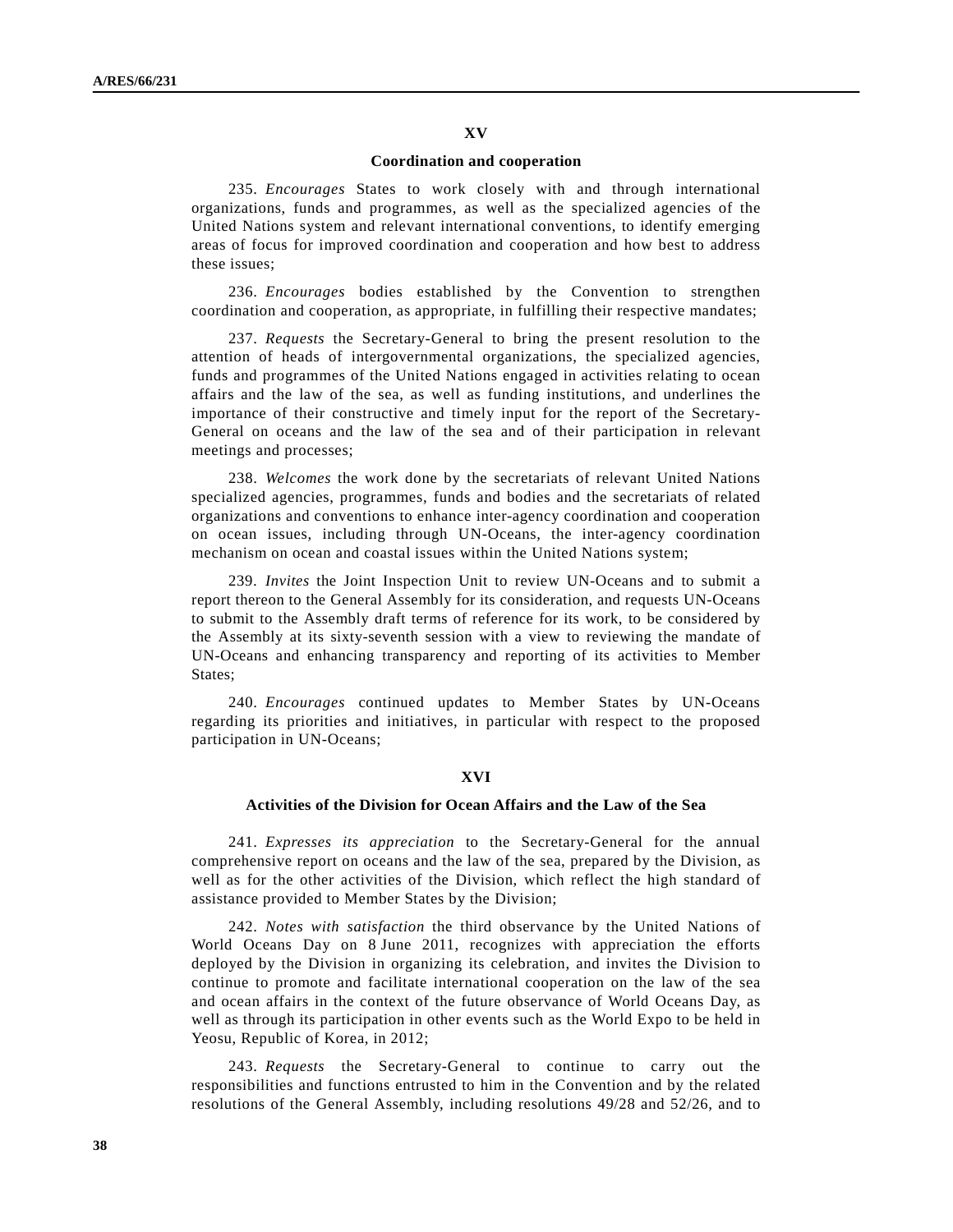ensure the allocation of appropriate resources to the Division for the performance of its activities under the approved budget for the Organization;

 244. *Also requests* the Secretary-General to continue the publication activities of the Division, in particular through the publication of *The Law of the Sea: A Select Bibliography* and the *Law of the Sea Bulletin*;

### **XVII**

### **Commemoration of the thirtieth anniversary of the opening for signature of the Convention**

 245. *Decides* to devote two days of plenary meetings at its sixty-seventh session, on 10 and 11 December 2012, to the consideration of the item entitled "Oceans and the law of the sea" and the commemoration of the thirtieth anniversary of the opening for signature of the Convention, including special recognition of the crucial role played by Ambassador Arvid Pardo of Malta and, in particular, his visionary speech delivered on 1 November 1967 before the General Assembly, leading to the adoption of the Convention, and encourages Member States and observers to be represented at the highest possible level;

 246. *Invites* States Parties to the Convention to commemorate at their twentysecond meeting the thirtieth anniversary of the opening for signature of the Convention;

 247. *Welcomes* the decision of the Assembly of the International Seabed Authority to convene a special meeting during its eighteenth session to commemorate the thirtieth anniversary of the opening for signature of the Convention: $91$ 

 248. *Requests* the Secretary-General to organize, as appropriate, activities to mark this occasion, and invites States, United Nations agencies, funds and programmes, intergovernmental and non-governmental organizations and other relevant bodies, in accordance with the practices of the United Nations, to support these activities, as appropriate;

#### **XVIII**

#### **Sixty-seventh session of the General Assembly**

 249. *Requests* the Secretary-General to prepare a report for consideration by the General Assembly at its sixty-seventh session on developments and issues relating to ocean affairs and the law of the sea, including the implementation of the present resolution, in accordance with resolutions 49/28, 52/26 and 54/33, and to make the section of the report related to the topic that is the focus of the thirteenth meeting of the Informal Consultative Process available at least six weeks in advance of the meeting of the Informal Consultative Process;

 250. *Emphasizes* the critical role of the annual report of the Secretary-General, which integrates information on developments relating to the implementation of the Convention and the work of the Organization, its specialized agencies and other institutions in the field of ocean affairs and the law of the sea at the global and regional levels, and as a result constitutes the basis for the annual consideration and review of developments relating to ocean affairs and the law of

**\_\_\_\_\_\_\_\_\_\_\_\_\_\_\_**  <sup>91</sup> See ISBA/17/A/8.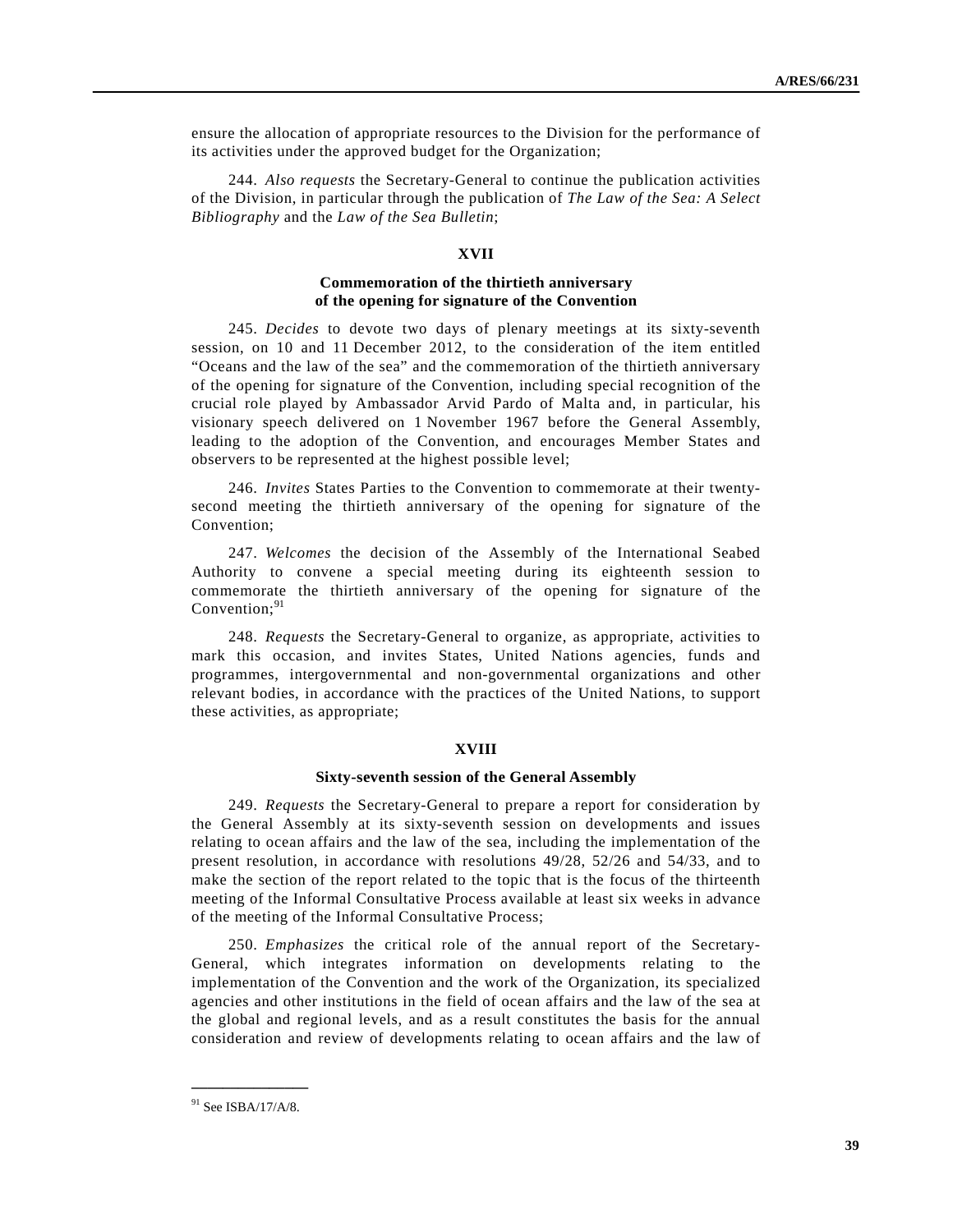the sea by the General Assembly as the global institution having the competence to undertake such a review;

 251. *Notes* that the report referred to in paragraph 249 above will also be submitted to States Parties pursuant to article 319 of the Convention regarding issues of a general nature that have arisen with respect to the Convention;

 252. *Also notes* the desire to further improve the efficiency of and effective participation of delegations in the informal consultations concerning the annual General Assembly resolution on oceans and the law of the sea, decides that the period of the informal consultations on that resolution should not exceed a maximum of two weeks in total and that the consultations should be scheduled in such a way that the Division has sufficient time to produce the report referred to in paragraph 249 above, and invites States to submit text proposals for inclusion in the resolution to the Coordinator of the informal consultations at the earliest possible date;

 253. *Decides* to include in the provisional agenda of its sixty-seventh session the item entitled "Oceans and the law of the sea".

> *93rd plenary meeting 24 December 2011*

### **Annex**

## **Recommendations of the Ad Hoc Open-ended Informal Working Group to study issues relating to the conservation and sustainable use of marine biological diversity beyond areas of national jurisdiction**<sup>3</sup>

 The Ad Hoc Open-ended Informal Working Group, having met from 31 May to 3 June 2011 in accordance with paragraph 163 of General Assembly resolution 65/37 A of 7 December 2010, recommends that:

 (*a*) A process be initiated, by the General Assembly, with a view to ensuring that the legal framework for the conservation and sustainable use of marine biodiversity in areas beyond national jurisdiction effectively addresses those issues by identifying gaps and ways forward, including through the implementation of existing instruments and the possible development of a multilateral agreement under the United Nations Convention on the Law of the Sea;<sup>1</sup>

 (*b*) This process address the conservation and sustainable use of marine biodiversity in areas beyond national jurisdiction, in particular, together and as a whole, marine genetic resources, including questions on the sharing of benefits, measures such as area-based management tools, including marine protected areas, and environmental impact assessments, capacity-building and the transfer of marine technology;

 (*c*) This process take place: (i) in the existing Working Group; and (ii) in the format of intersessional workshops aimed at improving understanding of the issues and clarifying key questions as an input to the work of the Working Group;

 (*d*) The mandate of the Working Group be reviewed and, as appropriate, amended, with a view to undertaking the tasks entrusted by the present recommendations;